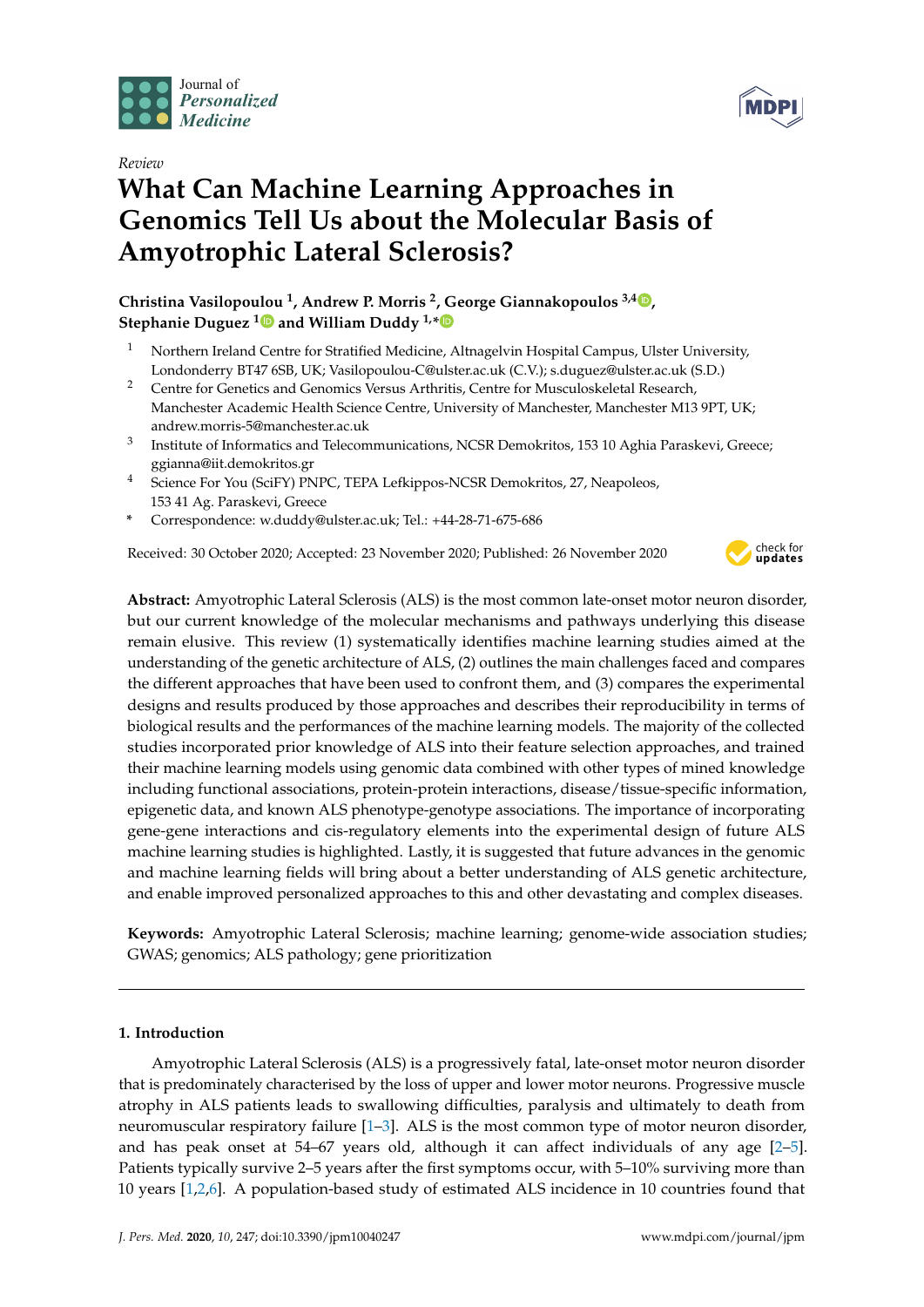prevalence could increase more than 31% from 2015 to 2040 [\[4\]](#page-19-5). Thus, there is an increasing need to understand ALS pathology and the molecular pathways involved, towards prevention or successful therapeutic intervention.

There are two major classifications among ALS patients, based on family history: 5–10% of cases are genetically linked, and are classified as *familial*, having one or more relatives that suffer from ALS, while 90% are classified as *sporadic*, in which a familial history is not established, and where a genetic cause is usually not identified [\[7\]](#page-19-6). However, the distinction between the two categories is not always simple, with familial ALS-associated mutations also being present among sporadic ALS cases [\[3\]](#page-19-1). The extent and form of genetic contribution to sporadic ALS remains unclear, but genetic factors are considered to play an important role in the disease pathology [\[3](#page-19-1)[,8\]](#page-19-7). Further investigation of the genetic architecture of both familial and sporadic cases is necessary.

In recent years, advances in high-throughput technologies have enabled the discovery of multiple Single Nucleotide Polymorphisms (SNPs) that are associated with ALS, mainly by the application of the Genome-Wide Association Study (GWAS) approach. GWAS aims to identify SNPs and other types of genetic variation (such as structural variants, copy number variations and multiple nucleotide polymorphisms) that are more frequent in patients than in people without the disease [\[9\]](#page-19-8). Statistical tests are carried out for disease association across genetic markers numbering from hundreds of thousands up to millions, depending on the genomic analytical platform. The most popular genotype-phenotype association studies use statistical models such as logistic or linear regression, depending on whether the trait is binary (i.e., case-control studies, such as ALS versus healthy controls) or quantitative (e.g., different scales of height). GWAS has been successful in discovering tens of thousands of significant genotype-phenotype associations in a large spectrum of diseases and traits, such as schizophrenia, anorexia nervosa, body-mass index (BMI), type 2 diabetes, and ALS [\[10–](#page-19-9)[13\]](#page-19-10). Over the past decade, the discovery of significant genotype-phenotype associations has provided new insights into disease susceptibility, pathology, prevention, drug design and personalized medical approaches [\[11,](#page-19-11)[14,](#page-19-12)[15\]](#page-19-13).

Rapid recent technological advances and great efforts in the field have led to the genomic profiling of large ALS cohorts, providing new insights into the pathology of ALS [\[12\]](#page-19-14). Initiatives such as Project MinE and dbGaP have contributed to the systematic release of ALS GWAS data [\[16](#page-19-15)[,17\]](#page-20-0). The ALSoD publicly available database for genes that are implicated in ALS records 126 genes, with a subset having been reproduced in multiple studies [\[18\]](#page-20-1). As of July 2020, the GWAS catalogue has published 317 variants and risk allele associations with ALS [\[10\]](#page-19-9).

The scope of this review covers genome-wide association studies that employ machine learning approaches with the aim to understand ALS pathology through gene prioritization. A search of PubMed and Google Scholar for the terms "amyotrophic lateral sclerosis", "GWAS" and "machine learning" yielded 420 results, of which 7 research papers were identified as falling into this scope. Machine learning studies that refer to the estimation of ALS heritability, to drug repurposing/prediction for ALS, or survival analyses, are not considered.

The review is structured as follows: first, knowledge from relevant literature about ALS pathology and genetic architecture is summarized, then the central challenges and limitations of traditional GWAS studies are introduced in the context of ALS, while the third section provides a brief overview of key machine learning concepts along with a description and comparison of published feature selection and machine learning approaches using ALS GWAS datasets. The main contribution of the review is to outline the challenges of ALS genomic studies, summarizing and comparing how these have been addressed by the collected research papers. Finally, the further use of machine learning as a method to understand ALS pathology is advocated.

#### <span id="page-1-0"></span>*1.1. Current Knowledge of Molecular Pathways Implicated by the Functions of Known ALS-Linked Genes*

Our current knowledge of the aetiology and the genetic architecture of ALS is still elusive. Genetic mutations, environmental contributions, epigenetic changes and DNA damage are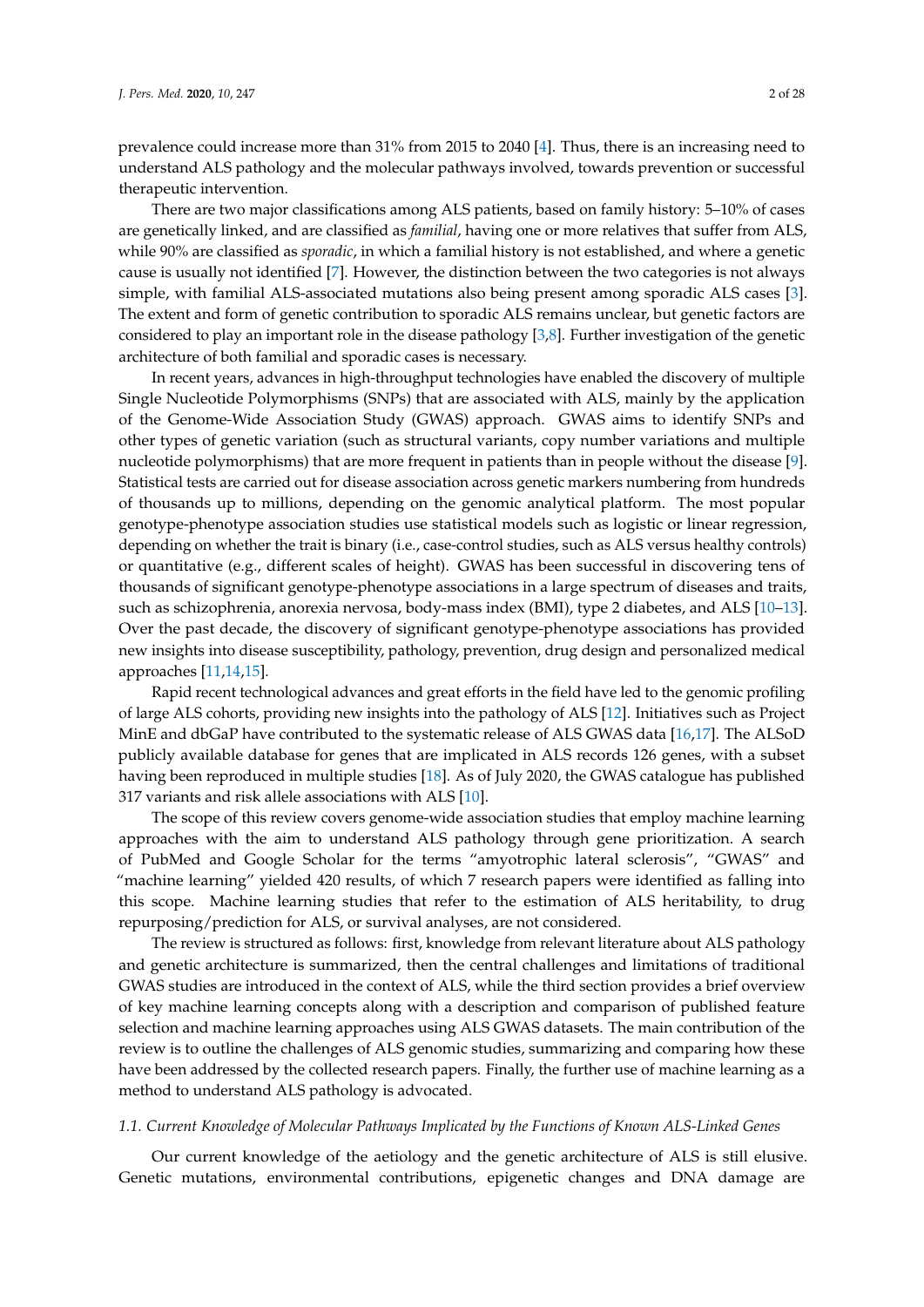hypothesized as potential causal factors that ultimately lead to motor neuron death [\[19](#page-20-2)[,20\]](#page-20-3). Variants in more than 30 genes are recognized as monogenic causes of ALS [\[12,](#page-19-14)[19,](#page-20-2)[21](#page-20-4)[–23\]](#page-20-5). The most frequent monogenic cause in European populations is the intronic hexanucleotide GGGGCC (G4C2) repeat expansion (HRE) in the *C9orf72* gene [\[24,](#page-20-6)[25\]](#page-20-7). Other genes linked to ALS with high reproducibility include Cu/Zn superoxide dismutase 1 *SOD1*, fused in sarcoma *FUS*, and transactive response DNA-binding protein of 43 kD *TARDBP/TDP-43* [\[19\]](#page-20-2). The discovery of risk gene mutations has helped to unravel the molecular mechanisms of ALS, and may lead ultimately to targeted therapy and stratified drug discovery [\[19,](#page-20-2)[26–](#page-20-8)[28\]](#page-20-9).

Numerous studies have been published aimed at explaining motor neuron death, investigating the functional effects of specific mutations of known risk-associated genes such as *C9orf72, FUS, SOD1* and *TDP-43* [\[23,](#page-20-5)[27\]](#page-20-10). Recent systematic reviews from our group have summarised the molecular pathways and biomarkers for which there are strong supporting evidence in ALS [\[19,](#page-20-2)[26,](#page-20-8)[27\]](#page-20-10). The molecular pathways affected in ALS can be grouped as follows (see [\[27\]](#page-20-10) for detailed review):

- Mitochondrial dysfunction as a direct or indirect consequence of ALS-associated gene mutations *CHCHD10, FUS, SOD1, C9orf72 and TDP-43* can lead to an increase in oxidative stress, an increase in cytosolic calcium, ATP deficiency and/or stimulation of pro-apoptotic pathways [\[20](#page-20-3)[,22](#page-20-11)[,27](#page-20-10)[,29,](#page-20-12)[30\]](#page-20-13).
- Oxidative stress can also be derived from a stimulation of NADPH oxidase, as observed with *ATXN2* mutations [\[31\]](#page-20-14), or from deficiency in the elimination of Reactive Oxygen Species (ROS) as observed with some *SOD1* mutations in familial cases [\[27,](#page-20-10)[32,](#page-20-15)[33\]](#page-20-16). It then may contribute to DNA damage. Interestingly, other mutations on the ALS-associated genes *NEK1* [\[34\]](#page-20-17), *SETX* [\[35\]](#page-20-18) and *C21orf2* [\[36\]](#page-21-0) are suspected to alter the DNA repair machinery, leading to an accumulation of oxidative damage over time. Consequently, these events could ultimately lead to motor neuron death [\[34](#page-20-17)[,37\]](#page-21-1).
- Disrupted axonal transport has been directly linked to a mutation in the C-terminal of the ALS-associated gene, *KIF5A* [\[12](#page-19-14)[,38\]](#page-21-2), and to mutations in genes encoding for neurofilaments (*NEFH*), microtubules and motor proteins (*PFN1*,*TUBA4A*, *DCTN1*) [\[27,](#page-20-10)[39\]](#page-21-3). Consequently, organelle transport, protein degradation, and RNA transport are affected, disrupting cellular homeostasis. Similarly, axonal transport disruptions have been observed in fALS patients harboring mutations in non-cytoskeletal-related genes such as *SOD1* [\[38\]](#page-21-2).
- Protein degradation is suspected to be a key pathway that is defective in ALS. This can be a direct consequence of mutations in ALS-associated genes involved in proteasome activity and the autophagy pathway, such as *UBQLN2*, *VCP*, *SQSTM1/P62*, *OPTN*, *FIG4*, *Spg11*, or *TBK1* [\[40\]](#page-21-4), and may lead to an accumulation of misfolded and non-functional proteins [\[27](#page-20-10)[,41\]](#page-21-5). It can also be an indirect consequence of other mutations leading to the formation of protein aggregates such as SOD1, FUS, TDP43, C9orf72-derived DPR - aggregates that in turn impair the proteasome and autophagic degradation pathways [\[42\]](#page-21-6), thus exacerbating the accumulation of misfolded proteins. Consequently, the blockade of autophagy pathways may affect vesicle secretion [\[43](#page-21-7)[,44\]](#page-21-8). Interestingly, some ALS-associated genes are known to be directly or indirectly involved in exosome biogenesis such as *CHMP2B* [\[45\]](#page-21-9) or *C9orf72* [\[46\]](#page-21-10), respectively.
- Glutamate-mediated excitotoxicity has been suggested to cause motor neuron deterioration, and could be an indirect consequence of ALS-associated gene mutations such as in *SOD1* or *C9orf72*, resulting in an elevated level of glutamate in the cerebrospinal fluid of patients [\[47–](#page-21-11)[49\]](#page-21-12).
- RNA processing and metabolism is another key pathway affected in ALS. For example, mutations to RNA-binding proteins encoded by *FUS*, *TDP-43*, *hnRNPA1*, *hnRNPA2B1*, and *MATR3*, result in altered mRNA splicing, RNA nucleocytoplasmic transport and translation [\[27,](#page-20-10)[50](#page-21-13)[–55\]](#page-22-0), as well as in the generation and accumulation of toxic stress granules [\[56\]](#page-22-1). Similarly, accumulation of toxic RNA foci can be observed in motor neurons in the context of *C9orf72* mutations, and may lead to the sequestration of splicing proteins, thus affecting RNA maturation and translation [\[57\]](#page-22-2).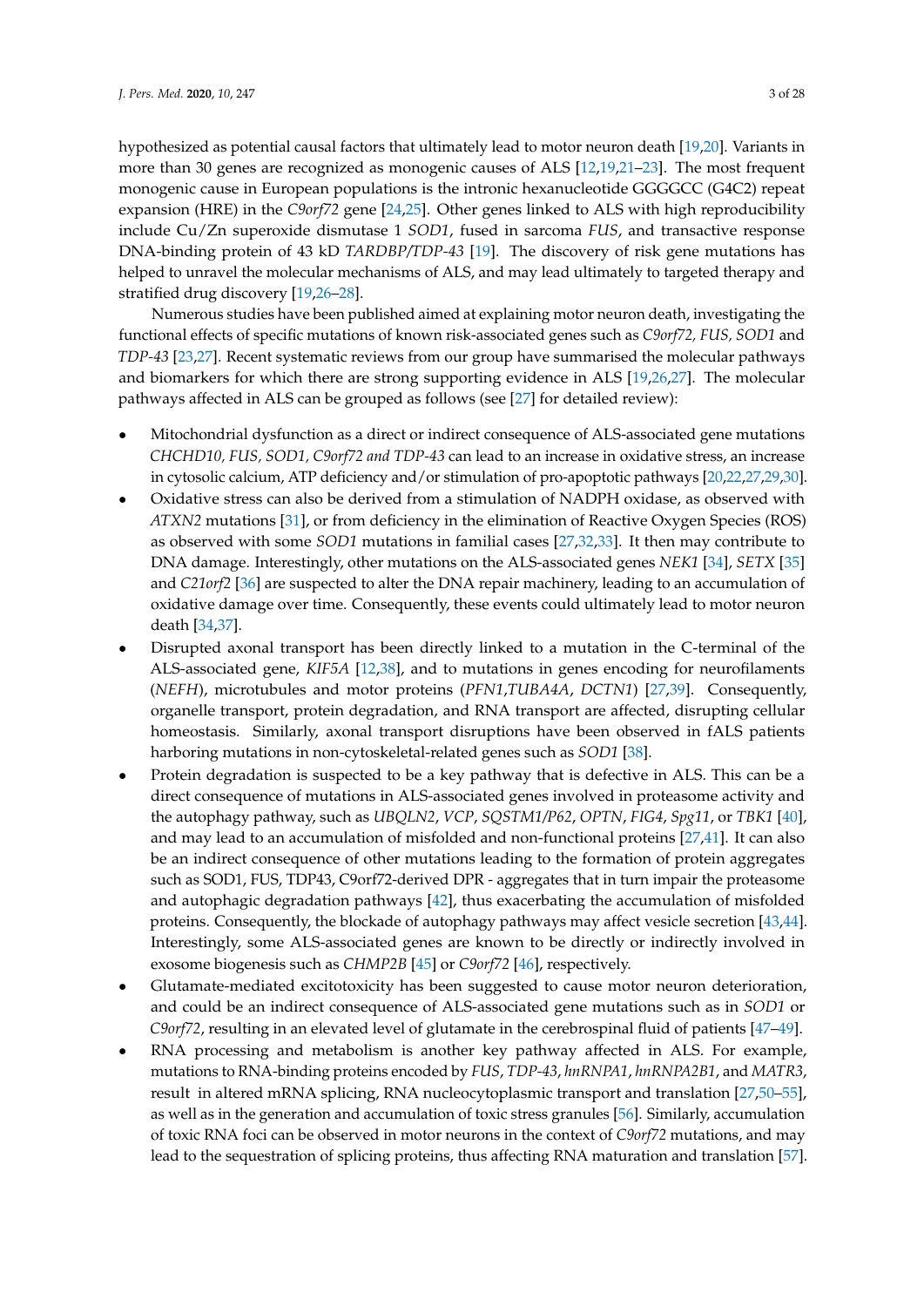The biogenesis of microRNA is also directly affected by mutated *FUS*, *TDP-43*, or *C9orf72*-mediated DPRs, thus having an impact on the expression of genes involved in motor neuron survival [\[27](#page-20-10)[,58\]](#page-22-3).

Understanding the functional processes that drive ALS pathology has proven to be a difficult and complex task, compounded by the heterogeneity that characterises the disease. The gene products of the 30 or more known ALS-associated genes interact with each other, are implicated in multiple molecular pathways, and result in multiple disease phenotypes, making functional curation and interpretation complex [\[19,](#page-20-2)[27\]](#page-20-10). In addition, these monogenic causes in ALS occur only in ∼15% of sporadic ALS and ∼66% of familial ALS patients, so that more than 80% of the ALS population do not currently have any known ALS-associated mutations [\[19,](#page-20-2)[21\]](#page-20-4). Nonetheless, acquiring an in-depth understanding of the molecular mechanisms and the genetic architecture of ALS could potentially lead to the identification of multiple patient strata and therefore targeted therapies to be applied to different subgroups of ALS patients.

#### *1.2. The Genetic Architecture of ALS*

The genetic contribution to familial and sporadic ALS has not been fully explained by genotype-phenotype discoveries [\[8,](#page-19-7)[25\]](#page-20-7), and the known Mendelian causes of ALS represent only a small proportion of the ALS population [\[19,](#page-20-2)[21\]](#page-20-4). Nonetheless, estimates of heritability are high in sporadic ALS patients - for example, 61% in a twin meta-analysis study - suggesting that genetic factors are strongly represented in sporadic ALS and that further investigation may yet identify novel causal variants and/or multilocus interactions that could account for this high estimated heritability [\[59\]](#page-22-4).

So far, evidence supports a model implicating rare variants (minor allele frequency <1%) along with non-genetic causes, such as environmental factors [\[3,](#page-19-1)[36](#page-21-0)[,60,](#page-22-5)[61\]](#page-22-6). Large GWAS efforts suggest a genetic architecture for ALS that falls somewhere in the middle of the spectrum of genetic pathology in terms of effect size and prevalence of risk variants-i.e., an *intermediate genetic architecture*, lying between conditions such as schizophrenia which have many common variants each imparting a small increase to disease risk, and conditions such as Huntington's disease which are caused by rare large-effect variants located in a single gene [\[3,](#page-19-1)[20,](#page-20-3)[62,](#page-22-7)[63\]](#page-22-8).

Many ALS-associated variants, particularly for *C9orf72*, also contribute to other conditions such as frontotemporal dementia (FTD) and cerebellar disease, suggesting that ALS is a multi-system syndrome [\[3,](#page-19-1)[60,](#page-22-5)[61\]](#page-22-6). ALS has an established overlap with other neurodegenerative and neuropsychiatric disorders, investigation of which could lead to insights into the understanding of pathology [\[3,](#page-19-1)[5,](#page-19-3)[25,](#page-20-7)[60,](#page-22-5)[64,](#page-22-9)[65\]](#page-22-10). An example of this is the degree of overlap between familial ALS (∼40%) and familial FTD (∼25%) patients that carry the G6C4 expansion of *C9orf72* [\[65,](#page-22-10)[66\]](#page-22-11). *C9orf72* hexanucleotide expansion has been associated to multiple traits including Alzheimer's and Parkinson's diseases, ataxia, chorea and schizophrenia [\[21](#page-20-4)[,67](#page-22-12)[–69\]](#page-22-13). A population-based GWAS study reported a higher prevalence of psychosis, suicidal behaviour, and schizophrenia, in Irish ALS kindreds, which was associated with the C9orf72 repeat expansion, based on an aggregation analysis [\[64\]](#page-22-9). Further evidence for a shared susceptibility to ALS was provided by the greater occurrence of dementia among first-degree relatives of ALS patients [\[69\]](#page-22-13). Several studies have suggested that the genetic overlap between ALS and other neurodegenerative and neuropsychiatric disorders could also be explained by the presence of ALS-associated pleiotropic variants that influence multiple, and in some cases quite distinct, phenotypic traits [\[70](#page-22-14)[–72\]](#page-22-15). One study that supports this hypothesis is that of O'Brien et al., which shows that first-degree and second-degree relatives of Irish ALS patients have a significantly higher prevalence of schizophrenia and neuropsychiatric diseases than healthy controls, including obsessive-compulsive disorder, psychotic illness, and autism-the authors performed k-means clustering and calculated the relative risk to estimate aggregation [\[71,](#page-22-16)[73](#page-22-17)[–75\]](#page-23-0).

Further investigation is needed to achieve a deep understanding of ALS heritability and genetic architecture, incorporating pleiotropic gene effects into experimental design.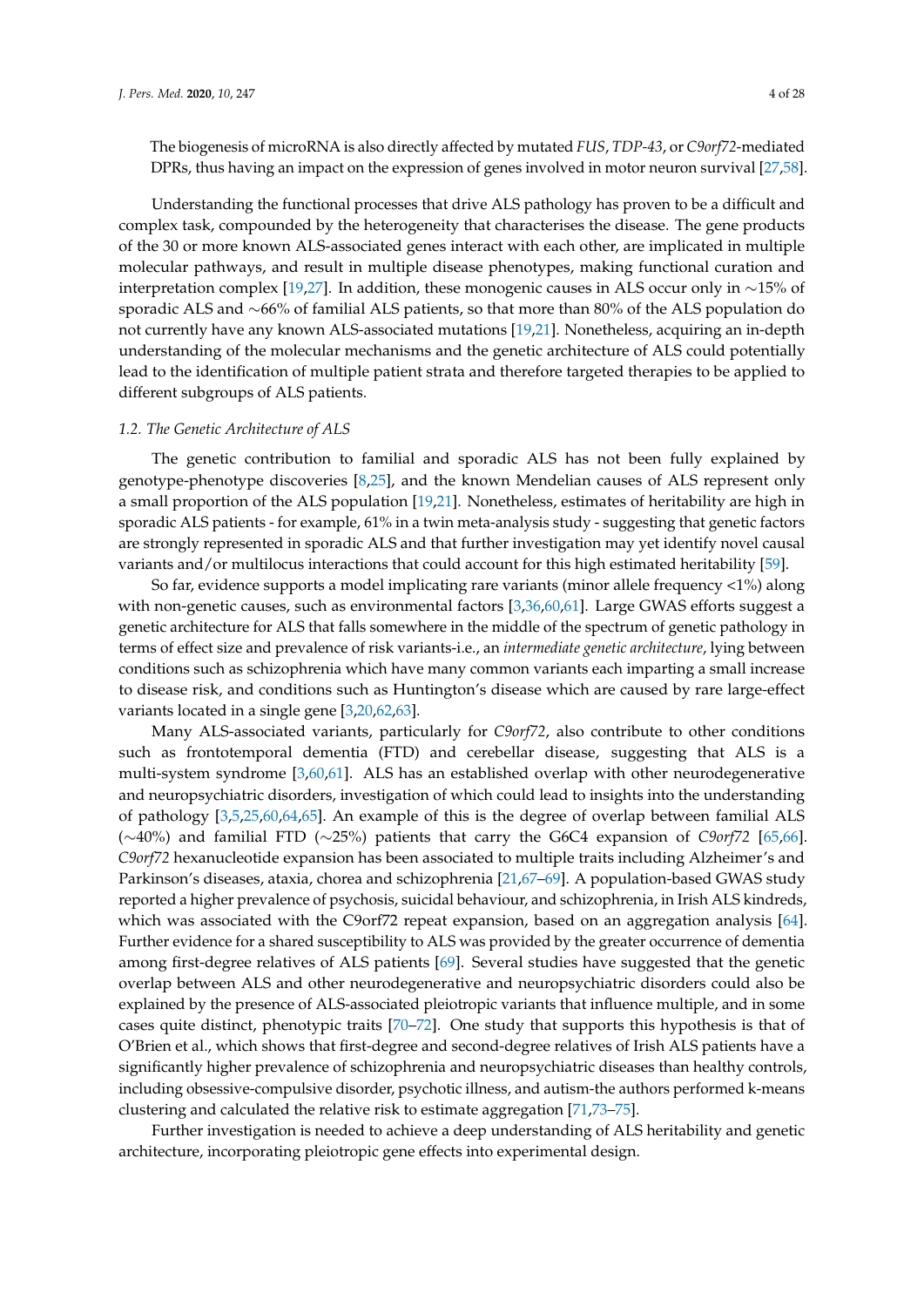#### **2. ALS-Specific GWAS Challenges and Limitations**

So far, numerous ALS GWAS studies have been published, aiming to identify novel ALS-associated variants through standard genotype-phenotype analyses. The first was published in 2007, providing genomic data for 276 cases and 271 controls [\[76\]](#page-23-1). Technological advances have provided the opportunity for studies with a higher number of genotyped ALS cohorts. The largest release of ALS genomic data was published in 2018 by Nicolas et al., and identified *KIF5A* as a novel ALS-associated gene; the study included a publicly-available large meta-analysis dataset of 10,031,630 imputed SNPs of 20,806 ALS and 59,804 controls as well as providing controlled access to "raw" genomic data including SNP-arrays of 12,188 cases and 3,292 controls [\[12,](#page-19-14)[17\]](#page-20-0). Despite that hundreds of ALS-associated variants have been recorded in public databases such as the GWAS Catalog [\[10\]](#page-19-9), these associations show very little reproducibility across different studies and have not been able to explain a large percentage of ALS heritability [\[3](#page-19-1)[,36\]](#page-21-0); a phenomenon which is generally known as the "missing heritability" paradox [\[77\]](#page-23-2). It has been proposed that SNPs contribute ∼8.5% of the overall heritability of ALS, although it should be noted that such estimates consider only linear single-marker effects of SNPs [\[36](#page-21-0)[,77\]](#page-23-2). Here we outline some general GWAS limitations in the context of ALS, as well as potential reasons why standard GWAS phenotype-genotype analysis is unlikely to fully explain the genetic architecture of ALS.

A first general challenge in large scale genomic analyses is to ensure a high quality of the genotype data, so that the downstream results of the experimental design reflect true biology and not artifacts. Therefore, the collected genomic data first need to pass a comprehensive Quality Control (QC) pipeline including multiple sample and variant QC steps [\[78](#page-23-3)[–81\]](#page-23-4). One challenge is that each dataset has its own specific features, thus there are not fixed thresholds for each quality-control step. For this reason, each study needs to follow a data-driven approach, taking into consideration the distribution of each data metric. However, there are some good practices in QC that may be generally applicable to most studies [\[78,](#page-23-3)[81\]](#page-23-4). For example, it is typical to follow a procedure first filtering out low quality samples then removing poor quality markers, the order of this ensuring that as many genetic markers as possible are kept in the final dataset. However, overly strict thresholds can lead to the loss of a substantial proportion of samples, reducing study power. Another challenge is to ensure homogeneity of the collected samples in terms of ancestry. This QC step is carried out by analysing the population structure to remove ethnic outliers, and by accounting for confounding factors in later stages of the analysis, such as a potential inner population sub-structure, usually using the first few Principal Components, after performing a Principal Component Analysis on the homogeneous sample cohort. Also, it is very important to check for duplicated samples and, in non-family GWAS analyses, ensure that all samples are unrelated so that specific genotypes are not over-represented (and thereby contributing a bias to the subsequent analysis). Identity-by-descent (IBD) is a metric that corrects for such bias and takes into account the number of variants that a pair of individuals share.

GWAS is a single marker analysis treating each variant association as an independent event that contributes to the phenotype. Due to this, it is a standard practice for results to be corrected under the strict multiple testing threshold ( $p < 5 \times 10^{-8}$ ) of the Bonferroni correction in order to control for false positive discoveries (Family-wise type I errors). This threshold derives from the hypothesis of 1,000,000 independent markers being tested under a significance level of 5%. Particularly in low sample size studies this correction can result in a loss of power of the analysis, which may then fail to capture a portion of potential risk variants that do not pass the significance threshold (Family-wise type II errors) [\[15](#page-19-13)[,82\]](#page-23-5).

Univariate analyses such as GWAS that test trait association for one locus at a time are not able to capture multilocus interactions-a phenomenon called epistasis-and the interaction of the environment with the genome; events that could potentially account for the missing heritability of ALS and explain the disease pathology [\[83,](#page-23-6)[84\]](#page-23-7). The term *epistasis* was introduced in genetics over a century ago by Bateson et al. [\[85\]](#page-23-8), and genetic and evolutionary biology studies have highlighted the importance of gene-gene interactions not only in the genetic architecture of an organism but also in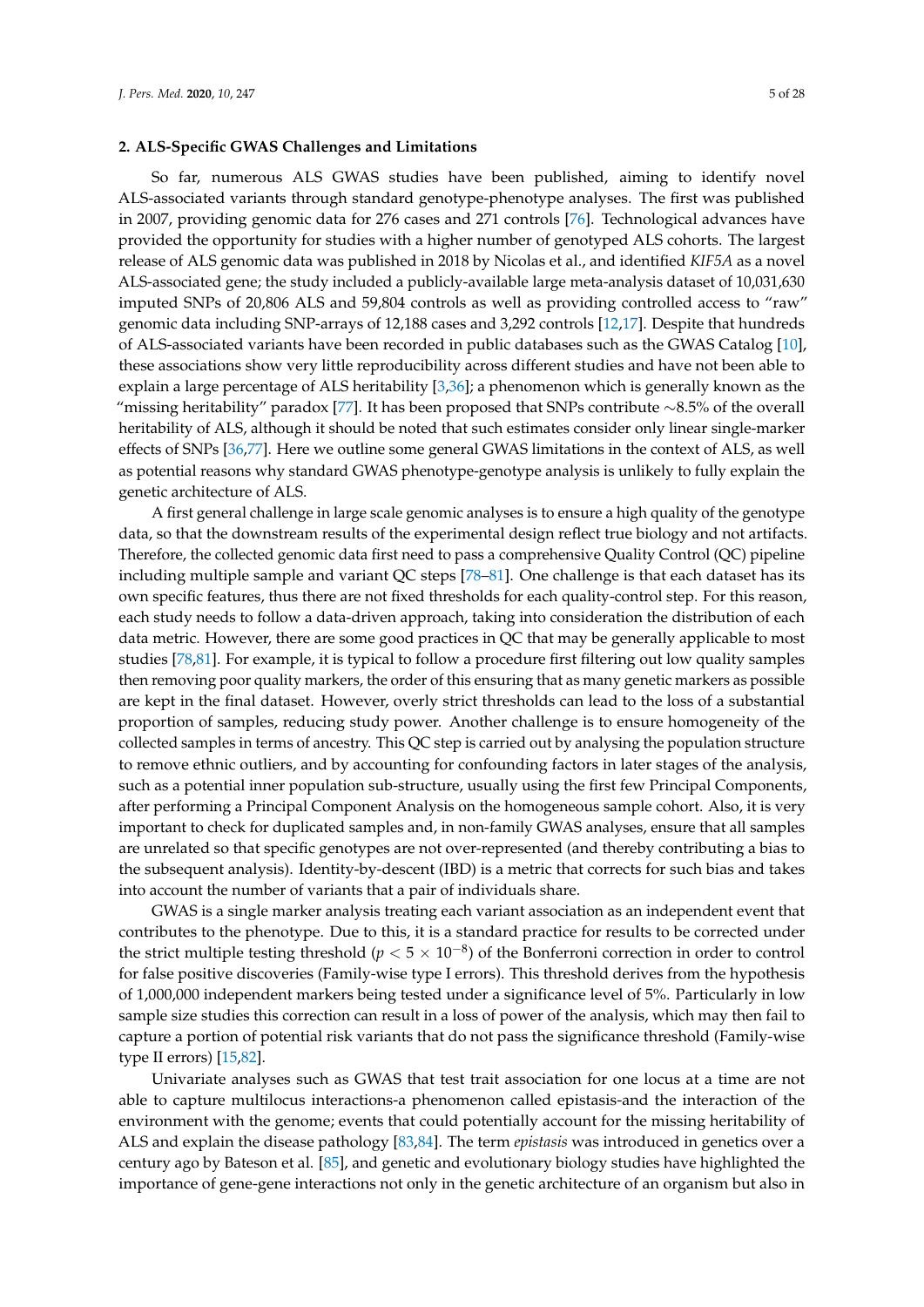evolution [\[77](#page-23-2)[,86,](#page-23-9)[87\]](#page-23-10). Epistasis represents non-additive events in the genome including interactions among two or more loci that have an effect on the phenotype [\[88\]](#page-23-11). Several studies have highlighted the role of epistasis in pathology, showing that SNP interactions provide a stronger association to the disease than the participating SNPs do individually [\[77](#page-23-2)[,84](#page-23-7)[,89](#page-23-12)[,90\]](#page-23-13). To understand pathology in a complex disease such as ALS, it may be necessary to identify complex genetic interactions, including epistatic interations [\[77,](#page-23-2)[87\]](#page-23-10). Nevertheless, the study of multilocus interactions poses a number of challenges, in particular the need for a high computational power as the number of tested interactions is extremely high even in pairwise combinations. As such, multivariate computational approaches and appropriate machine learning methods may be able to capture the potentially complex relationships among risk variants in ALS [\[77](#page-23-2)[,90,](#page-23-13)[91\]](#page-23-14).

GWAS is more successfully employed under a "common disease-common variant" hypothesis, being of particular use in common diseases such as schizophrenia which are driven by many risk alleles each with high frequency [\[92\]](#page-23-15). In contrast, ALS is a heterogeneous disease likely comprised of multiple strata each resulting from combinations of different rare mutations and other factors. As a result, stratum-specific mutations may each have very small effects that are diluted and thus not captured by GWAS [\[3](#page-19-1)[,36\]](#page-21-0). The majority of GWAS analyses have used SNP-arrays as they have until recently had a lower experimental cost in comparison to sequencing of the exome or the whole genome. SNP-array analyses can typically capture the effect of only common variants to the phenotype whereas sequencing analyses identify both common and rare variants. In most SNP-array GWAS studies, variants with Minor Allele Frequency (MAF) of <1–5% are removed from subsequent analysis as they are generally more difficult to genotype and therefore are considered potential false positives [\[15,](#page-19-13)[78\]](#page-23-3). Nevertheless, whole genome sequencing, custom designed exome sequencing arrays, rare variant burden analyses and imputation approaches using large reference panels (such as the Haplotype Reference Consortium, which contains 64,976 haplotypes), face this challenge by recovering both rare (up to 0.1% MAF) and common variants that SNP-array platforms do not usually contain [\[15,](#page-19-13)[93–](#page-23-16)[95\]](#page-23-17). However, there is still a proportion of low frequency minor allele effects on the phenotype that cannot yet be detected by GWAS approaches and that could also potentially explain some of the missing heritability in ALS [\[3,](#page-19-1)[36\]](#page-21-0).

Lastly, another common GWAS challenge in complex diseases is the difficulty to distinguish causal variants from other non-disease-associated variants that are in high linkage disequilibrium [\[15\]](#page-19-13). Linkage disequilibrium describes the phenomenon where an allele of a variant is inherited together with the alleles of other variants [\[9\]](#page-19-8). These alleles of other variants are highly correlated and will have very similar GWAS signals with the truly causal SNP. The majority of disease-related variants are located in cis-regulatory regions of the genome [\[96\]](#page-24-0), and given our limited knowledge of non-coding genomic loci, it is even more challenging for those to discern causal SNPs from the noise. Our difficulty to identify the causal variants in complex diseases among a pool of statistically significant associated variants adds to the challenge of identifying molecular processes that could have a significant impact on the disease.

Advanced machine learning prediction models trained in ALS genomic data could overcome the aforementioned challenges, moving towards better insights into disease causality and ultimately to a personalized understanding of ALS [\[15](#page-19-13)[,97\]](#page-24-1). In Figure [1,](#page-6-0) we describe the basic steps of an ALS machine learning experimental design in order to discover ALS-associated novel loci or combinations of loci, as well as the main challenges of each step. Each of the main challenges is addressed in successive chapters of the review, as we describe and compare the experimental design of the collected gene prioritization studies. Some of the challenges in Figure [1](#page-6-0) have already been mentioned, such as the need for a *large sample size* that could increase the power of the study, a *comprehensive quality control pipeline* to assure high quality genomic data, as well as the *curse of dimensionality* which is a very common problem in genomic studies that include an extremely high number of features and especially in studies that focus on multilocus interactions.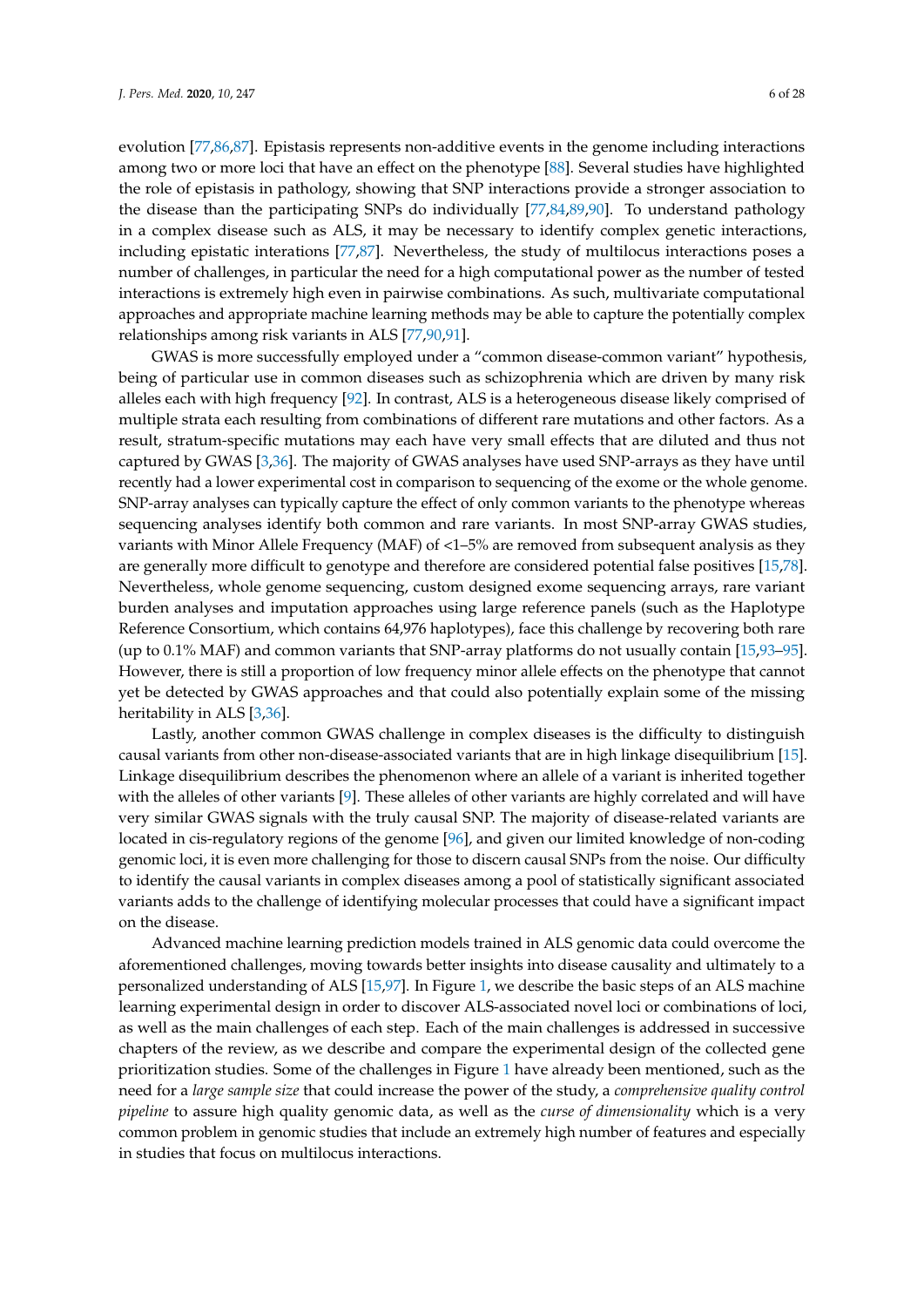<span id="page-6-0"></span>

**Figure 1.** The main challenges of an ALS machine learning experimental design.

## **3. Facing the Challenges**

In this chapter, we outline gene prioritization approaches by which published research studies have employed machine learning methods in order to identify and rank novel ALS-linked genes, SNPs and multilocus interactions. First, a short introduction is made to some basic machine learning concepts that will be useful in later discussion of the machine learning approaches that have been used. Then, details are provided about the data representation, feature curation, and selection methods that each study chose for their experimental design and, finally, the machine learning methods and the overall experimental designs of each study are compared, as well as considering their results.

# *3.1. A Brief Overview of Machine Learning Concepts*

Based on the task and the type of learning there are three main machine-learning categories: supervised, unsupervised and semi-supervised algorithms. Supervised learning methods aim to make predictions on unknown instances (e.g., a sample or a gene) based on known labels (e.g., ALS/non-ALS) [\[98\]](#page-24-2). For instance, classification is a supervised machine learning approach, which trains a classifier using labeled data e.g., samples/genes including a case/control label (training set) and predicts the class of an unknown sample or gene (testing set) based on specific rules and patterns that the classifier learned during training and testing.

In classification, it has always been a challenge to identify the input features that are most informative and maximally affect the prediction. This domain of research is described as *feature selection* research [\[99\]](#page-24-3) and has been traditionally connected to statistical methods. More recently, with the advent of deep neural networks, *explainability* and *interpretability* of machine learning suggestions, predictions and decisions has become an even more acute problem. This is due to the complex nature of the network itself, which does not clearly illustrate the connection between input (features) and output (prediction) in a humanly understandable manner. Thus, a number of recent studies aim for *explainability* in deep models [\[100\]](#page-24-4), including visualized explanations [\[101\]](#page-24-5).

On the other hand, unsupervised learning is performed on unlabelled data, with an ultimate purpose to identify interesting patterns or novel sub-groupings of the data. Clustering research offers a well-established set of unsupervised algorithms which identify patterns in a group of instances (e.g., Genes, SNPs, ALS patients), most commonly based on notions of distance (or similarity) between instances. Distance in such cases can be measured with metrics such as Euclidean distance or the Pearson Correlation Coefficient [\[74\]](#page-22-18).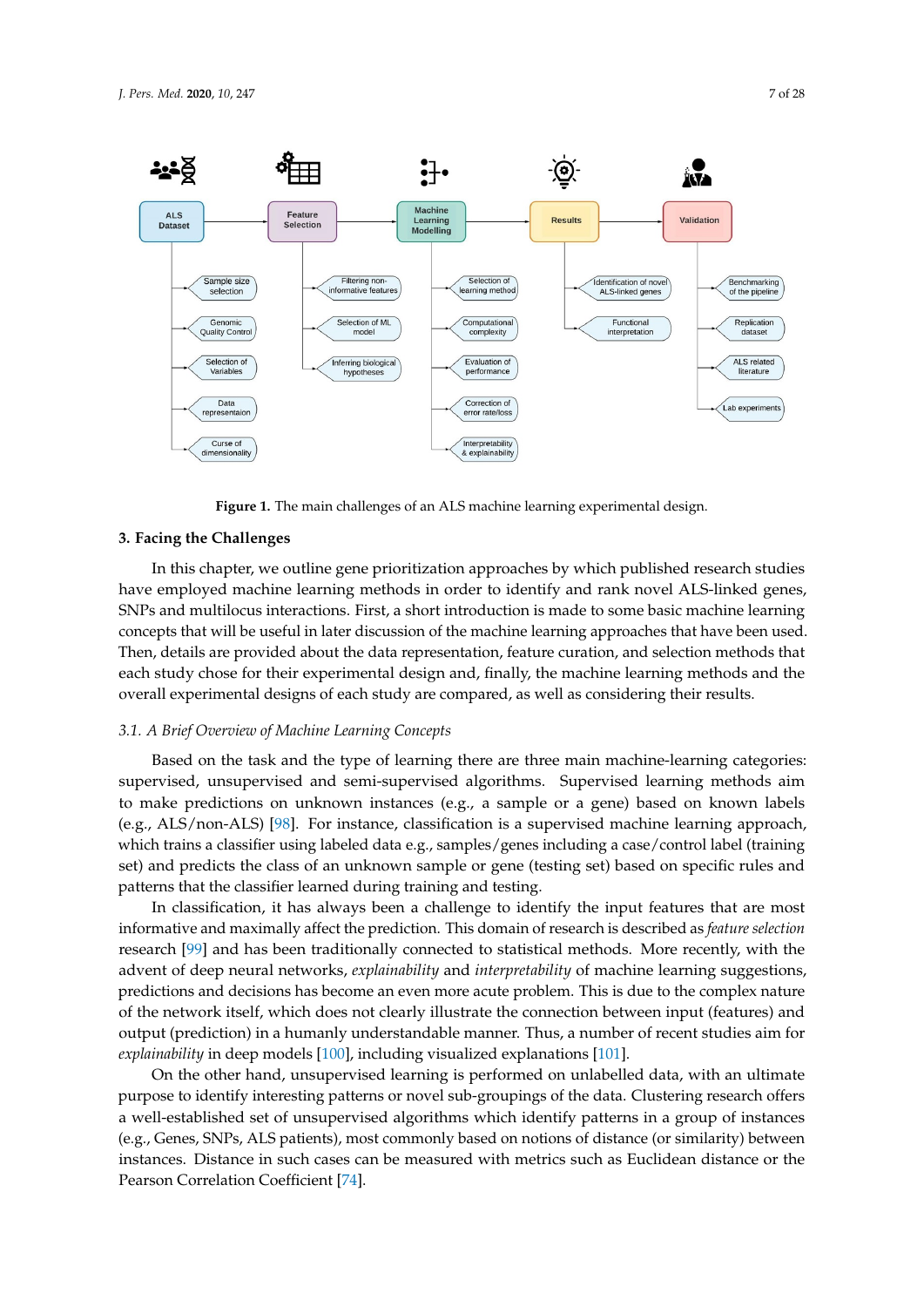Lastly, in semi-supervised learning the prediction is carried out in positive and unlabelled data. Semi-supervised learning is applied when information is available only on instances of a single class (usually called "positive" instances, e.g., already known-ALS genes) but there is not sufficient information to label the rest of the instances as "negative". Semi-supervised learning methods can be quite challenging when the aim is to predict novel disease-associated instances since the classifier is trained treating potentially novel instances as "negative". Semi-supervised learning methods are particularly common in gene prioritization studies.

An *instance* in a machine learning task is an entity that the classifier is trained to predict, for example a gene in a gene prioritization algorithm or an ALS sample in an ALS/non-ALS patient classification task. An instance is described by a number of *features* (e.g., gene functional annotations, SNP genotypes etc.), typically represented as a vector, termed *feature vector*. All X instances (e.g., samples or genes/SNPs) need to have the same number of Z features (e.g., genetic mutations or functional annotations), leading to a two-dimensional matrix K that has a size of  $K = X * Z$ . Each instance has a specific location on a Z-dimensional space (where Z is the number of features) and each feature has, accordingly, a specific location in X-dimensional space (where X is the number of instances).

There are a wide variety of metrics that can be used to evaluate the performance of a machine learning model, the choice of which depends on the nature of the task. The most popular metrics include Accuracy, Precision, Recall, F1-score, Specificity and ROC (Receiver Operating Characteristic) curves. Accuracy represents the fraction of true positive and true negative predictions out of the total number of the model predictions. Precision expresses how many positive predictions of the model were truly positive. Recall (True Positive Rate) explains the percentage of the missed true positive predictions. Recall and Precision are both very important metrics that need to be taken into account for the evaluation of a model's performance. F1-score calculates the harmonic mean of those two metrics, hence the higher the F1-score is, the better the model performed. Specificity expresses the fraction of the negative predicted instances that were actually negative. The ROC curve is a plot of True Positive Rate against False Positive Rate expressed as 1-Specificity. The Area Under the Curve (AUC) of ROC is employed to calculate how well the model performed - the closer the AUC is to 1, the better the model performed.

## <span id="page-7-0"></span>*3.2. Recent Feature Preparation and Selection Approaches in ALS Genomic Studies*

Modern analytical genomic platforms and imputation methods have led to the profiling of samples containing up to tens of millions of genetic markers. This vast amount of genomic information makes machine learning modelling more complicated and demanding, as it is likely that only a small minority, if any, of markers are truly causal and associated to the disease. Thus, a first challenge in the genomic machine learning experimental design is to deal with the *curse of dimensionality* using appropriate feature selection methods [\[102\]](#page-24-6). Below we describe and group the feature selection and dataset curation approaches that have been used by each study, also summarized in Table [1.](#page-8-0)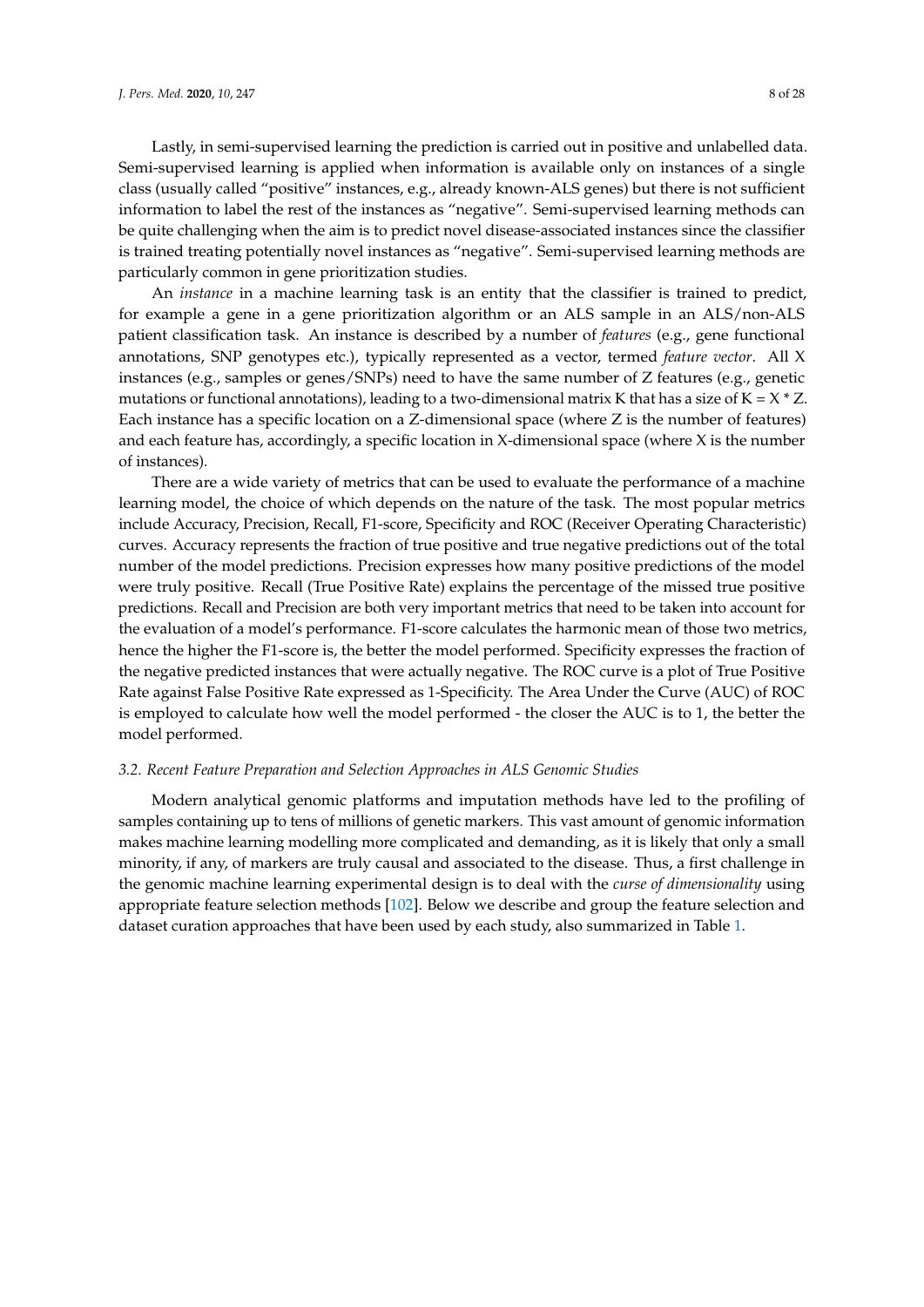<span id="page-8-0"></span>**Table 1.** Details of the feature selection approaches that have been followed by each study prior to the machine learning experiments. The "Data/Instances" column summarises the primary number of instances before further filtering, and details about the datasets that have been used by each study. The "Features" column refers to the initial number of features in each dataset before feature selection and after quality control (the latter being applicable only in studies using genotype data). The "Epistasis" column indicates whether the respective study has incorporated epistatic events (i.e., multi-locus interactions) as a feature selection method. The "Regulatory Elements" column describes studies that have filtered their initial dataset by including only non-coding regulatory regions. Studies that have used prior ALS-related information (e.g., already known ALS-associated SNPs/genes, known functional information, filtering based on an ALS versus Control genotype-phenotype association analysis *p*-value etc.) in order to select and reduce their initial instance and feature space are indicated under "ALS-linked knowledge". Lastly, we indicate machine learning methods that were used to select only highly informative features based on specific criteria. ML: Machine Learning, SNP: Single Nucleotide Polymorphism, MDR: Multifactor Dimensionality Reduction, CNN: Convolutional Neural Network, PPIs: Protein- Protein Interactions, DHS: DNase I hypersensitive sites, TFBS: Transcription Factor Binding Sites, PCA: Principal Component Analysis, t-SNE: t-distributed Stochastic Neighboring Embedding, UMAP: Uniform Manifold Approximation and Projection.

| Study                  | Data/Instances                                                                                                                        | <b>Features</b>                                                                                                 | Genomic<br>Structure | Epistasis | Cis-Regulatory<br>Elements | <b>ALS-Linked</b><br>Knowledge | MI.<br>Methods                |
|------------------------|---------------------------------------------------------------------------------------------------------------------------------------|-----------------------------------------------------------------------------------------------------------------|----------------------|-----------|----------------------------|--------------------------------|-------------------------------|
| Vitsios et al. [103]   | 18,626 coding genes<br>(label:positive/unlabelled)                                                                                    | 1,249 gene-annotations:<br>generic,<br>disease- and fissue<br>-specific features                                | N <sub>0</sub>       | No        | No                         | Yes                            | PCA.<br>t-SNE,<br><b>UMAP</b> |
| Yousefian et al. [104] | 8,697,640 SNP p-values<br>of 14,791 ALS cases<br>and 26,898 controls [36]                                                             | 2,252 functional features:<br>DHS mapping data,<br>histone modifications.<br>target gene functions,<br>and TFBS | Yes                  | No        | Yes                        | Yes                            | None                          |
| Bean et al. [105]      | ALS-linked gene lists:<br>DisGeNet: 101 genes<br>ALSoD: 126 genes,<br>ClinVar: 44 genes,<br>Manual list: 40 genes<br>Union: 199 genes | PPIs, disease-gene<br>associations and<br>functional annotations                                                | N <sub>0</sub>       | No        | No                         | Yes                            | None                          |
| Yin et al. [90]        | 4511 cases and<br>7397 controls $[16]$                                                                                                | 823,504 SNPs from 7,9,<br>17 and 22 chromosomes                                                                 | Yes                  | No        | Yes                        | Yes                            | <b>CNN</b>                    |
| Kim et al. [91]        | SNP pairwise<br>interactions                                                                                                          | 550,000 SNPs of<br>276 cases/271 controls<br>and 211 cases/211 controls<br>[76, 106]                            | N <sub>o</sub>       | Yes       | No                         | Yes                            | <b>MDR</b>                    |
| Greene et al.[107]     | SNP pairwise<br>interactions                                                                                                          | 210,382 SNPs of<br>276 cases/271 controls<br>and 211 cases/211 controls<br>[76, 106]                            | N <sub>0</sub>       | Yes       | No                         | N <sub>0</sub>                 | <b>MDR</b>                    |
| Sha et al. [108]       | SNP pairwise<br>interactions                                                                                                          | 555.352 SNPs of<br>276 cases/271 controls [76]                                                                  | N <sub>0</sub>       | No        | No                         | Yes                            | None                          |

The use of feature selection methods are a common strategy to reduce the high number of initial features for machine learning models [\[102\]](#page-24-6). As described in Table [2,](#page-9-0) four of the seven studies used a machine learning model as a feature selection method, in some cases using specific hypotheses or along with a combination of other strategies that will be described later in this sub-chapter. Mantis-ml is one example of a multi-step gene prioritisation framework which extracts a heterogeneous set of 1249 gene-annotation features mined from a large collection of databases in order to discover and rank novel disease-related genes [\[103\]](#page-24-7). Each instance in this model consists of 18,626 coding genes which are labelled as positive (seeds) or unlabelled, depending on known association to the disease, based on information retrieved from the Human Phenotype Ontology (HPO) [\[109\]](#page-24-13). A number of pre-processing steps were applied that included filtering of highly correlated pairs of features, removing features with missing data, and imputing certain features with a low missing rate. Some exploratory analyses are then performed (i.e., heat maps, variable distributions, etc.) in the original feature space and then three dimensionality reduction methods are automatically applied: principal component analysis (PCA), t-distributed stochastic neighboring embedding (t-SNE) [\[110\]](#page-24-14), and uniform manifold approximation and projection (UMAP) [\[111\]](#page-24-15), in order to identify any interesting pattern(s) and linear/non-linear relationships among the features. The gene pool is randomly split into K balanced datasets containing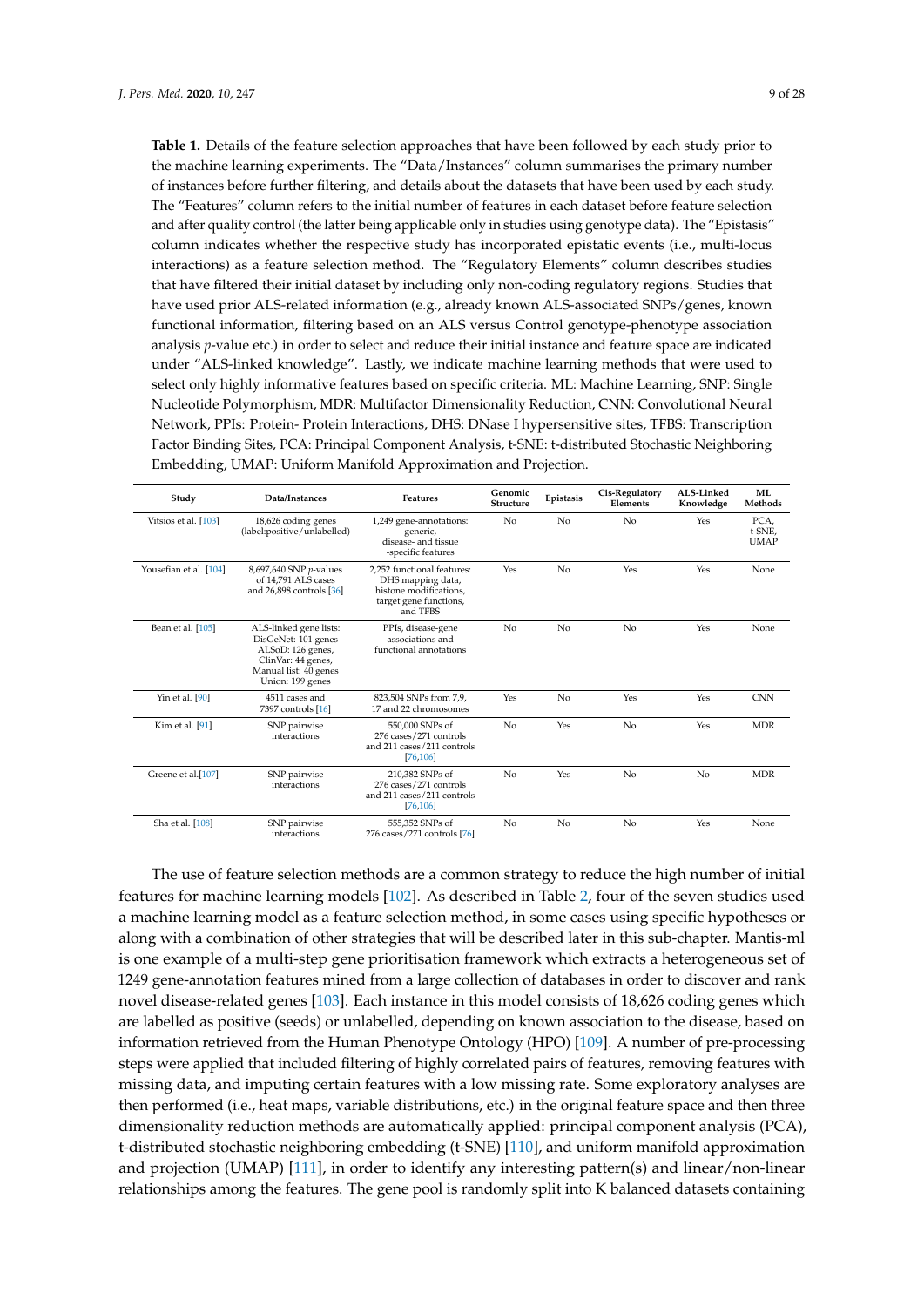both positive and unlabelled genes. Mantis-ml can use the Boruta feature selection algorithm which labels the features (given a decision threshold) as "confirmed"/"tentative"/"rejected" by assessing the contribution of each feature to the prediction [\[103\]](#page-24-7), although the entire feature space is used by default.

**Genomic Structure Epistasis Cis-Regulatory Elements ALS-Linked Knowledge Functional Annotations** Vitsios et al. [\[103\]](#page-24-7) No No No Yes Yes Yes<br>
Yes No Yes Yes Yes Yes Yes Yousefian et al. [\[104\]](#page-24-8) Yes No Bean et al. [\[105\]](#page-24-9) No No No Yes Yes Yin et al. [\[90\]](#page-23-13) Yes Yes Yes Yes No No Kim et al. [\[91\]](#page-23-14) No Yes Yes Yes Yes Yes Greene et al. [\[107\]](#page-24-11) No Yes No No No Sha et al. [\[108\]](#page-24-12) No Yes No Yes No Yes No

<span id="page-9-0"></span>**Table 2.** The biological hypotheses incorporated to the experimental design and main focuses of the collected studies.

Several recent studies have focused on uncovering gene-gene interactions (epistasis) that could potentially explain some part of the missing heritability of complex genetic traits such as ALS. However, modern genomic studies that aim to model epistatic events face considerable challenges, demanding large computational and statistical power for the analysis of a large number of combinations among millions of genotyped loci (even when considering only pairwise interactions). Two of the studies -Greene et al. and Kim et al.- included epistatic events in their feature selection approach [\[91,](#page-23-14)[107\]](#page-24-11). Both used the wrapper method Multifactor Dimensionality Deduction (MDR)-a non-parametric, model-free approach which reduces the feature space of multilocus combinations by creating new single variables pooled from multiple SNP genotypes [\[87](#page-23-10)[,112\]](#page-24-16)- and then estimates statistically significant ALS-risk pairwise interactions of SNPs. Both studies used the same datasets and pre-processing steps to identify pairwise SNP interactions that are significantly associated with ALS. The datasets included two sporadic ALS cohorts along with healthy controls containing 276 cases versus 271 controls in the detection dataset and 211 cases versus 211 controls in the replication dataset [\[76,](#page-23-1)[106\]](#page-24-10). SNPs were filtered using a 0.2 Minor Allele Frequency cut-off and a less than 90% call rate. Lastly, Greene et al. considered only independent SNPs in further analysis, leading to a dataset of 210,382 SNPs.

Another strategy to reduce feature space is to include only regulatory elements as features for the subsequent machine learning experiments. Two of the studies focus only on the effect of noncoding regulatory elements in ALS pathology. It has been shown that disease-related variants are mostly located in cis-regulatory elements of the genome marked by DNase I hypersensitive sites (DHSs)-zones of the genome that have been associated with elevated levels of transcriptional activity [\[96\]](#page-24-0). In 2020, Yousefian et al. investigated the effect of noncoding variants in ALS [\[104\]](#page-24-8). Firstly, they applied a *p*-value threshold ( $p < 5 \times 10^{-4}$ ) on SNPs from a previously published large ALS meta-analysis GWAS dataset. The authors constructed association blocks by identifying lead SNPs having strong ALS GWAS *p*-value associations and being at least 1 Mb apart from each other, then selecting also the top 30 ALS-associated SNPs located upstream and downstream of each lead SNP; leading ultimately to 274 association blocks [\[104\]](#page-24-8). They enriched their selected association blocks with functional and epigenetic information including DHS profile data, histone modifications, functional gene-sets from the KEGG database and TF binding sites collected from TRANSFAC and JASPAR databases [\[104,](#page-24-8)[113](#page-24-17)[–115\]](#page-24-18). After the functional enrichment of the features, they constructed a binary feature matrix representing whether a SNP within an association block was associated or not with a particular functional feature [\[104\]](#page-24-8). The second ALS study that included only noncoding regulatory elements was published in 2019 by Yin et al. who proposed Promoter-CNN as a feature selection method; a convolutional neural network model (comprised of 2 convolutional layers and two deep layers) that reduces the initial feature space by selecting only the top 8 highest performing promoter regions among variants located on chromosomes 7, 9, 17 and 22 [\[90\]](#page-23-13). They assessed the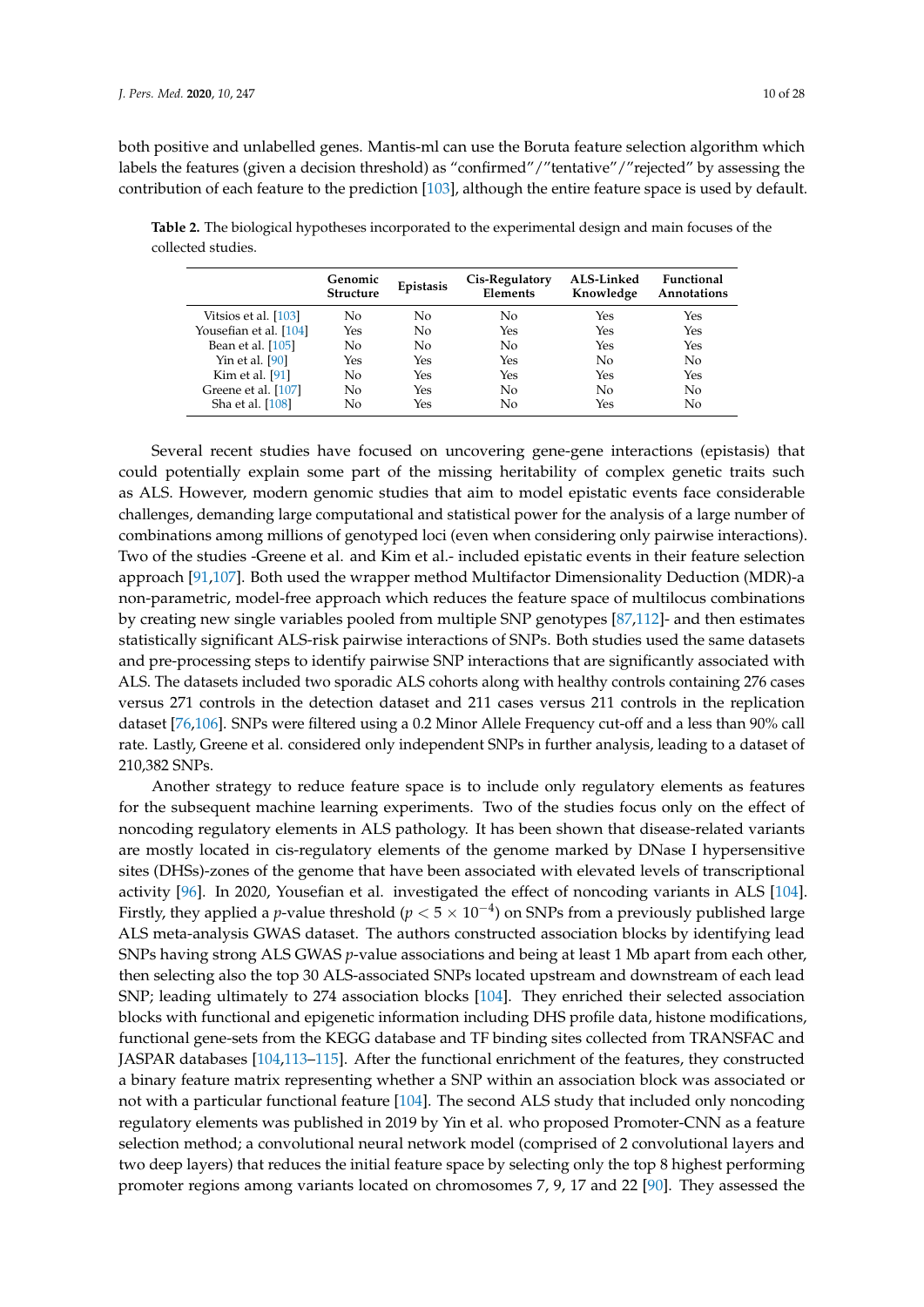performance of Promoter-CNN using a 9-fold cross validation. Each promoter region of each individual was represented by a window of 64 genomic features having a value of 0,1,2 to represent the genotype at each of these 64 loci, utilizing the genomic structure of the regions [\[90\]](#page-23-13). The aforementioned studies employed the genomic structure in order to build the association blocks and the promoter regions (see Table [1\)](#page-8-0).

A popular strategy that has been used to select the initial data and then further reduce the feature and instance space is ALS-associated knowledge (see Table [1\)](#page-8-0). The most relevant study that falls into this category is Bean et al. which modelled only previously known ALS-linked gene lists, mining information from the literature and from disease databases, as well as including a manually curated set of ALS-associated genes [\[105\]](#page-24-9). In order to reduce the feature space they performed an enrichment test on all features and, for the predictive model, kept only those features that are significantly enriched in the mechanism(s) of the disease [\[116\]](#page-24-19). Another example is Yin et al. which before applying their Promoter-CNN model as a feature selection method, they first limited their feature space by studying only non-additive phenomena of multiple promoters located on four specific chromosomes (7, 9, 17 and 22), those chromosomes have being selected based on the amounts of missing heritability that have been previously identified in ALS [\[36,](#page-21-0)[90\]](#page-23-13). Bean et al., Kim et al., Yousefian et al. and Sha et al., implement multi- step algorithms in which one of the initial steps reduces the feature space by keeping only the highest performing genes/SNPs, by assessing the enrichment of genes in ALS [\[105\]](#page-24-9) or by applying a specific threshold of single-marker association analysis to ALS [\[91,](#page-23-14)[104,](#page-24-8)[108\]](#page-24-12).

#### <span id="page-10-0"></span>*3.3. Experimental Design and Results of the ALS Gene Prioritization Approaches*

In this section we will focus on the approach and rationale of the collected studies that aim to understand the pathology of ALS using machine learning and probabilistic models on genomic data. We also briefly consider the main findings of each study. Although the majority of the collected studies aim to answer more than one research question, in this section we group studies by methodology, based on common features of their experimental design that we considered to be the main focus in each study. In order to avoid confusion, in Table [2](#page-9-0) we describe the main biological focus of each study. We investigate the reproducibility of the results of each analysis, comparing it with related literature as well as mentioning putative novel ALS discoveries in the Discussion section.

The identified studies (see Table [1\)](#page-8-0) all fall under the gene prioritization umbrella category. In Table [3,](#page-11-0) we provide brief information about the machine learning models that have been used in these studies (after feature selection and filtering approaches have been applied, as discussed in the previous section, see Table [1\)](#page-8-0), as well as details about the assessment and the performance of the models.

Four of the studies included epistatic events in their experimental design, testing the hypothesis that multilocus interactions have an effect on ALS susceptibility (see Table [2\)](#page-9-0). Three studies that fall into this category, all use the same ALS detection dataset in order to discover pairwise SNP interactions [\[91](#page-23-14)[,107,](#page-24-11)[108\]](#page-24-12). Greene et al. and Kim et al. use multifactor dimensionality reduction (MDR); a wrapper method which performs both a feature selection and classification to predict pairwise combinations of SNPs as high-risk and low-risk for ALS [\[91,](#page-23-14)[107\]](#page-24-11). As proposed by [\[112\]](#page-24-16), MDR reduces multilocus dimensions into a one-dimensional multilocus variable, the prediction performance of which is evaluated in classification tasks (ALS versus healthy controls) by cross validation and permutation tests. Out of pairwise combinations among 210,382 SNPs, Greene et al. reported the pair of SNPs rs4363506 and rs6014848 to have the highest accuracy (Acc: 0.6551) and a *p*-value of 0.048 after permutation testing. Their replication dataset showed a lower accuracy (Acc: 0.5821) but with a higher statistical significance  $(p$ -value  $\lt$  0.021) [\[107\]](#page-24-11). Kim et al. chose the best performing MDR model for each SNP, then they mapped SNPs to genes (including neighboring regulatory elements) and investigated their enrichment using Gene Ontology functional terms [\[91\]](#page-23-14). Unfortunately, they did not report any specific high performing pairs of SNPs in terms of MDR accuracy, nor specific genes. The statistical significance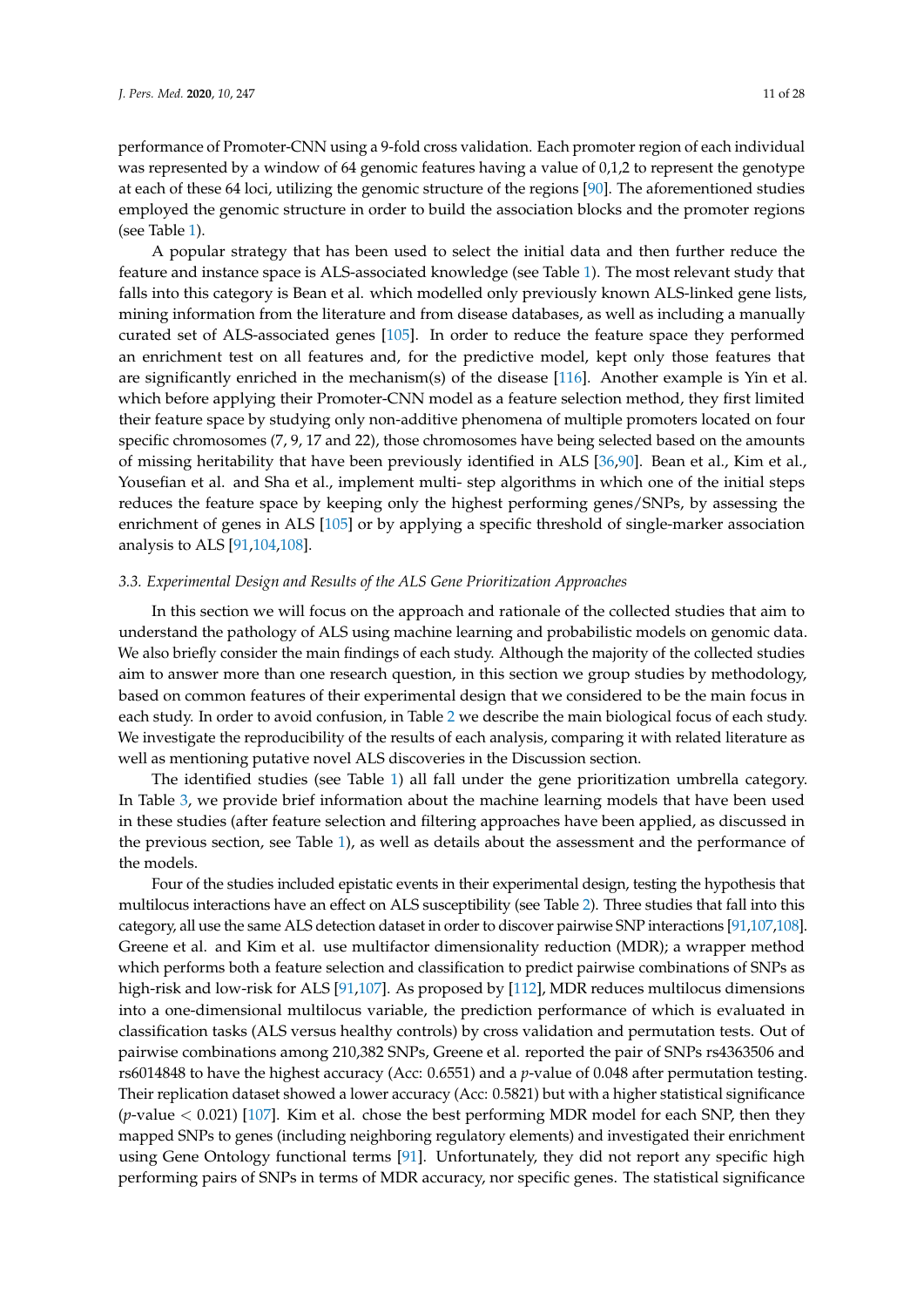of each MDR model was estimated using permutation, with the highest enriched Gene Ontology gene-sets being "Regulation of Cellular Component Organization and Biogenesis" (*p*-values: 0.010 and 0.014), and "Actin Cytoskeleton" (*p*-values: 0.040 and 0.046). The *p*-values for each gene-set refer to the detection and replication dataset respectively, after multiple testing. The third study is proposed by Sha et al. implementing a two-stage probabilistic algorithm that attempts to predict two-locus combinations that are associated to ALS using eight epistatic and nine multiplicative two-locus predicting models. The first step was a single-marker association test using the  $x^2$  test statistic, keeping only the 1000 SNPs having the strongest *p*-values. The associations of all the two-locus combinations of those 1000 variants were then tested using the above-mentioned seventeen models. Three SNPs were discovered participating to two two-locus combinations: rs4363506 with rs3733242 (*p*-value = 0.032) and rs4363506 with rs16984239 (*p*-value = 0.042). Reported *p*-values were adjusted for multiple testing correction using permutation. They also performed Multifactor dimensionality reduction and Combinatorial Searching Method to identify high performing two-locus interactions, but none of the results reached the significance threshold (see Table [3\)](#page-11-0). Single locus analysis was not able to capture the three SNPs that participate to the bi-locus interaction.

<span id="page-11-0"></span>**Table 3.** The machine learning approaches followed by each study. Acc: Accuracy, SVM: Support Vector Machines, LR: Logistic Regression, RF: Random Forest, DNN: Deep Neural Network, SVC: Support Vector Classifier (SVC), CNN: Convolutional Neural Network, AUC: Area under the receiver operator characteristic curve, CSM: Combinatorial Searching Method, Chr: Chromosome.

| Study                  | <b>Machine Learning Models</b>                                                                                                     | <b>Model Assessment</b>                                                                                         | Performance                                                                                                                                                                                                                        |
|------------------------|------------------------------------------------------------------------------------------------------------------------------------|-----------------------------------------------------------------------------------------------------------------|------------------------------------------------------------------------------------------------------------------------------------------------------------------------------------------------------------------------------------|
| Vitsios et al. [103]   | Stochastic Semi-supervised Learning:<br>Stacking, DNN,<br>Gradient Boosting,<br>RF, SVC, XGBoost,<br><b>ExtraTrees Classifiers</b> | 10-fold cross validation                                                                                        | Stacking: Avg AUC: 0.767,<br>DNN: Avg AUC: 0.774,<br>Gradient Boosting: Avg AUC: 0.79,<br>RF: Avg AUC: 0.798,<br>SVC: Avg AUC: 0.801,<br>XGBoost: Avg AUC: 0.805,<br>ExtraTrees: Avg AUC: 0.814                                    |
| Yousefian et al. [104] | Convolutional Neural Network                                                                                                       | Autoencoder pre-training,<br>Chr 1-10: training set,<br>Chr 11-14: testing set and<br>Chr 15-22: validation set | CNN: AUC: 0.96 F1-score: 0.83                                                                                                                                                                                                      |
| Bean et al. [105]      | Knowledge graph edge<br>prediction model [116]                                                                                     | 5-fold cross validation                                                                                         | Fold-Change Enrichment and random guess<br>baseline: ALSoD: 23.33 (23.53),<br>ClinVar: 30.05 (15.64),<br>DisGeNet: 55.90 (81.66),<br>Manual: 84.54 (13.27),<br>Union: 8.92 (4.28)                                                  |
| Yin et al. [90]        | Deep Neural Network (ALS-Net),<br>Logistic Regression, SVM, Random Forest<br>and Adaboost                                          | 9-fold cross validation                                                                                         | ALS-Net: Acc: 0.769 F1-score: 0.797<br>LR: Acc: 0.739 F1-score:0.728<br>SVM: Acc: 0.725 F1-score:0.694<br>RM: Acc: 0.596 F1-score:0.381<br>Adaboost: Acc: 0.661 F1-score:0.625<br>(+PromoterCNN and all 4<br>chromosomes combined) |
| Kim et al. [91]        | Multifactor dimensionality reduction;<br>using a naïve Bayes classifier                                                            | 1000 permutation tests                                                                                          | Critical Acc: 0.629<br>and 0.640 (replication dataset)                                                                                                                                                                             |
| Greene et al. [107]    | Multifactor dimensionality reduction                                                                                               | 1000 permutation tests                                                                                          | Best SNP pairwise model: Acc: 0.6551<br>and 0.5821 (replication dataset); with $p < 0.048$<br>and $p < 0.021$ (replication dataset)                                                                                                |
| Sha et al. [108]       | Two-locus probabilistic models,<br>Multifactor dimensionality reduction,<br>Combinatorial Searching Method                         | 1000 permutation tests                                                                                          | Two-locus models:<br>rs4363506-rs3733242: $p = 0.032$<br>rs4363506-rs16984239: $p = 0.042$<br>MDR model:<br>rs4363506-rs12680546: $p = 0.156$<br>CSM model:<br>rs4363506-rs12680546: $p = 0.2$                                     |

A far more complex machine learning model for ALS patient classification, studying non-additive interactions of multilocus promoters among four chromosomes, was published in 2019 by Yin et al. [\[90\]](#page-23-13). Building upon previous knowledge that the majority of the disease-associated variants in GWAS are cis-regulatory elements, this study showed that using only the highest performing promoter regions of 4 chromosomes as features provides enough information for successful classification of the ALS genomic profile versus healthy controls [\[90\]](#page-23-13). Specifically, they applied a prediction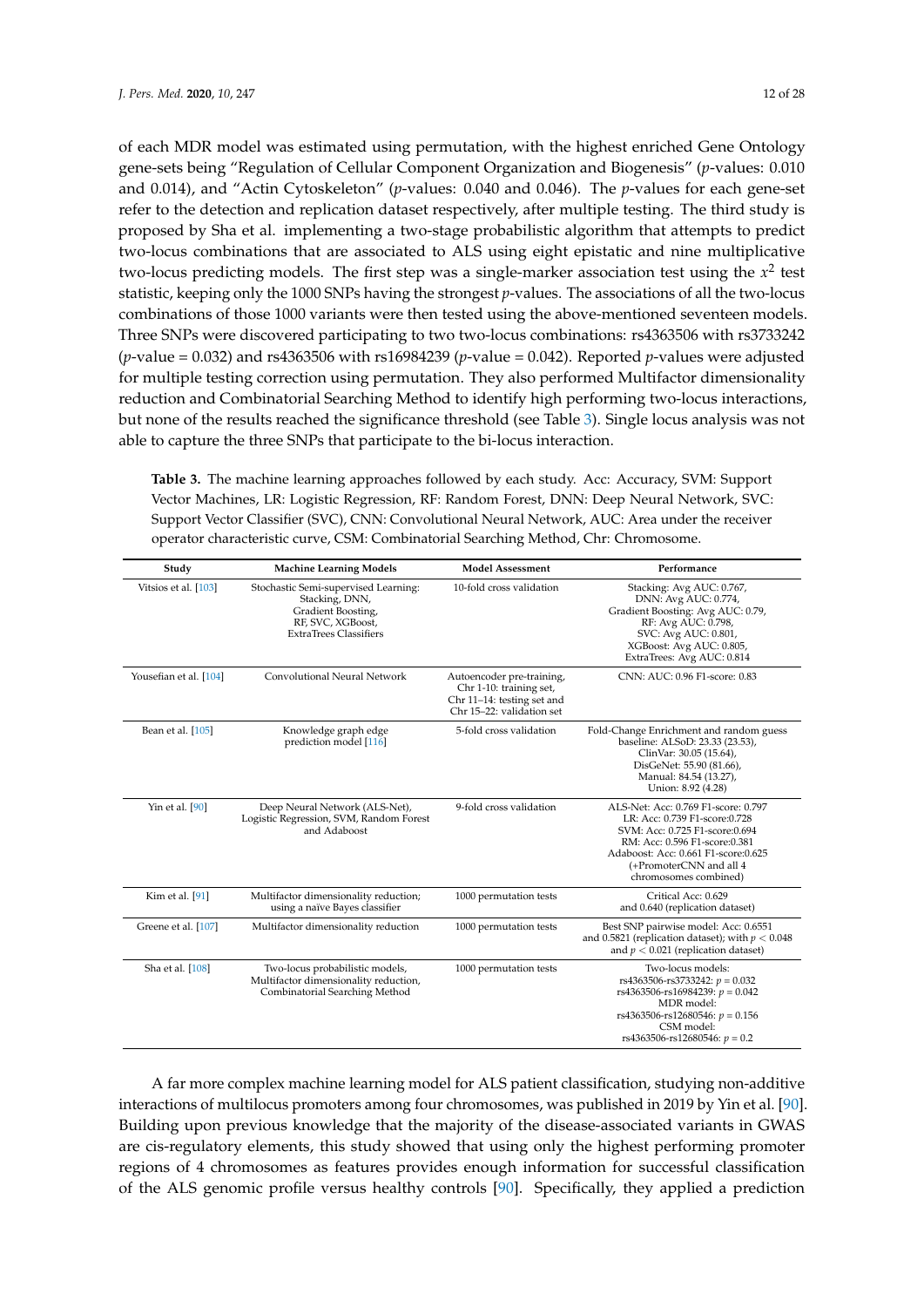model for putative ALS-related genotypes located in promoter regions, using a case-control genomic dataset containing 4,511 cases and 7,397 controls from the Dutch cohort of ProjectMinE. A two-level pipeline was constructed in which, as a first step, deep neural networks select the eight highest performing promoter regions of chromosomes 7, 9, 17 and 22 having the highest accuracy in ALS status prediction (Promoter-CNN model) and then the selected promoter regions of each individual are combined for a final classification task (ALS-Net model). A 9-fold cross validation was used to train both models. The authors compared their ALS-Net deep learning model to other classification models using both the pre-selected promoter regions combined from all four chromosomes by Promoter-CNN models, and markers from individual chromosomes. The compared classification models included a logistic regression Polygenic Risk Score (PRS) approach [\[117\]](#page-25-0), Support Vector Machines (SVM) [\[118\]](#page-25-1), Random Forest [\[119\]](#page-25-2) and AdaBoost [\[120](#page-25-3)[,121\]](#page-25-4). The two-tier deep learning model showed very promising results identifying both already reported associated ALS genes and new putative ALS markers. The results showed that ALS-Net combined with Promoter-CNN pre-selected promoter regions produced better performance (Acc: 0.769, F1-score: 0.797) than the logistic regression Polygenic Risk Score (PRS) approach (Acc: 0.739, F1-score: 0.728) [\[117\]](#page-25-0), Support Vector Machines (SVM) (Acc: 0.725, F1-score: 0.694) [\[118\]](#page-25-1), Random Forest (Acc: 0.596, F1-score: 0.381) [\[119\]](#page-25-2), or AdaBoost (Acc: 0.661, F1-score: 0.625) [\[120,](#page-25-3)[121\]](#page-25-4). They highlight that their Promoter-CNN model is a successful feature selection method keeping only the highest performing promoters from each chromosome individually, advancing the performance of the subsequently tested classifiers [\[90\]](#page-23-13). The findings indicate that combining genomic information from all four chromosomes improves the performance for the majority of the models, supporting further the hypothesis that non-additive events take place in ALS pathology.

Another recent study that builds upon the hypothesis that cis-regulatory noncoding variants can have an important effect on ALS pathology, applies a functional SNP prioritization framework using convolutional neural networks (CNN) to make ALS rare noncoding risk-variant predictions [\[104\]](#page-24-8). The authors build upon a previously published deep learning CNN-based model that used functional features in order to predict causal regulatory elements in complex diseases [\[122\]](#page-25-5). They tested their proposed method on a large GWAS meta-analysis cohort including 8,697,640 SNP *p*-values for 14,791 ALS patients and 26,898 healthy controls [\[12\]](#page-19-14). The functional SNP prioritization framework followed a multi-step procedure starting from (a) collecting the upstream and downstream flanking regions of the 274 highest GWAS ALS-associated variants, then (b) functionally annotating the variants (including DNase I hypersensitive sites (DHSs), histone modifications, target gene functions, and transcription factor binding sites (TFBS)) and finally (c) training the CNN model on these association blocks with uncertain class labels using chromosomes 1–10 as a training set, chromosomes 11–14 as a testing test and finally 15–22 as a validation set [\[104\]](#page-24-8). The CNN model used two convolutional layers; the first layer measured how well each individual SNP matched the pattern of 50 functional features using a rectified linear unit (ReLU), and the second level output prediction scores for each SNP with a 0–1 range, with values close to one indicating that there are common regulatory patterns embedded for a particular SNP. The CNN model shows a high predictive performance (AUC = 0.96 and F1 = 0.83). A random forest classification for the ALS cell-type specificity showed that a high portion of their ALS selected features have neuronal cell-type specificity within Trancriptional Factor binding sites. The proposed framework highlights two potentially functional ALS-risk variants rs2370964 (chromosome 3, located in enhancer site of *CX3CR1*) and rs3093720 (chromosome 17, intron variant in *TNFAIP1*). An eQTL analysis was performed to investigate the effect of these two variants on the expression of other genes. The analysis showed that the two noncoding variants may impact ALS risk by affecting the expression levels of *CX3CR1* and *TNFAIP1*. The *CX3CR1* gene deletion has been associated with microglia neurotoxicity and neuron loss in transgenic ALS mice [\[123](#page-25-6)[,124\]](#page-25-7). TNFAIP1 is an apoptotic protein which has been associated to neurotoxicity [\[125\]](#page-25-8). The rs2370964 variant also affects the *CTCF* and *NFAT* binding sites [\[104\]](#page-24-8). Mutations in *CTCF* gene has also been related to microglial dysfunction, among other effects [\[126\]](#page-25-9). NFAT is a transcription factor that is involved with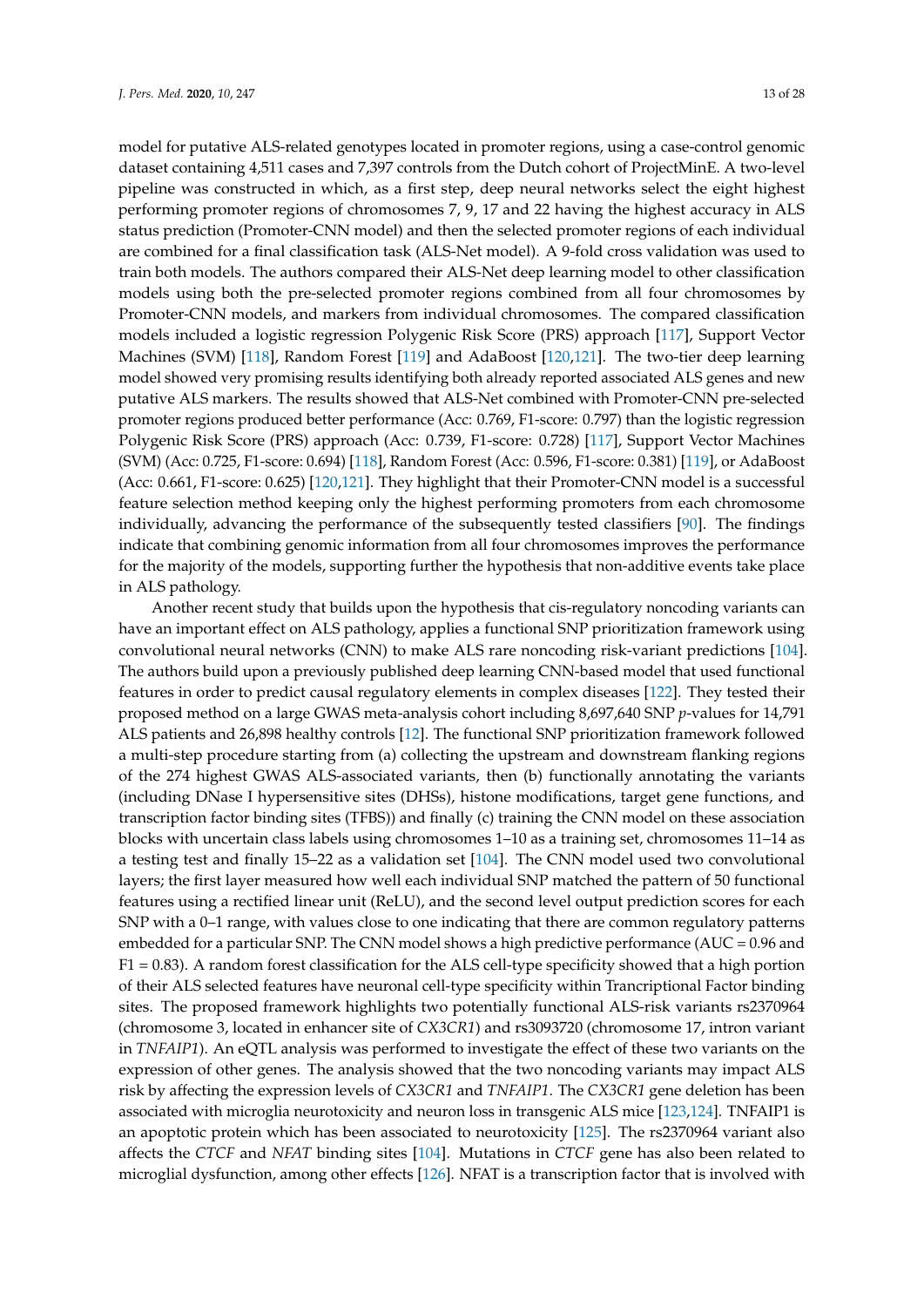the regulation of pro-inflammatory responses in cultured murine microglia [\[127\]](#page-25-10). The rs3093720 SNP affects the *NR3C1* binding site, a gene which has been associated with neurodegeneration and multiple sclerosis [\[128\]](#page-25-11).

The accumulation of large amounts of ALS multi-omic data, functional annotations, and tissue-specific information, has provided a great opportunity and challenge for researchers to combine these in ways that could potentially lead to stronger machine learning models. Two collected studies combine known ALS genes and ALS-related information mined from a variety of databases to predict novel disease-specific genes and rank them. The first one is, Mantis-ml, a recently published multi-step disease agnostic gene prioritisation pipeline which employs known disease-associated genes to predict scores for putative novel genes based on feature pattern similarity [\[103\]](#page-24-7). As mentioned in Section [3.2,](#page-7-0) the disease-related gene information is extracted from multiple databases and resources, including tissue- and disease- specific data [\[103\]](#page-24-7). Depending on the users' disease-related queries, the pipeline follows automatic feature selection and pre-processing as well as an exploratory data analysis on disease-related features. A repeated stochastic semi-supervised model is used to iteratively predict disease-related probabilities for each gene, and then rank each gene based on the mean prediction probability of all iterations. The starting point for the modelling is the labelling of an entire coding gene pool (18,626 genes) based on disease relevance retrieved from the Human Phenotype Ontology (HPO), with positive and unlabelled genes then being split into random balanced datasets [\[109\]](#page-24-13). They evaluate the performance of their classifier using a stratified 10-fold random split in every balanced dataset, which is followed by testing using the out-of-bag k-fold method. The model generates gene prediction probabilities belonging to the respective testing set of each k-prediction cycle. Lastly, the model calculates an aggregated prediction probability combined from all iteration cycles. The classification performance of Mantis-ml was assessed using seven different supervised models (gradient boosting, random forest, extra trees, extreme gradient boosting, support vector classifier, deep neural networks, and a stacking classifier) with 10 stochastic iterations and 10-fold cross validation in three diseases. All models showed similar performance (AUC: 0.83–0.85), with Extra Trees having the highest mean Area Under Curve for ALS (AUC = 0.814) (see Table [3\)](#page-11-0). For ALS, 77 positively labelled genes were selected, having an average AUC of 0.814 (combined from 7 classifiers). Among the top 50 genes there were two already known ALS associated genes, *FUS* and *L1CAM*. Specifically, "MGI mouse knockout feature" was ranked as the top feature for ALS, including human orthologue mouse genes that have been associated with survival and developmental pathways. Unlabelled genes (i.e., genes not annotated to ALS in the HPO) were also identified as being predictive of ALS. Some of the top novel predicted genes among 5 out of 6 classifiers are *SYNE1, ALDH5A1, ABCA1, DNMT3A, NF2, SZT2, ACADVL, MED12, TSC2, EP400, RYR2, VCL* and *BBS2*. *SYNE1* causes recessive ataxia and has been associated with motor neuron degeneration and ALS [\[129\]](#page-25-12); ALDH5A1 has been identified as significantly down-regulated protein in ALS murine models [\[130\]](#page-25-13); ABCA1 has been linked with damage of neuromuscular junctions and identified in significant clusters of altered frontal cortex genes in ALS samples [\[131](#page-25-14)[,132\]](#page-25-15); a DNMT3A isoform has been identified in synapses and in mitochondria and has been associated with degeneration in motor neurons in ALS patients and abnormal expression levels in skeletal muscle and spinal cord of presymptomatic ALS mice [\[133,](#page-25-16)[134\]](#page-25-17).

Another study that combined genomic data with other types of data sources to increase the power of the machine learning gene prioritization method was that of Bean et al., integrating functional annotations, known ALS-gene associations, and protein-protein interactions [\[105\]](#page-24-9). Protein-protein interaction networks have been useful to decipher new disease mechanisms, as proteins that are encoded by disease-related genes are likely to interact with proteins that are implicated in similar pathologies [\[135\]](#page-25-18). These authors used a previously published knowledge graph-based completion model [\[116\]](#page-24-19), which is trained combining protein-protein interactions data mined from Intact [\[136](#page-25-19)[,137\]](#page-26-0), known disease-gene lists from DisGeNet [\[138](#page-26-1)[,139\]](#page-26-2) and functional gene-sets from the Gene Ontology [\[140\]](#page-26-3) in order to make predictions of novel ALS-linked genes [\[105\]](#page-24-9) (see Table [1\)](#page-8-0). The algorithm starts by building a knowledge graph containing known ALS data represented as nodes and their interrelationships as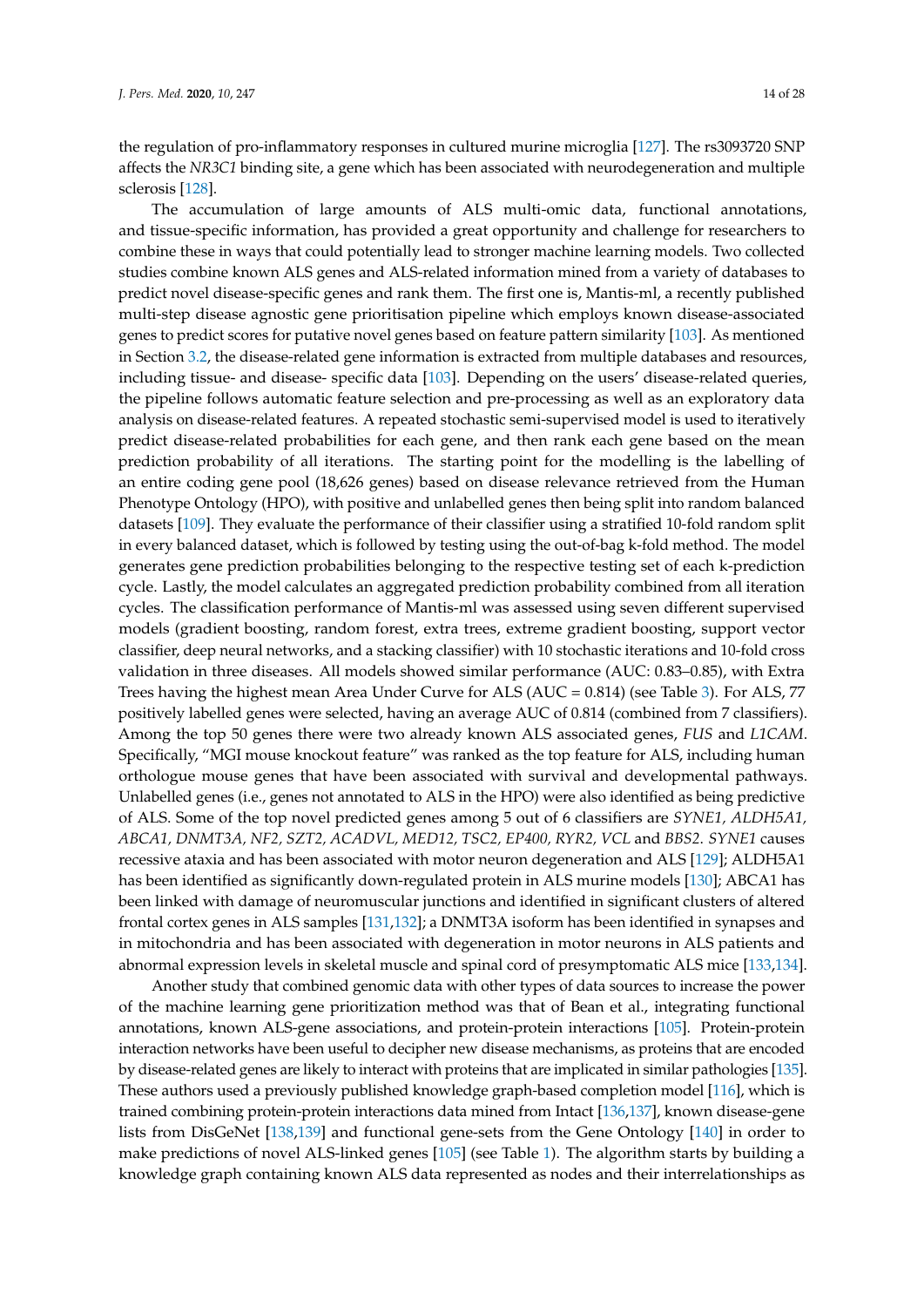edges. The aim of the model is to predict the missing edges of the graph that could represent novel ALS genes, providing a predictive score to each. This is a similarity score deriving from the profile which is built by the trained knowledge graph model comparing the ALS-known genes to the rest of the genes. They train 5 models for 5 input sets of ALS-linked genes mined from the ALS Online Database (ALSoD), which is intended to host all known ALS- associated genetic variants [\[18\]](#page-20-1), from the ClinVar database of curated clinical variants [\[141\]](#page-26-4), from DisGeNet [\[138,](#page-26-1)[139\]](#page-26-2), and a manual curated ALS gene list generated by the authors [\[105\]](#page-24-9) (see Table [1\)](#page-8-0). For the training and testing of the model, 5-fold cross validation was used to estimate how well the model would have predicted known ALS genes. As seen in Table [3,](#page-11-0) all models-except the DisGeNet list- performed very well in each fold above the random baseline, with the manual list being on top. In total, the 5 models predicted 45, 176, 192, 327 and 575 novel ALS for the Manual list, DisGeNet, ClinVar, ALSoD and union ALS-known lists, respectively. All predicted novel genes of the manual list were also present in the other 4 lists. The authors also tested the functional enrichment of the predicted genes following an overrepresentation analysis using Gene Ontology terms, with all gene-sets having statistically significant enrichment to ALS-specific biological processes, like mitochondrial activity, endosome transport and vesicular trafficking, lipid metabolism and others. To validate the relevance of the predicted ALS genes, a gene-set and gene-level analysis was performed using MAGMA [\[142\]](#page-26-5) on a large ALS meta-analysis GWAS dataset (European cohort, including 20,806 cases and 59,804 controls) [\[12\]](#page-19-14), keeping only the variants that mapped to the putative ALS-genes. Only ClinVar predicted genes had statistically significant results (*p*-value = 0.038), followed by the Manual model which did not pass the Bonferonni correction but it was close with a *p*-value of 0.060.

#### **4. Discussion**

Here we identified gene prioritization machine learning studies aimed at the understanding of genomic data in ALS, outlining the main challenges faced by such studies. We compared these studies in terms of their feature selection methods, experimental design, machine learning performance and their biological results. In Figure [2,](#page-15-0) we summarize some of the key decision making steps taken by machine learning approaches in ALS genomics, and examples of some possible choices at each step.

In gene prioritization studies, the initial number of potentially "novel" SNPs/genes or, more problematically, the potential novel multilocus combinations, can be so high as to make computational analysis unfeasible (see Figure [1\)](#page-6-0). In this context, it was intriguing to group and compare the chosen dimensionality reduction approaches in each study. As seen in Table [1,](#page-8-0) most studies handled this problem quite differently. More than half used a machine learning method for feature selection, along with one or more biological hypotheses for additional filtering of the input variables. The most common approach of biological hypothesis filtering was to infer ALS-specific knowledge early in the experimental design. This is both an advantage and a potential disadvantage as it makes the results more likely to have biological relevance but at the same time risks introducing bias to later stages of the machine learning approach. An example of a feature selection method that fell into this category is an early SNP-filtering approach based on a specific threshold of ALS GWAS *p*-values. This approach succeeds in a straightforward way to reduce the feature space, but comes at the cost that potential GWAS false positives could be inferred and/or that true positives (not captured by GWAS) might be removed from further analysis. This may be especially problematic in the capturing of epistatic events, as traditional GWAS analysis is a linear single-marker analysis, so filtering based on single SNP-disease association *p*-values could risk losing putative significant multi-locus interactions in later stages of the analysis [\[143](#page-26-6)[,144\]](#page-26-7). However, a large cohort size could increase the power of a standard GWAS analysis utilized as a feature selection method in a machine learning study.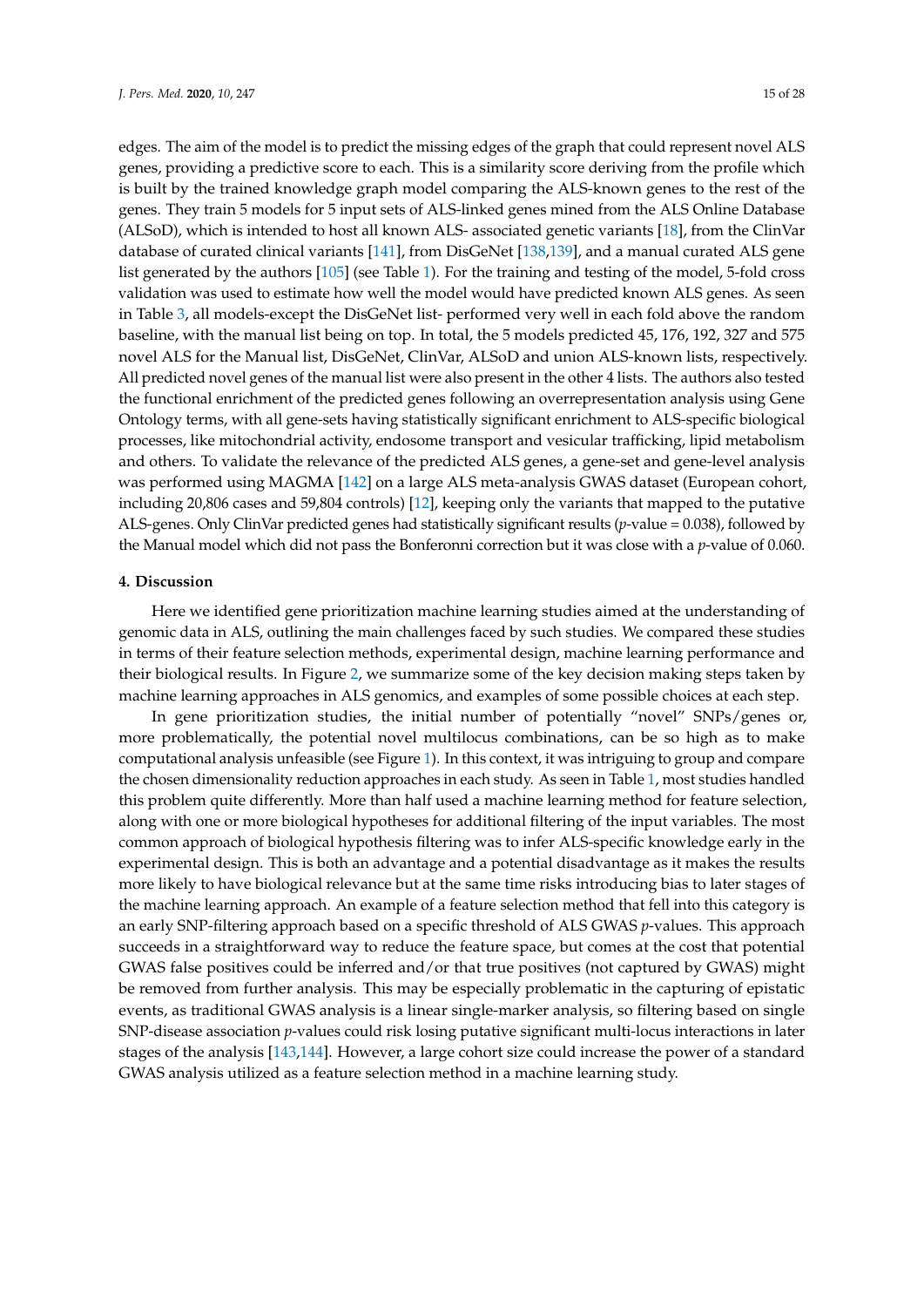<span id="page-15-0"></span>

**Figure 2.** Some of the key decision making steps taken by machine learning approaches in ALS genomics, and examples of some possible choices at each step. These included data collection, data representation, selection of the Machine Learning algorithm for the classification task, and the types of result obtained by the model. The studies collected information from a variety of databases in order to mine, among other things, data on genotypes (e.g., dbGaP, GWAS Catalog, gnomAD), functional annotations (e.g., KEGG), and Protein-Protein Interactions (e.g., STRING). Depending on the purpose of the experimental design, the collected studies modelled genes, SNPs, cis-regulatory regions, multilocus interactions, and/or ALS/non-ALS patients. Each instance was described using features such as Genomic, Epigenomic, and Proteomic data, functional annotations, and/or prior ALS-related knowledge (e.g., ALS gene-sets). Various machine learning algorithms were selected for the classification tasks. Lastly, we visualize the distinction between the modelling results of gene prioritization and multilocus interaction prioritization studies. Gene prioritization studies aim to identify significant ALS associated instances (e.g., SNPs, genes and cis-regulatory regions), whereas multilocus interaction prioritization studies aim to discover significant interactions among multiple loci. Lastly, we note that an ALS versus non-ALS sample classification experiment can be used to prioritize genes if the interpretability of the chosen model permits the identification of informative genomic features.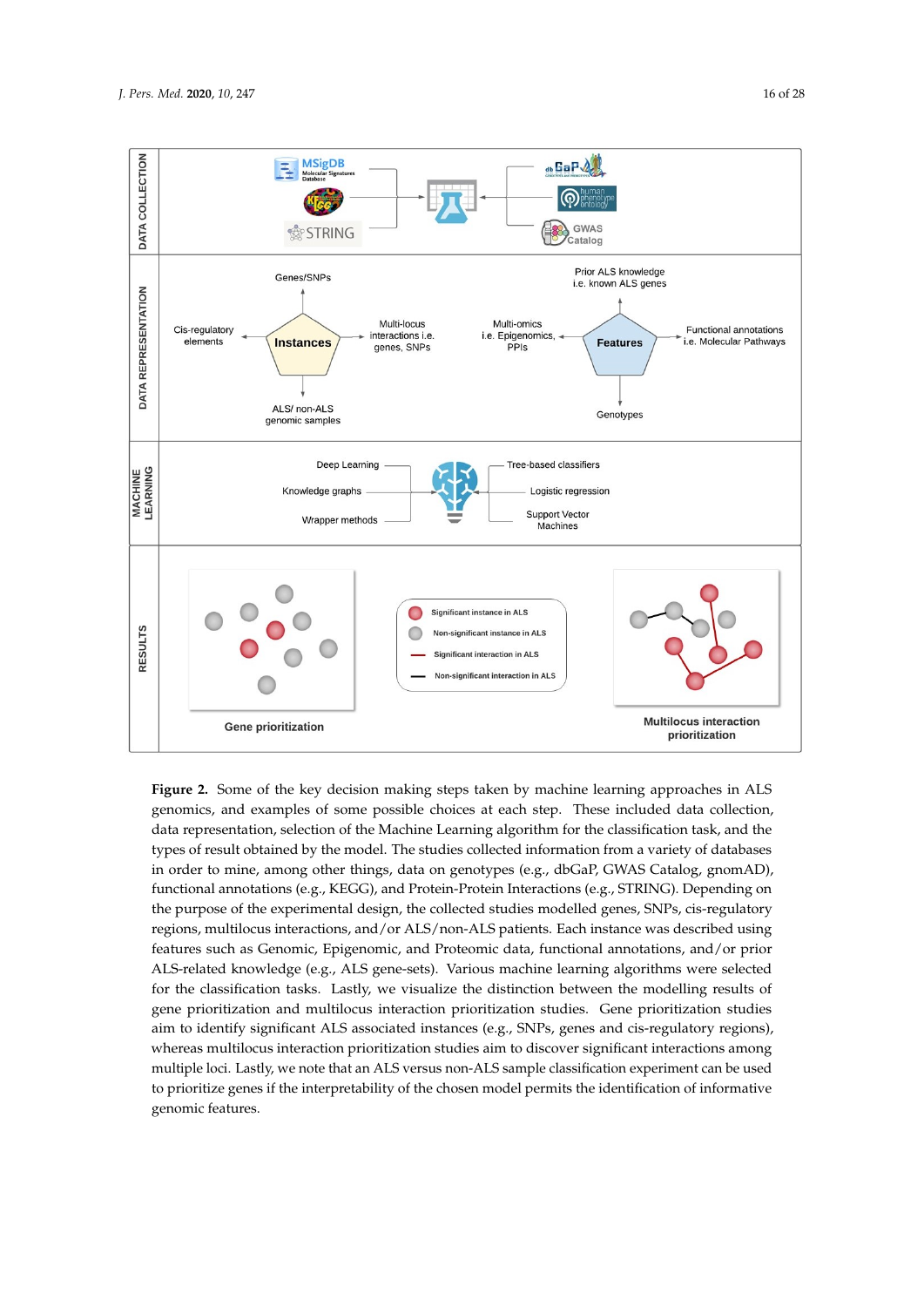Deep learning seems a promising machine learning method for ALS gene prioritization studies, as well as in ALS patient classification. Deep learning methods are known to perform well in regulatory genomic classification tasks, being able to incorporate information from the structure of the genomic data and capturing non-linear relationships and patterns of multilocus interactions [\[145](#page-26-8)[,146\]](#page-26-9). This statement is further validated by comparing the performance of three collected ALS gene prioritization studies. More specifically, three recent studies that employ deep learning as at least one of their classification methods had very good predictive performance [\[90,](#page-23-13)[103](#page-24-7)[,104\]](#page-24-8), as summarized in Table [2.](#page-9-0) Yin et al. showed that deep neural networks perform better than other methods in classifying ALS versus healthy controls, not only in terms of accuracy (0.769) and F1-score (0.797), but also with an excellent recall of 0.908, using a 9-fold cross-validation [\[90\]](#page-23-13). Moreover, all of the benchmarked classification methods showed improved performance when promoter selection Convolutional Neural Network models (Promoter-CNN) where incorporated as an extra feature selection stage with the classification models. Yousefian et al. constructed a semi-supervised Convolutional Neural Network model in order to predict ALS-associated non-coding variants using epigenetic features. The model showed an excellent performance achieving an AUC of 0.96 and F1-score of 0.83 [\[104\]](#page-24-8). This study did not include benchmarking against other machine learning models, and interestingly the association blocks of non-coding variants that were constructed for training, testing, and validation sets of the model were separated into chromosome numbers 1–10, 11–14 and 15–22, respectively, rather than the cross validation methods typically employed by other studies. Lastly, Vitsios et al. benchmarked their proposed multi-step non-disease specific gene prioritization pipeline assessing the performance of seven classifiers using 10-fold cross validation in three diseases. In ALS, all classifiers achieved very similar performance with an average AUC ranging from 0.767 to 0.814, with Deep Neural Networks achieving an average AUC of 0.774 and Extra Trees classifier being at the top [\[103\]](#page-24-7). Even though, the majority of the ALS collected studies show that deep learning yields very good classification results, one very popular challenge in such learning algorithms is the lack of explainability in the model's results, identifying which features are the most informative to the classification task.

In terms of reproducibility, comparing the highest ranked genes and SNPs, as well as the reported statistically significant functional pathways, it is noteworthy that the sALS-associated variant rs4363506 (initially identified by Schymick et al. with an empirical *p*-value = 10−<sup>6</sup> [\[76\]](#page-23-1)) was found by both Greene et al. and Sha et al. to have statistically significant pairwise interactions with other variants. Specifically, Greene et al. reported rs4363506 to interact with rs6014848 (Acc of 0.6551 and a *p*-value < 0.048 in the detection dataset, and Acc of 0.5821 and *p*-value < 0.021 in the replication dataset) and Sha et al. found that rs4363506 participated to two separate two-locus interactions: one with rs3733242 (*p*-value = 0.032) and another with rs16984239 (*p*-value = 0.042) [\[107\]](#page-24-11). These were the only significant pairwise combinations identified by either study. The replicated SNP rs4363506 is an intergenic variant (chr10:127476239, GRCh38.p12) located between *DOCK1* dedicator of cytokinesis 1 and *NPS* neuropeptide S [\[147\]](#page-26-10). *DOCK1* is implicated in neural growth and is a member of the KEGG pathway term "Regulation of actin cytoskeleton" and *NPS* in "positive regulation of synaptic transmission, glutamatergic" (GO:0051966) and "regulation of synaptic transmission, GABAergic" (GO:0032228), among others, all processes that are linked to ALS (see Section [1.1\)](#page-1-0) [\[113](#page-24-17)[,148\]](#page-26-11). This is consistent with other work implicating the actin cytoskeleton in ALS, including the finding of the third study, Kim et al.-investigating the functional enrichment of pairwise interactions in sporadic ALS-of statistical significance of the Gene Ontology term "Actin Cytoskeleton" (*p*-value = 0.040). However, it should be kept in mind that all 3 of these studies are analyses of the same primary dataset.

There could be several reasons for the disparity in the results of Greene and Sha et al. (i.e., the identification of different interaction partner SNPs to rs4363506). One reason could be that different quality control methods and thresholds are applied to the genomic datasets. In addition, Greene et al. investigated the pairwise combinations of 210,382 uncorrelated SNPs (keeping only independent SNPs in terms of linkage disequilibrium) using their proposed MDRGPU model, whereas Sha et al. tested the pairwise combinations of the top 1000 SNPs with a significant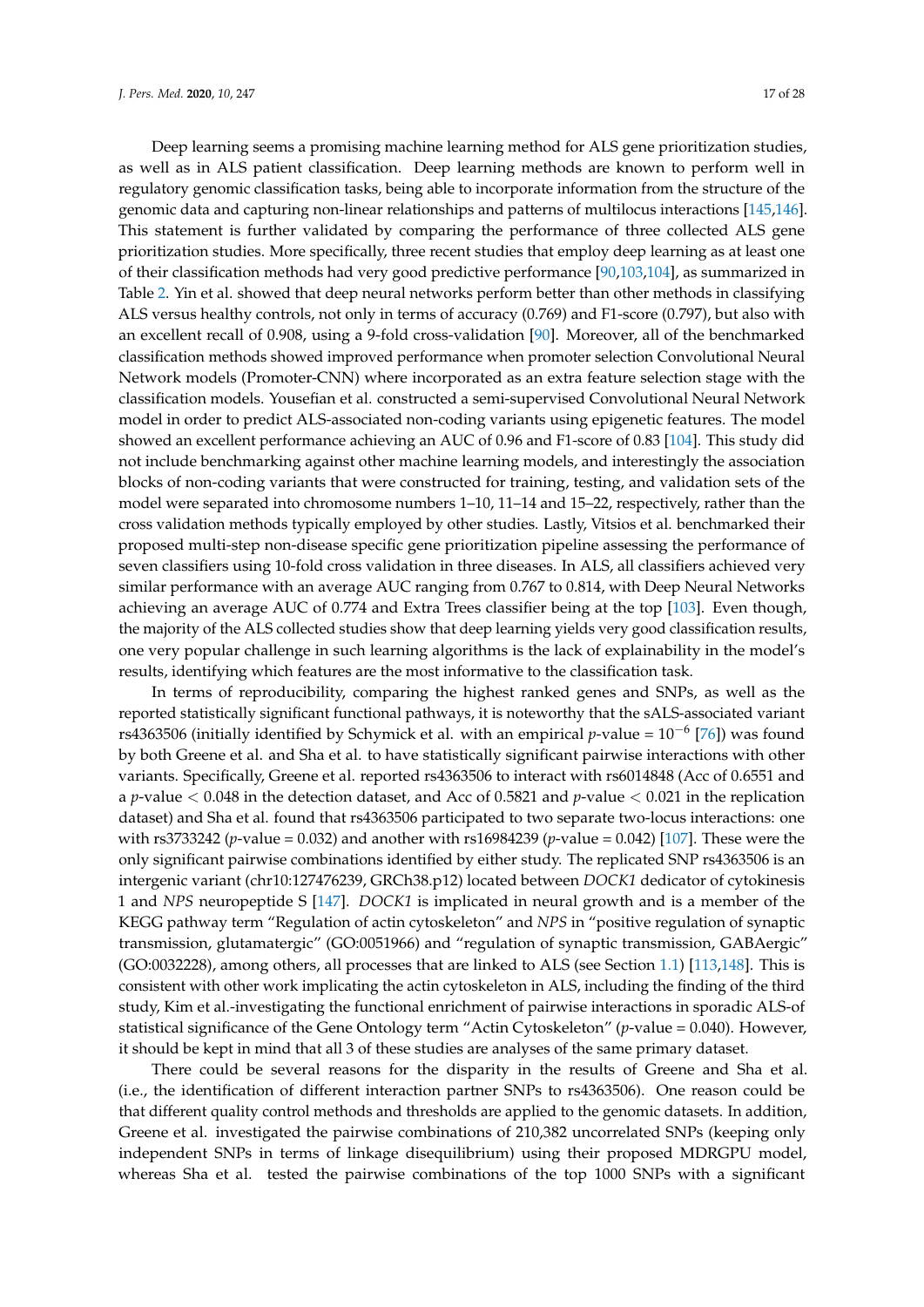ALS-association *p*-value, before testing for significant interactions using a series of different two-locus probabilistic models. The significant results of these studies also differed in the design of the predictive model used, with Greene et al. using Multifactor Dimensionality Reduction (MDR)-a non-parametric method combining feature engineering and then classification which does not make any assumption about the underlying genetic mechanisms-and Sha et al. using two-locus probabilistic parametric models which tested specific hypotheses about the type of the genotype interaction, taking into account the order of the genotypes in terms of penetrance of high-risk variants. Asides from the two-locus probabilistic models, Sha et al. did in fact also test (separately) an MDR and a Combinatorial Searching Method-unlike Greene et al., these analyses did not identify any significant pairwise combinations but, interestingly, SNP rs4363506 was present in a pairwise combination in both models that almost passed the threshold of statistical significance. Lastly, Kim et al. followed a multi-level approach starting from SNP pairwise interaction feature selection, moving to testing genes associations and gene-set functional associations to ALS. Unfortunately, they did not report any results about the MDR predicted pairwise interactions, hence we cannot make a direct comparison with the other two studies.

From the comparison of the most statistically significant genes and SNPs predicted from the optimally performing machine learning models of Mantis-ml [\[103\]](#page-24-7), the knowledge graph completion model [\[105\]](#page-24-9), the Promoter-CNN model [\[90\]](#page-23-13), and the non-coding variant CNN model [\[104\]](#page-24-8), we note several points. First, we compared the top 50 ALS genes predicted from the Mantis-ml model using Extra Trees-the highest performing classifier of the ALS data [\[103\]](#page-24-7)-with the top 45 performing genes predicted by the knowledge graph-based machine learning approach using the highest performing model trained on the manually curated ALS-linked list [\[105\]](#page-24-9). *SLC1A2* (solute carrier family 1 member 2) was the only gene that was predicted by both approaches. SLC1A2 protein is the dominant transporter that clears the extracellular neurotransmitter glutamate in the synapses, expressed by astrocytes [\[149\]](#page-26-12). The down-regulation of *SLC1A2* has previously been associated with excitotoxicity leading to motor neuron degeneration and therefore contributing to ALS pathology, as described in the introduction (see Section [1.1\)](#page-1-0) [\[47](#page-21-11)[,48](#page-21-14)[,150\]](#page-26-13). The Mantis-ml ALS model top predicted genes also had an overlap with the genes associated with the top performing promoters predicted by the Promoter-CNN model [\[90\]](#page-23-13), but only in terms of shared protein families: within the top 8 promoter regions that Promoter-CNN selected for chromosomes 7, 9, 17, and 22, there were two promoter regions that were associated with genes *LAMB4* (laminin subunit beta 4) and *TRIM16* (tripartite motif containing 16); while among Mantis-ml highest predicted ALS genes were *LAMB3* (laminin subunit beta 3) and *TRIM28* (tripartite motif containing 28). The Laminin family contains heterotrimeric glycoproteins of the extracellular matrix that are associated with processes such as adhesion, survival, neuronal development and proliferation [\[151\]](#page-26-14). *LAMB4* is implicated in tissue development and cell migration, and has been associated with different types of cancer [\[140,](#page-26-3)[152\]](#page-26-15). Interestingly, a laminin-4 isoform is expressed in neuromuscular junctions and has been associated with muscular dystrophy [\[151\]](#page-26-14). A recent study of *LAMB3* upregulation implicates this gene in cell apoptotic, proliferating and metastatic events in patients that suffer from pancreatic cancer [\[153\]](#page-26-16). *TRIM16* has been associated with autophagy, degradation of protein aggregates and ubiquitination of misfolded proteins; pathways that have been previously associated with ALS (see Section [1.1\)](#page-1-0) [\[154\]](#page-26-17). Finally, *TRIM28* encodes a co-repressor protein which is expressed in the human brain and is a major regulator of transposable elements [\[155\]](#page-26-18). Elevated transcription of transposable elements has been linked with neurological disorders, including ALS, as well as binding to the ALS-associated RNA-processing protein TDP-43 [\[156\]](#page-26-19).

It is noteworthy that the vast majority of the overlapping genes that we identified among all the collected studies are implicated in previously known ALS-associated functional pathways (as we outlined in Section [1.1\)](#page-1-0) as well as the majority of the highest predicted novel genes (as described in Section [3.3\)](#page-10-0). Nevertheless, we did not observe any further overlap among the other studies in terms of ALS-predicted genes. Limited reproducibility among the four studies could be due to multiple factors that derive from a number of differences in their experimental design and the focus of each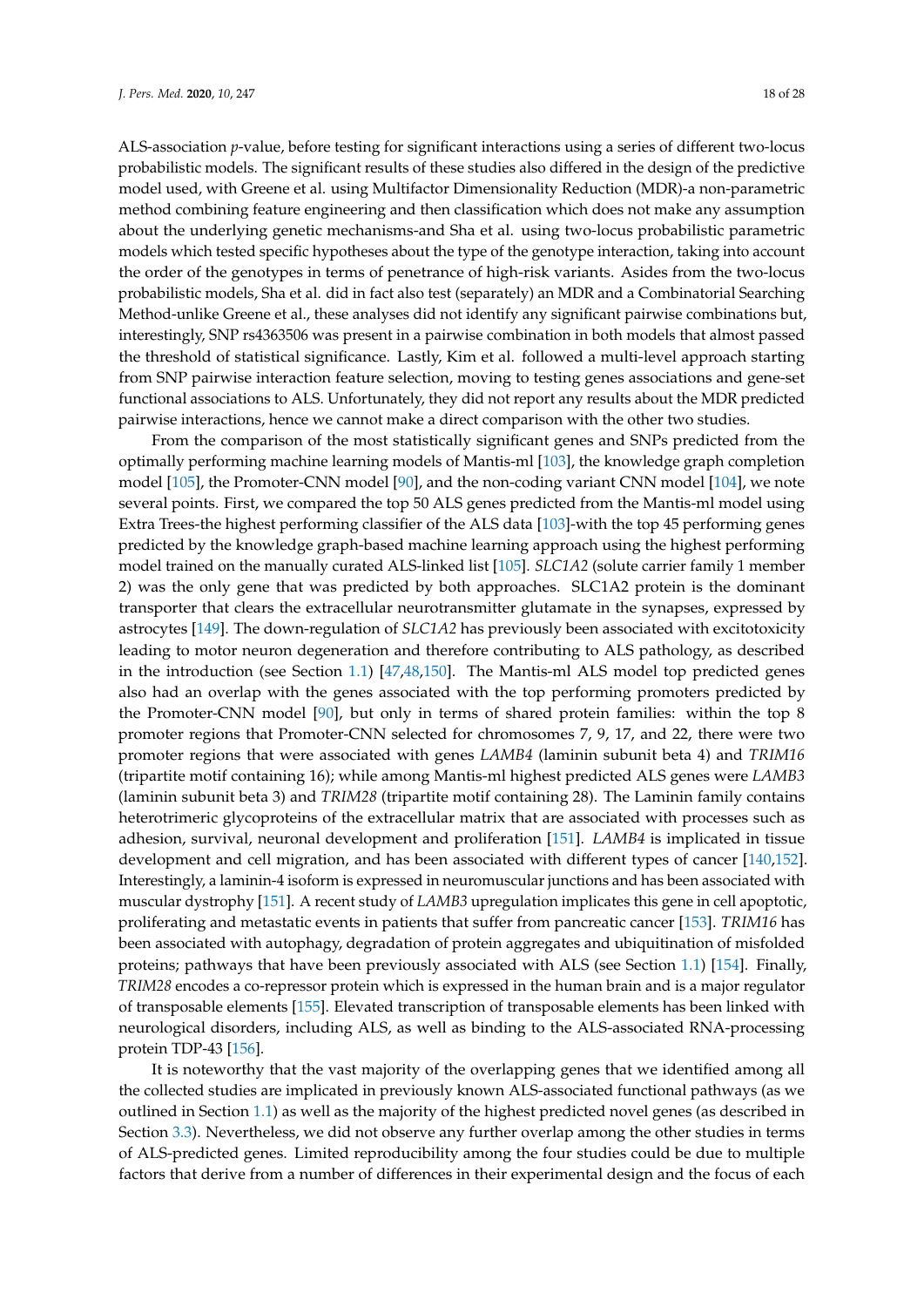study (see Tables [1](#page-8-0)[–3\)](#page-11-0). As summarised in Table [1,](#page-8-0) these four studies all use different instances, features and feature selection methods. As far as the machine learning models are concerned, the best performing machine learning models which were utilized for comparison were different. However, the low reproducibility could also derive from a more general challenge of gene prioritization studies, which concerns the difficulty of identifying the truly causal genes out of a usually large pool of novel predicted genes that pass a chosen significance threshold [\[157\]](#page-26-20). The difficulty of reproducibility is also emphasized in Bean et al. where 5 known ALS-linked gene lists mined from different databases, and one which was manually curated, were used, with each yielding very different results even with the same model, highlighting that the methodology and results of each study should be compared with caution [\[105\]](#page-24-9). Lastly, we need to mention that due to the high number of potential novel genes among all the benchmarked models of each study, we only compared the top genes/SNPs predicted by the highest performing model in each case. Hence, due to this limitation, we acknowledge the possibility of a larger existing overlap of the top genes predicted by the rest of the well performing models that were benchmarked among the studies. These challenges, makes the identification of the ALS implicated functional pathways even harder as well as the task of investigating reproducibility in different studies (see Figure [1\)](#page-6-0) [\[157](#page-26-20)[,158\]](#page-27-0).

We also note that several studies incorporated prior ALS biological knowledge and functional annotations into the general experimental design (see Table [2\)](#page-9-0), and the trained models showed a very good predictive performance (see Table [3\)](#page-11-0). Specifically, as seen in Table [1](#page-8-0) all of the considered studies except Greene et al. used an ALS-linked knowledge feature selection method to reduce their feature space as well as the number of instances (i.e., genes and SNPs). Moreover, Bean et al., Vitsios et al. and Yousefian et al. include ALS- specific and generic biological knowledge into their initial feature space, such as tissue/disease-specific features and known ALS disease-gene associations, as well as gene functional annotations, epigenetic features and protein-protein interactions (see Table [1\)](#page-8-0). The most characteristic study that falls into this category is the one of Bean et al., where the instances were only ALS-linked lists from various resources, and the model was an ALS knowledge-based graph which uses the neighborhood of genes and enrichment tests to define significance of association, trained using PPIs, ALS-gene associations and functional annotations, showing the highest performance using a manually curated ALS-linked gene list.

Multilocus interactions may have a significant role in ALS and should be considered in future ALS genomic studies [\[90,](#page-23-13)[91,](#page-23-14)[107\]](#page-24-11). Each of the studies that investigated multilocus interactions has highlighted that the statistically significant variants could not be replicated in single-locus analyses [\[90,](#page-23-13)[91](#page-23-14)[,107,](#page-24-11)[108\]](#page-24-12). Yin et al. carried out the most complex study in this category, using a large ALS cohort (see Table [1\)](#page-8-0) followed by a thorough quality control -this was the first ALS multilocus study to investigate complex non-additive events in such a large scale of input variables. The results provided further support for the involvement of non-additive genetic interactions in ALS, showing that combining the genomic structure from multiple cis-regulatory elements (in this case promoters located in different chromosomes) yields very promising results in ALS patient classification [\[36](#page-21-0)[,90\]](#page-23-13). Also, related literature supports that the "missing heritability" in genetic traits could be uncovered and explained to a significant degree by a network of gene-gene interactions which is not taken into account in the methods typically used to estimate the proportion of heritability that is missing [\[77,](#page-23-2)[144,](#page-26-7)[159\]](#page-27-1). Even though, the prediction of novel disease-specific gene-gene interactions poses, as described in previous chapters, a greater number of challenges than single-marker GWAS, it offers the potential to understand the heritability and genetic architecture of complex traits like ALS disease in greater depth. These challenges could be faced using machine learning approaches.

Machine Learning is a rapidly evolving field that has great potential in helping us to understand the complexity of ALS genomics, and how this relates to molecular pathways. However, further advances are needed in GWAS machine learning approaches in order to fully uncover the underlying mechanisms of this deadly disease which ultimately may lead us to successful personalized disease and drug-targeting prediction approaches.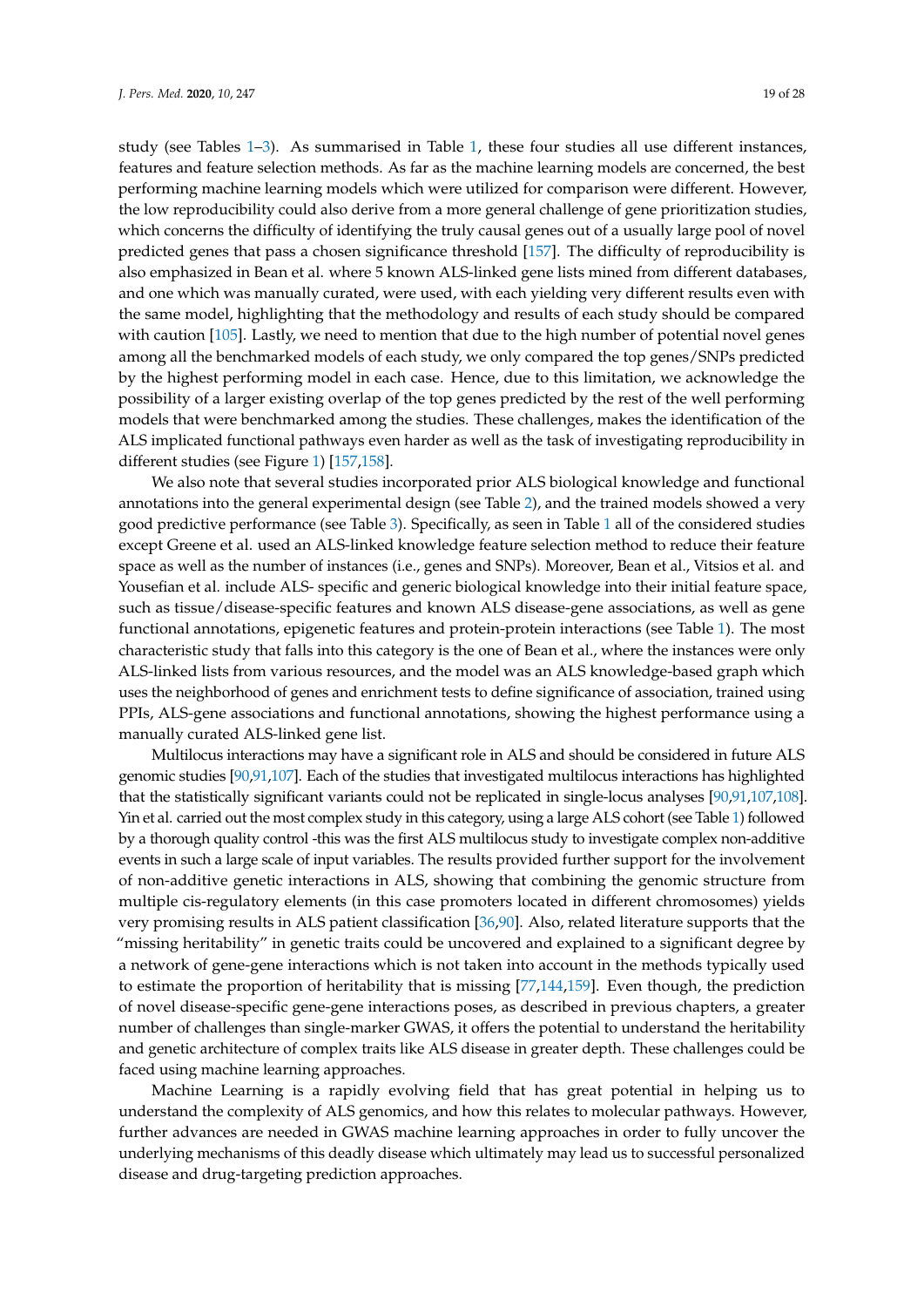**Author Contributions:** Conceptualization, C.V., S.D. and W.D.; data curation, C.V.; writing—original draft preparation, C.V.; writing—review and editing, C.V., A.P.M., G.G., S.D. and W.D.; supervision, W.D.; project administration, S.D.; funding acquisition, W.D. and S.D. All authors have read and agreed to the published version of the manuscript.

**Funding:** This work was financed by the European Union Regional Development Fund (ERDF) EU Sustainable Competitiveness Programme for N. Ireland, Northern Ireland Public Health Agency (HSC R&D) & Ulster University. C.V. was the recipient of a DfE international scholarship from Ulster University.

**Acknowledgments:** We thank George Paliouras for kind and helpful advice.

**Conflicts of Interest:** The authors declare no conflict of interest.

## **References**

- <span id="page-19-0"></span>1. Niedermeyer, S.; Murn, M.; Choi, P.J. Respiratory Failure in Amyotrophic Lateral Sclerosis. *Chest* **2019**, *155*, 401–408. [\[CrossRef\]](http://dx.doi.org/10.1016/j.chest.2018.06.035) [\[PubMed\]](http://www.ncbi.nlm.nih.gov/pubmed/29990478)
- <span id="page-19-2"></span>2. Chiò, A.; Logroscino, G.; Traynor, B.; Collins, J.; Simeone, J.; Goldstein, L.; White, L. Global Epidemiology of Amyotrophic Lateral Sclerosis: A Systematic Review of the Published Literature. *Neuroepidemiology* **2013**, *41*, 118–130. [\[CrossRef\]](http://dx.doi.org/10.1159/000351153) [\[PubMed\]](http://www.ncbi.nlm.nih.gov/pubmed/23860588)
- <span id="page-19-1"></span>3. Al-Chalabi, A.; Van Den Berg, L.H.; Veldink, J. Gene discovery in amyotrophic lateral sclerosis: Implications for clinical management. *Nat. Rev. Neurol.* **2017**, *13*, 96. [\[CrossRef\]](http://dx.doi.org/10.1038/nrneurol.2016.182) [\[PubMed\]](http://www.ncbi.nlm.nih.gov/pubmed/27982040)
- <span id="page-19-5"></span>4. Arthur, K.C.; Calvo, A.; Price, T.R.; Geiger, J.T.; Chiò, A.; Traynor, B.J. Projected increase in amyotrophic lateral sclerosis from 2015 to 2040. *Nat. Commun.* **2016**, *7*, 1–6. [\[CrossRef\]](http://dx.doi.org/10.1038/ncomms12408) [\[PubMed\]](http://www.ncbi.nlm.nih.gov/pubmed/27510634)
- <span id="page-19-3"></span>5. Rowland, L.P.; Shneider, N.A. Amyotrophic Lateral Sclerosis. *N. Engl. J. Med.* **2001**, *344*, 1688–1700. [\[CrossRef\]](http://dx.doi.org/10.1056/NEJM200105313442207) [\[PubMed\]](http://www.ncbi.nlm.nih.gov/pubmed/11386269)
- <span id="page-19-4"></span>6. Chiò, A.; Logroscino, G.; Hardiman, O.; Swingler, R.; Mitchell, D.; Beghi, E.; Traynor, B.G. Prognostic factors in ALS: A critical review. *Amyotroph. Lateral Scler.* **2009**, *10*, 310–323. [\[CrossRef\]](http://dx.doi.org/10.3109/17482960802566824)
- <span id="page-19-6"></span>7. Nicaise, C.; Mitrecic, D.; Pochet, R. Brain and spinal cord affected by amyotrophic lateral sclerosis induce differential growth factors expression in rat mesenchymal and neural stem cells. *Neuropathol. Appl. Neurobiol.* **2011**, *37*, 179–188. [\[CrossRef\]](http://dx.doi.org/10.1111/j.1365-2990.2010.01124.x)
- <span id="page-19-7"></span>8. McLaughlin, L.R.; Vajda, A.; Hardiman, O. Heritability of amyotrophic lateral sclerosis insights from disparate numbers. *Jama Neurol.* **2015**, *72*, 857–858. [\[CrossRef\]](http://dx.doi.org/10.1001/jamaneurol.2014.4049)
- <span id="page-19-8"></span>9. Bush, W.S.; Moore, J.H. Chapter 11: Genome-Wide Association Studies. *PLoS Comput. Biol.* **2012**, *8*, e1002822. [\[CrossRef\]](http://dx.doi.org/10.1371/journal.pcbi.1002822)
- <span id="page-19-9"></span>10. MacArthur, J.; Bowler, E.; Cerezo, M.; Gil, L.; Hall, P.; Hastings, E.; Junkins, H.; McMahon, A.; Milano, A.; Morales, J.; et al. The new NHGRI-EBI Catalog of published genome-wide association studies (GWAS Catalog). *Nucleic Acids Res.* **2017**, *45*, D896–D901. [\[CrossRef\]](http://dx.doi.org/10.1093/nar/gkw1133)
- <span id="page-19-11"></span>11. Klein, R.J.; Xu, X.; Mukherjee, S.; Willis, J.; Hayes, J. Successes of Genome-wide association studies. *Cell* **2010**, *142*, 350–351. [\[CrossRef\]](http://dx.doi.org/10.1016/j.cell.2010.07.026) [\[PubMed\]](http://www.ncbi.nlm.nih.gov/pubmed/20691890)
- <span id="page-19-14"></span>12. Nicolas, A.; Kenna, K.; Renton, A.E.; Ticozzi, N.; Faghri, F.; Chia, R.; Dominov, J.A.; Kenna, B.J.; Nalls, M.A.; Keagle, P.; et al. Genome-wide Analyses Identify KIF5A as a Novel ALS Gene. *Neuron* **2018**, *97*, 1268–1283. [\[CrossRef\]](http://dx.doi.org/10.1016/j.neuron.2018.02.027) [\[PubMed\]](http://www.ncbi.nlm.nih.gov/pubmed/29566793)
- <span id="page-19-10"></span>13. Zhao, W.; Rasheed, A.; Tikkanen, E.; Lee, J.J.; Butterworth, A.S.; Howson, J.M.; Assimes, T.L.; Chowdhury, R.; Orho-Melander, M.; Damrauer, S.; et al. Identification of new susceptibility loci for type 2 diabetes and shared etiological pathways with coronary heart disease. *Nat. Genet.* **2017**, *49*, 1450–1457. [\[CrossRef\]](http://dx.doi.org/10.1038/ng.3943) [\[PubMed\]](http://www.ncbi.nlm.nih.gov/pubmed/28869590)
- <span id="page-19-12"></span>14. Duncan, L.; Yilmaz, Z.; Gaspar, H.; Walters, R.; Goldstein, J.; Anttila, V.; Bulik-Sullivan, B.; Ripke, S.; Thornton, L.; Hinney, A.; et al. Significant locus and metabolic genetic correlations revealed in genome-wide association study of anorexia nervosa. *Am. J. Psychiatry* **2017**, *174*, 850–858. [\[CrossRef\]](http://dx.doi.org/10.1176/appi.ajp.2017.16121402) [\[PubMed\]](http://www.ncbi.nlm.nih.gov/pubmed/28494655)
- <span id="page-19-13"></span>15. Tam, V.; Patel, N.; Turcotte, M.; Bossé, Y.; Paré, G.; Meyre, D. Benefits and limitations of genome-wide association studies. *Nat. Rev. Genet.* **2019**, *20*, 467–484. [\[CrossRef\]](http://dx.doi.org/10.1038/s41576-019-0127-1)
- <span id="page-19-15"></span>16. Van Rheenen, W.; Pulit, S.L.; Dekker, A.M.; Al Khleifat, A.; Brands, W.J.; Iacoangeli, A.; Kenna, K.P.; Kavak, E.; Kooyman, M.; McLaughlin, R.L.; et al. Project MinE: Study design and pilot analyses of a large-scale whole-genome sequencing study in amyotrophic lateral sclerosis. *Eur. J. Hum. Genet.* **2018**, *26*, 1537–1546. [\[CrossRef\]](http://dx.doi.org/10.1038/s41431-018-0177-4)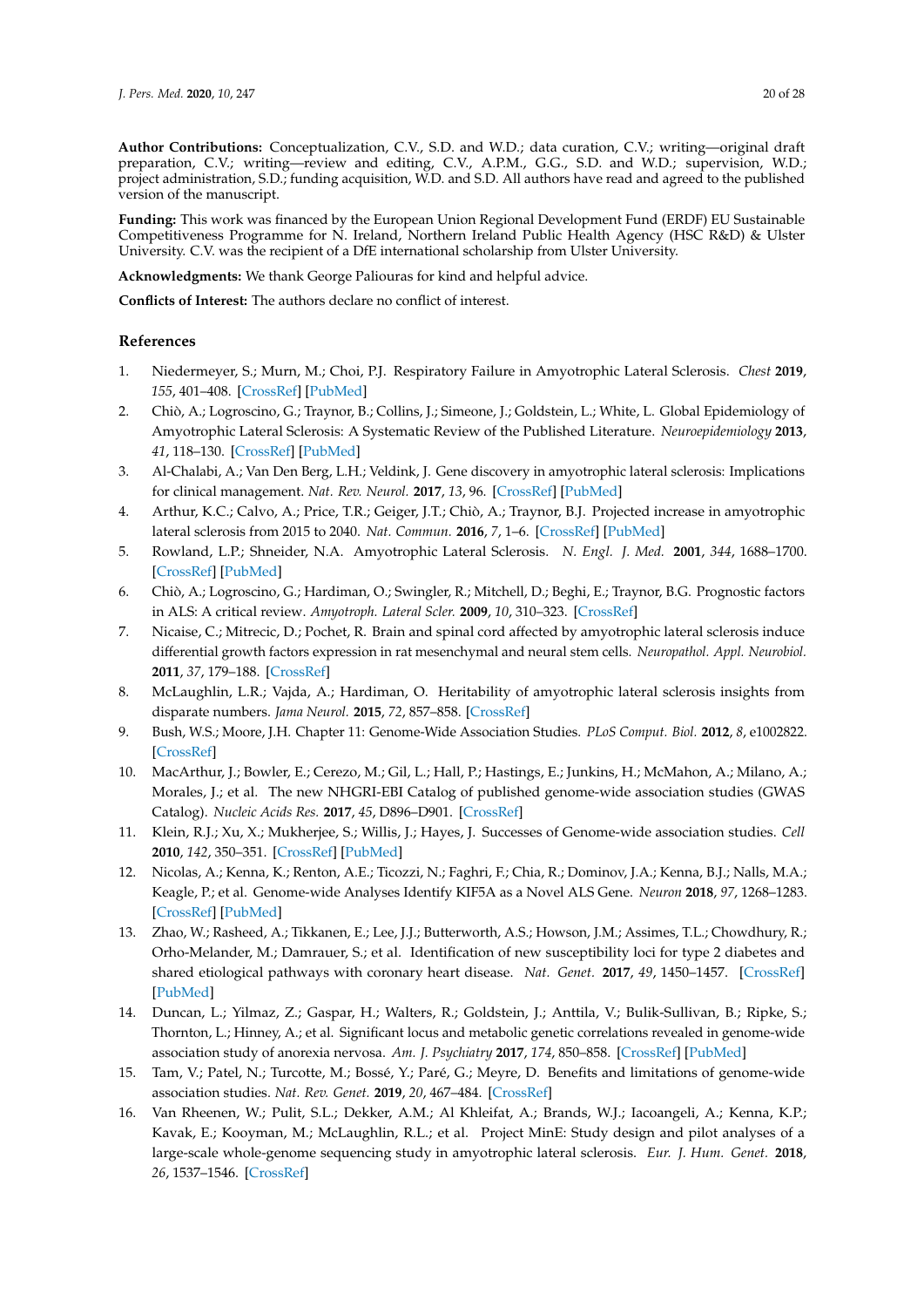- <span id="page-20-0"></span>17. Mailman, M.D.; Feolo, M.; Jin, Y.; Kimura, M.; Tryka, K.; Bagoutdinov, R.; Hao, L.; Kiang, A.; Paschall, J.; Phan, L.; et al. The NCBI dbGaP database of genotypes and phenotypes. *Nat. Genet.* **2007**, *39*, 1181–1186. [\[CrossRef\]](http://dx.doi.org/10.1038/ng1007-1181)
- <span id="page-20-1"></span>18. Abel, O.; Powell, J.F.; Andersen, P.M.; Al-Chalabi, A. ALSoD: A user-friendly online bioinformatics tool for amyotrophic lateral sclerosis genetics. *Hum. Mutat.* **2012**, *33*, 1345–1351. [\[CrossRef\]](http://dx.doi.org/10.1002/humu.22157)
- <span id="page-20-2"></span>19. Vijayakumar, U.G.; Milla, V.; Stafford, M.Y.C.; Bjourson, A.J.; Duddy, W.; Duguez, S.M.R. A systematic review of suggested molecular strata, biomarkers and their tissue sources in ALS. *Front. Neurol.* **2019**, *10*, 400. [\[CrossRef\]](http://dx.doi.org/10.3389/fneur.2019.00400)
- <span id="page-20-3"></span>20. Hardiman, O.; Al-Chalabi, A.; Chio, A.; Corr, E.M.; Logroscino, G.; Robberecht, W.; Shaw, P.J.; Simmons, Z.; Van Den Berg, L.H. Amyotrophic lateral sclerosis. *Nat. Rev. Dis. Primers* **2017**, *3*. [\[CrossRef\]](http://dx.doi.org/10.1038/nrdp.2017.71)
- <span id="page-20-4"></span>21. Turner, M.R.; Al-Chalabi, A.; Chio, A.; Hardiman, O.; Kiernan, M.C.; Rohrer, J.D.; Rowe, J.; Seeley, W.; Talbot, K. Genetic screening in sporadic ALS and FTD. *J. Neurol. Neurosurg. Psychiatry* **2017**, *88*. [\[CrossRef\]](http://dx.doi.org/10.1136/jnnp-2017-315995) [\[PubMed\]](http://www.ncbi.nlm.nih.gov/pubmed/28642287)
- <span id="page-20-11"></span>22. Chia, R.; Chiò, A.; Traynor, B.J. Novel genes associated with amyotrophic lateral sclerosis: Diagnostic and clinical implications. *Lancet Neurol.* **2018**, *17*, 94–102. [\[CrossRef\]](http://dx.doi.org/10.1016/S1474-4422(17)30401-5)
- <span id="page-20-5"></span>23. Volk, A.E.; Weishaupt, J.H.; Andersen, P.M.; Ludolph, A.C.; Kubisch, C. Current knowledge and recent insights into the genetic basis of amyotrophic lateral sclerosis. *Med. Genet.* **2018**, *30*, 252–258. [\[CrossRef\]](http://dx.doi.org/10.1007/s11825-018-0185-3) [\[PubMed\]](http://www.ncbi.nlm.nih.gov/pubmed/30220791)
- <span id="page-20-6"></span>24. Zou, Z.Y.; Zhou, Z.R.; Che, C.H.; Liu, C.Y.; He, R.L.; Huang, H.P. Genetic epidemiology of amyotrophic lateral sclerosis: A systematic review and meta-analysis. *J. Neurol. Neurosurg. Psychiatry* **2017**, *88*, 540–549. [\[CrossRef\]](http://dx.doi.org/10.1136/jnnp-2016-315018) [\[PubMed\]](http://www.ncbi.nlm.nih.gov/pubmed/28057713)
- <span id="page-20-7"></span>25. Connolly, O.; Le Gall, L.; McCluskey, G.; Donaghy, C.G.; Duddy, W.J.; Duguez, S. A Systematic Review of Genotype–Phenotype Correlation across Cohorts Having Causal Mutations of Different Genes in ALS. *J. Pers. Med.* **2020**, *10*, 58. [\[CrossRef\]](http://dx.doi.org/10.3390/jpm10030058) [\[PubMed\]](http://www.ncbi.nlm.nih.gov/pubmed/32610599)
- <span id="page-20-8"></span>26. Morgan, S.; Duguez, S.; Duddy, W. Personalized Medicine and Molecular Interaction Networks in Amyotrophic Lateral Sclerosis (ALS): Current Knowledge. *J. Pers. Med.* **2018**, *8*, 44. [\[CrossRef\]](http://dx.doi.org/10.3390/jpm8040044)
- <span id="page-20-10"></span>27. Gall, L.L.; Anakor, E.; Connolly, O.; Vijayakumar, U.G.; Duguez, S. Molecular and cellular mechanisms affected in ALS. *J. Pers. Med* **2020**, *10*, 101. [\[CrossRef\]](http://dx.doi.org/10.3390/jpm10030101)
- <span id="page-20-9"></span>28. Volonté, C.; Morello, G.; Spampinato, A.G.; Amadio, S.; Apolloni, S.; D'Agata, V.; Cavallaro, S. Omics-based exploration and functional validation of neurotrophic factors and histamine as therapeutic targets in ALS. *Ageing Res. Rev.* **2020**, *62*, 101121. [\[CrossRef\]](http://dx.doi.org/10.1016/j.arr.2020.101121)
- <span id="page-20-12"></span>29. Deng, J.; Yang, M.; Chen, Y.; Chen, X.; Liu, J.; Sun, S.; Cheng, H.; Li, Y.; Bigio, E.H.; Mesulam, M.; et al. FUS Interacts with HSP60 to Promote Mitochondrial Damage. *PLoS Genet.* **2015**, *11*, 1005357. [\[CrossRef\]](http://dx.doi.org/10.1371/journal.pgen.1005357)
- <span id="page-20-13"></span>30. Gupta, R.; Lan, M.; Mojsilovic-Petrovic, J.; Choi, W.H.; Safren, N.; Barmada, S.; Lee, M.J.; Kalb, R. The proline/arginine dipeptide from hexanucleotide repeat expanded C9ORF72 inhibits the proteasome. *eNeuro* **2017**, *4*, 249–265. [\[CrossRef\]](http://dx.doi.org/10.1523/ENEURO.0249-16.2017)
- <span id="page-20-14"></span>31. Elden, A.C.; Kim, H.J.; Hart, M.P.; Chen-Plotkin, A.S.; Johnson, B.S.; Fang, X.; Armakola, M.; Geser, F.; Greene, R.; Lu, M.M.; et al. Ataxin-2 intermediate-length polyglutamine expansions are associated with increased risk for ALS. *Nature* **2010**, *466*, 1069–1075. [\[CrossRef\]](http://dx.doi.org/10.1038/nature09320)
- <span id="page-20-15"></span>32. Chang, Y.; Kong, Q.; Shan, X.; Tian, G.; Ilieva, H.; Cleveland, D.W.; Rothstein, J.D.; Borchelt, D.R.; Wong, P.C.; Lin, C.L.G. Messenger RNA oxidation occurs early in disease pathogenesis and promotes motor neuron degeneration in ALS. *PLoS ONE* **2008**, *3*, e2849. [\[CrossRef\]](http://dx.doi.org/10.1371/journal.pone.0002849)
- <span id="page-20-16"></span>33. Rosen, D.R.; Siddique, T.; Patterson, D.; Figlewicz, D.A.; Sapp, P.; Hentati, A.; Donaldson, D.; Goto, J.; O'Regan, J.P.; Deng, H.X.; et al. Mutations in Cu/Zn superoxide dismutase gene are associated with familial amyotrophic lateral sclerosis. *Nature* **1993**, *362*, 59–62. [\[CrossRef\]](http://dx.doi.org/10.1038/362059a0)
- <span id="page-20-17"></span>34. Fang, X.; Lin, H.; Wang, X.; Zuo, Q.; Qin, J.; Zhang, P. The NEK1 interactor, C21ORF2, is required for efficient DNA damage repair. *Acta Biochim. Biophys. Sin.* **2015**, *47*, 834–841. [\[CrossRef\]](http://dx.doi.org/10.1093/abbs/gmv076) [\[PubMed\]](http://www.ncbi.nlm.nih.gov/pubmed/26290490)
- <span id="page-20-18"></span>35. Chen, Y.Z.; Bennett, C.L.; Huynh, H.M.; Blair, I.P.; Puls, I.; Irobi, J.; Dierick, I.; Abel, A.; Kennerson, M.L.; Rabin, B.A.; et al. DNA/RNA helicase gene mutations in a form of juvenile amyotrophic lateral sclerosis (ALS4). *Am. J. Hum. Genet.* **2004**, *74*, 1128–1135. [\[CrossRef\]](http://dx.doi.org/10.1086/421054) [\[PubMed\]](http://www.ncbi.nlm.nih.gov/pubmed/15106121)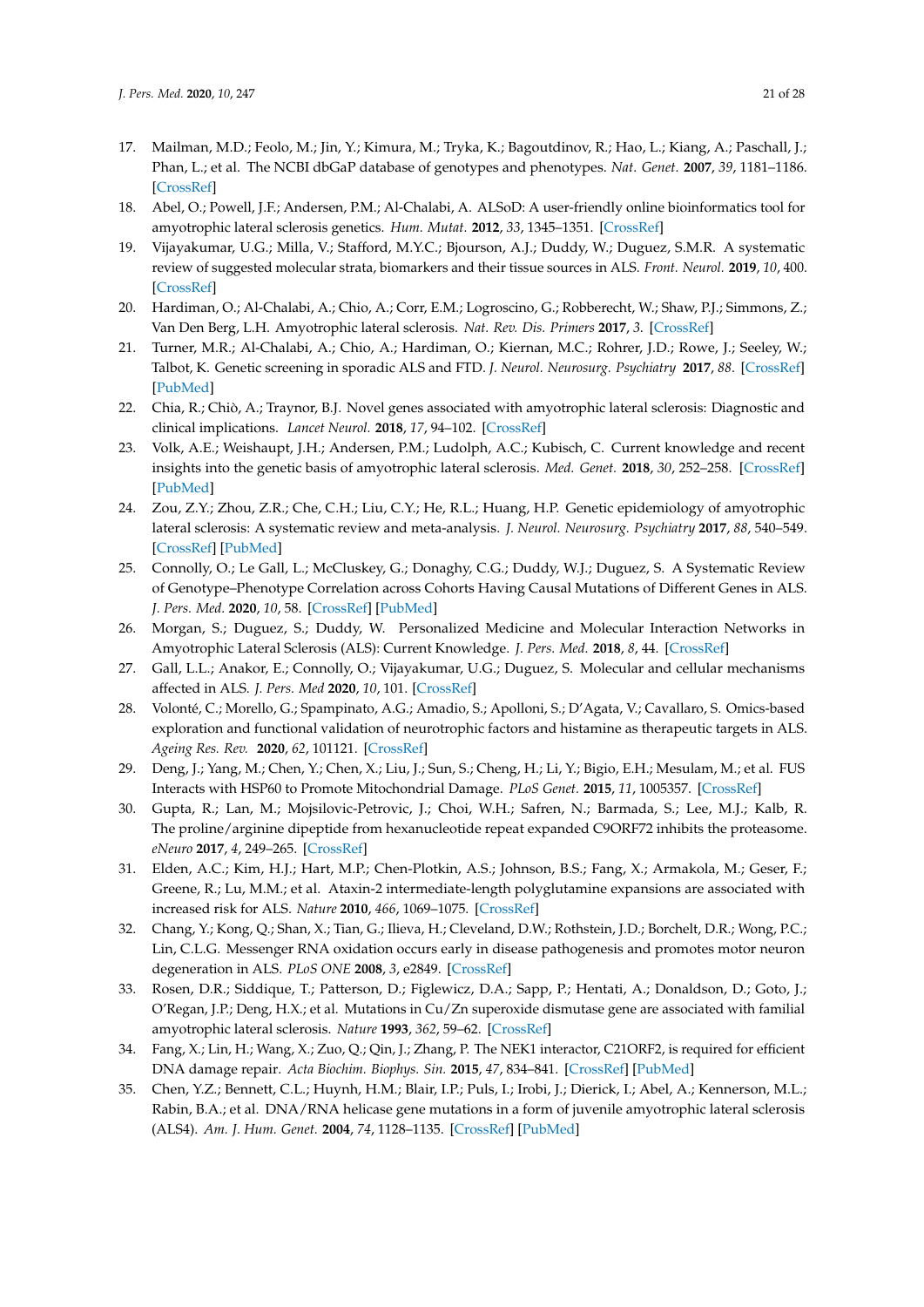- <span id="page-21-0"></span>36. Van Rheenen, W.; Shatunov, A.; Dekker, A.M.; McLaughlin, R.L.; Diekstra, F.P.; Pulit, S.L.; Van Der Spek, R.A.; Võsa, U.; De Jong, S.; Robinson, M.R.; et al. Genome-wide association analyses identify new risk variants and the genetic architecture of amyotrophic lateral sclerosis. *Nat. Genet.* **2016**, *48*, 1043–1048. [\[CrossRef\]](http://dx.doi.org/10.1038/ng.3622) [\[PubMed\]](http://www.ncbi.nlm.nih.gov/pubmed/27455348)
- <span id="page-21-1"></span>37. Higelin, J.; Catanese, A.; Semelink-Sedlacek, L.L.; Oeztuerk, S.; Lutz, A.K.; Bausinger, J.; Barbi, G.; Speit, G.; Andersen, P.M.; Ludolph, A.C.; et al. NEK1 loss-of-function mutation induces DNA damage accumulation in ALS patient-derived motoneurons. *Stem Cell Res.* **2018**, *30*, 150–162. [\[CrossRef\]](http://dx.doi.org/10.1016/j.scr.2018.06.005) [\[PubMed\]](http://www.ncbi.nlm.nih.gov/pubmed/29929116)
- <span id="page-21-2"></span>38. De vos, K.J.; Chapman, A.L.; Tennant, M.E.; Manser, C.; Tudor, E.L.; Lau, K.F.; Brownlees, J.; Ackerley, S.; Shaw, P.J.; Mcloughlin, D.M.; et al. Familial amyotrophic lateral sclerosis-linked SOD1 mutants perturb fast axonal transport to reduce axonal mitochondria content. *Hum. Mol. Genet.* **2007**, *16*, 2720–2728. [\[CrossRef\]](http://dx.doi.org/10.1093/hmg/ddm226)
- <span id="page-21-3"></span>39. Puls, I.; Jonnakuty, C.; LaMonte, B.H.; Holzbaur, E.L.; Tokito, M.; Mann, E.; Floeter, M.K.; Bidus, K.; Drayna, D.; Oh, S.J.; et al. Mutant dynactin in motor neuron disease. *Nat. Genet.* **2003**, *33*, 455–456. [\[CrossRef\]](http://dx.doi.org/10.1038/ng1123)
- <span id="page-21-4"></span>40. Oakes, J.A.; Davies, M.C.; Collins, M.O. TBK1: A new player in ALS linking autophagy and neuroinflammation. *Mol. Brain* **2017**, *10*, 1–10. [\[CrossRef\]](http://dx.doi.org/10.1186/s13041-017-0287-x)
- <span id="page-21-5"></span>41. Taylor, J.P.; Brown, R.H.; Cleveland, D.W. Decoding ALS: From genes to mechanism. *Nature* **2016**, *539*, 197–206. [\[CrossRef\]](http://dx.doi.org/10.1038/nature20413) [\[PubMed\]](http://www.ncbi.nlm.nih.gov/pubmed/27830784)
- <span id="page-21-6"></span>42. Wen, X.; Tan, W.; Westergard, T.; Krishnamurthy, K.; Markandaiah, S.S.; Shi, Y.; Lin, S.; Shneider, N.A.; Monaghan, J.; Pandey, U.B.; et al. Antisense proline-arginine RAN dipeptides linked to C9ORF72-ALS/FTD form toxic nuclear aggregates that initiate invitro and invivo neuronal death. *Neuron* **2014**, *84*, 1213–1225. [\[CrossRef\]](http://dx.doi.org/10.1016/j.neuron.2014.12.010)
- <span id="page-21-7"></span>43. Silverman, J.M.; Christy, D.; Shyu, C.C.; Moon, K.M.; Fernando, S.; Gidden, Z.; Cowan, C.M.; Ban, Y.; Greg Stacey, R.; Grad, L.I.; et al. CNS-derived extracellular vesicles from superoxide dismutase 1 (SOD1)G93A ALS mice originate from astrocytes and neurons and carry misfolded SOD1. *J. Biol. Chem.* **2019**, *294*, 3744–3759. [\[CrossRef\]](http://dx.doi.org/10.1074/jbc.RA118.004825) [\[PubMed\]](http://www.ncbi.nlm.nih.gov/pubmed/30635404)
- <span id="page-21-8"></span>44. Buratta, S.; Tancini, B.; Sagini, K.; Delo, F.; Chiaradia, E.; Urbanelli, L.; Emiliani, C. Lysosomal exocytosis, exosome release and secretory autophagy: The autophagic- and endo-lysosomal systems go extracellular. *Int. J. Mol. Sci.* **2020**, *21*, 2576. [\[CrossRef\]](http://dx.doi.org/10.3390/ijms21072576) [\[PubMed\]](http://www.ncbi.nlm.nih.gov/pubmed/32276321)
- <span id="page-21-9"></span>45. Parkinson, N.; Ince, P.G.; Smith, M.O.; Highley, R.; Skibinski, G.; Andersen, P.M.; Morrison, K.E.; Pall, H.S.; Hardiman, O.; Collinge, J.; et al. ALS phenotypes with mutations in CHMP2B (charged multivesicular body protein 2B). *Neurology* **2006**, *67*, 1074–1077. [\[CrossRef\]](http://dx.doi.org/10.1212/01.wnl.0000231510.89311.8b) [\[PubMed\]](http://www.ncbi.nlm.nih.gov/pubmed/16807408)
- <span id="page-21-10"></span>46. Blanc, L.; Vidal, M. New insights into the function of Rab GTPases in the context of exosomal secretion. *Small GTPases* **2018**, *9*, 95–106. [\[CrossRef\]](http://dx.doi.org/10.1080/21541248.2016.1264352) [\[PubMed\]](http://www.ncbi.nlm.nih.gov/pubmed/28135905)
- <span id="page-21-11"></span>47. Laslo, P.; Lipski, J.; Nicholson, L.F.; Miles, G.B.; Funk, G.D. GluR2 AMPA Receptor Subunit Expression in Motoneurons at Low and High Risk for Degeneration in Amyotrophic Lateral Sclerosis. *Exp. Neurol.* **2001**, *169*, 461–471. [\[CrossRef\]](http://dx.doi.org/10.1006/exnr.2001.7653)
- <span id="page-21-14"></span>48. Spreux-Varoquaux, O.; Bensimon, G.; Lacomblez, L.; Salachas, F.; Pradat, P.F.; Le Forestier, N.; Marouan, A.; Dib, M.; Meininger, V. Glutamate levels in cerebrospinal fluid in amyotrophic lateral sclerosis: A reappraisal using a new HPLC method with coulometric detection in a large cohort of patients. *J. Neurol. Sci.* **2002**, *193*, 73–78. [\[CrossRef\]](http://dx.doi.org/10.1016/S0022-510X(01)00661-X)
- <span id="page-21-12"></span>49. Milanese, M.; Zappettini, S.; Onofri, F.; Musazzi, L.; Tardito, D.; Bonifacino, T.; Messa, M.; Racagni, G.; Usai, C.; Benfenati, F.; et al. Abnormal exocytotic release of glutamate in a mouse model of amyotrophic lateral sclerosis. *J. Neurochem.* **2011**, *116*, 1028–1042. [\[CrossRef\]](http://dx.doi.org/10.1111/j.1471-4159.2010.07155.x)
- <span id="page-21-13"></span>50. Schwartz, J.C.; Ebmeier, C.C.; Podell, E.R.; Heimiller, J.; Taatjes, D.J.; Cech, T.R. FUS binds the CTD of RNA polymerase II and regulates its phosphorylation at Ser2. *Genes Dev.* **2012**, *26*, 2690–2695. [\[CrossRef\]](http://dx.doi.org/10.1101/gad.204602.112)
- 51. Buratti, E.; Baralle, F.E. Characterization and Functional Implications of the RNA Binding Properties of Nuclear Factor TDP-43, a Novel Splicing Regulator of CFTR Exon 9. *J. Biol. Chem.* **2001**, *276*, 36337–36343. [\[CrossRef\]](http://dx.doi.org/10.1074/jbc.M104236200)
- 52. Leblond, C.S.; Gan-Or, Z.; Spiegelman, D.; Laurent, S.B.; Szuto, A.; Hodgkinson, A.; Dionne-Laporte, A.; Provencher, P.; de Carvalho, M.; Orrù, S.; et al. Replication study of MATR3 in familial and sporadic amyotrophic lateral sclerosis. *Neurobiol. Aging* **2016**, *37*, 17–209. [\[CrossRef\]](http://dx.doi.org/10.1016/j.neurobiolaging.2015.09.013) [\[PubMed\]](http://www.ncbi.nlm.nih.gov/pubmed/26493020)
- 53. Jutzi, D.; Akinyi, M.V.; Mechtersheimer, J.; Frilander, M.J.; Ruepp, M.D. The emerging role of minor intron splicing in neurological disorders. *Cell Stress* **2018**, *2*, 40–54. [\[CrossRef\]](http://dx.doi.org/10.15698/cst2018.03.126)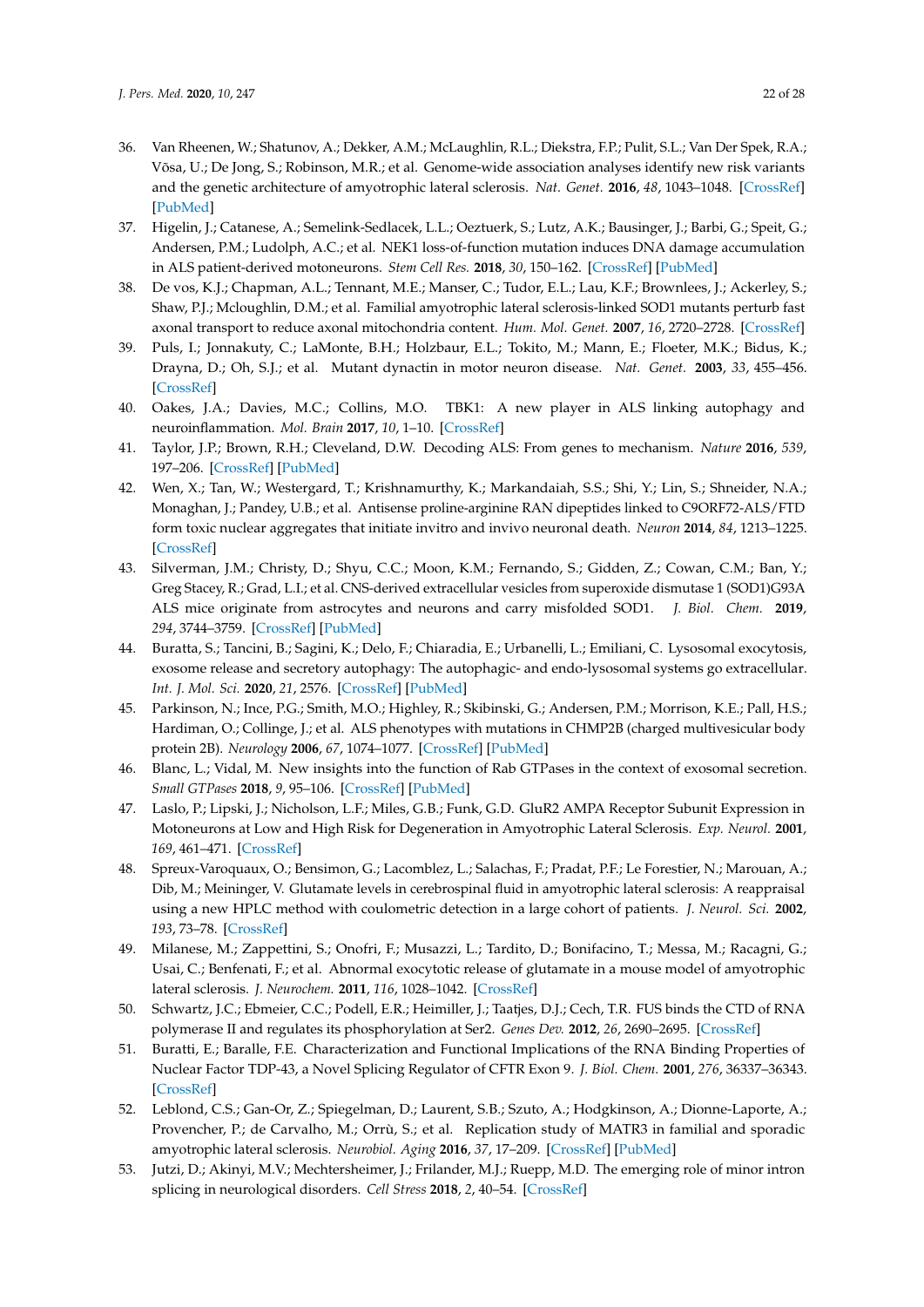- 54. Scotti, M.M.; Swanson, M.S. RNA mis-splicing in disease. *Nat. Rev. Genet.* **2016**, *17*, 19. [\[CrossRef\]](http://dx.doi.org/10.1038/nrg.2015.3) [\[PubMed\]](http://www.ncbi.nlm.nih.gov/pubmed/26593421)
- <span id="page-22-0"></span>55. Johnson, J.O.; Pioro, E.P.; Boehringer, A.; Chia, R.; Feit, H.; Renton, A.E.; Pliner, H.A.; Abramzon, Y.; Marangi, G.; Winborn, B.J.; et al. Mutations in the Matrin 3 gene cause familial amyotrophic lateral sclerosis. *Nat. Neurosci.* **2014**, *17*, 664–666. [\[CrossRef\]](http://dx.doi.org/10.1038/nn.3688) [\[PubMed\]](http://www.ncbi.nlm.nih.gov/pubmed/24686783)
- <span id="page-22-1"></span>56. Vance, C.; Scotter, E.L.; Nishimura, A.L.; Troakes, C.; Mitchell, J.C.; Kathe, C.; Urwin, H.; Manser, C.; Miller, C.C.; Hortobágyi, T.; et al. ALS mutant FUS disrupts nuclear localization and sequesters wild-type FUS within cytoplasmic stress granules. *Hum. Mol. Genet.* **2013**, *22*, 2676–2688. [\[CrossRef\]](http://dx.doi.org/10.1093/hmg/ddt117) [\[PubMed\]](http://www.ncbi.nlm.nih.gov/pubmed/23474818)
- <span id="page-22-2"></span>57. Kumar, V.; Hasan, G.M.; Hassan, M.I. Unraveling the role of RNA mediated toxicity of C9orf72 repeats in C9-FTD/ALS. *Front. Neurosci.* **2017**, *11*, 711. [\[CrossRef\]](http://dx.doi.org/10.3389/fnins.2017.00711) [\[PubMed\]](http://www.ncbi.nlm.nih.gov/pubmed/29326544)
- <span id="page-22-3"></span>58. Kawahara, Y.; Mieda-Sato, A. TDP-43 promotes microRNA biogenesis as a component of the Drosha and Dicer complexes. *Proc. Natl. Acad. Sci. USA* **2012**, *109*, 3347–3352. [\[CrossRef\]](http://dx.doi.org/10.1073/pnas.1112427109)
- <span id="page-22-4"></span>59. Al-Chalabi, A.; Fang, F.; Hanby, M.F.; Leigh, P.N.; Shaw, C.E.; Ye, W.; Rijsdijk, F. An estimate of amyotrophic lateral sclerosis heritability using twin data. *J. Neurol. Neurosurg. Psychiatry* **2010**, *81*, 1324–1326. [\[CrossRef\]](http://dx.doi.org/10.1136/jnnp.2010.207464)
- <span id="page-22-5"></span>60. Dion, P.A.; Daoud, H.; Rouleau, G.A. Genetics of motor neuron disorders: New insights into pathogenic mechanisms. *Nat. Rev. Genet.* **2009**, *10*, 769–782. [\[CrossRef\]](http://dx.doi.org/10.1038/nrg2680)
- <span id="page-22-6"></span>61. Andersen, P.M.; Al-Chalabi, A. Clinical genetics of amyotrophic lateral sclerosis: What do we really know? *Nat. Rev. Neurol.* **2011**, *7*, 603–615. [\[CrossRef\]](http://dx.doi.org/10.1038/nrneurol.2011.150) [\[PubMed\]](http://www.ncbi.nlm.nih.gov/pubmed/21989245)
- <span id="page-22-7"></span>62. Myers, R.H. Huntington's Disease Genetics. *NeuroRx* **2004**, *1*, 255–262. [\[CrossRef\]](http://dx.doi.org/10.1602/neurorx.1.2.255) [\[PubMed\]](http://www.ncbi.nlm.nih.gov/pubmed/15717026)
- <span id="page-22-8"></span>63. Loh, P.R.; Bhatia, G.; Gusev, A.; Finucane, H.K.; Bulik-Sullivan, B.K.; Pollack, S.J.; Lee, H.; Wray, N.R.; Kendler, K.S.; O'donovan, M.C.; et al. Contrasting genetic architectures of schizophrenia and other complex diseases using fast variance-components analysis. *Nat. Genet.* **2015**, *47*, 1385. [\[CrossRef\]](http://dx.doi.org/10.1038/ng.3431) [\[PubMed\]](http://www.ncbi.nlm.nih.gov/pubmed/26523775)
- <span id="page-22-9"></span>64. Byrne, S.; Heverin, M.; Elamin, M.; Bede, P.; Lynch, C.; Kenna, K.; MacLaughlin, R.; Walsh, C.; Al Chalabi, A.; Hardiman, O. Aggregation of neurologic and neuropsychiatric disease in amyotrophic lateral sclerosis kindreds: A population-based case-control cohort study of familial and sporadic amyotrophic lateral sclerosis. *Ann. Neurol.* **2013**, *74*, 699–708. [\[CrossRef\]](http://dx.doi.org/10.1002/ana.23969)
- <span id="page-22-10"></span>65. Renton, A.E.; Chiò, A.; Traynor, B.J. State of play in amyotrophic lateral sclerosis genetics. *Nat. Neurosci.* **2014**, *17*, 17–23. [\[CrossRef\]](http://dx.doi.org/10.1038/nn.3584)
- <span id="page-22-11"></span>66. Majounie, E.; Renton, A.E.; Mok, K.; Dopper, E.G.; Waite, A.; Rollinson, S.; Chiò, A.; Restagno, G.; Nicolaou, N.; Simon-Sanchez, J.; et al. Frequency of the C9orf72 hexanucleotide repeat expansion in patients with amyotrophic lateral sclerosis and frontotemporal dementia: A cross-sectional study. *Lancet Neurol.* **2012**, *11*, 323–330. [\[CrossRef\]](http://dx.doi.org/10.1016/S1474-4422(12)70043-1)
- <span id="page-22-12"></span>67. Majounie, E.; Abramzon, Y.; Renton, A.E.; Perry, R.; Bassett, S.S.; Pletnikova, O.; Troncoso, J.C.; Hardy, J.; Singleton, A.B.; Traynor, B.J. Repeat expansion in C9ORF72 in Alzheimer's disease. *N. Engl. J. Med.* **2012**, *366*, 283. [\[CrossRef\]](http://dx.doi.org/10.1056/NEJMc1113592)
- 68. Lesage, S.; Le Ber, I.; Condroyer, C.; Broussolle, E.; Gabelle, A.; Thobois, S.; Pasquier, F.; Mondon, K.; Dion, P.A.; Rochefort, D.; et al. C9orf72 repeat expansions are a rare genetic cause of parkinsonism. *Brain* **2013**, *136*, 385–391. [\[CrossRef\]](http://dx.doi.org/10.1093/brain/aws357)
- <span id="page-22-13"></span>69. Majoor-Krakauer, D.; Ottman, R.; Johnson, W.G.; Rowland, L.P. Familial aggregation of amyotrophic lateral sclerosis, dementia, and Parkinson's disease: Evidence of shared genetic susceptibility. *Neurology* **1994**, *44*, 1872–1877. [\[CrossRef\]](http://dx.doi.org/10.1212/WNL.44.10.1872)
- <span id="page-22-14"></span>70. Karch, C.M.; Wen, N.; Fan, C.C.; Yokoyama, J.S.; Kouri, N.; Ross, O.A.; Höglinger, G.; Müller, U.; Ferrari, R.; Hardy, J.; et al. Selective genetic overlap between amyotrophic lateral sclerosis and diseases of the frontotemporal dementia spectrum. *JAMA Neurol.* **2018**, *75*, 860–875. [\[CrossRef\]](http://dx.doi.org/10.1001/jamaneurol.2018.0372)
- <span id="page-22-16"></span>71. O'Brien, M.; Burke, T.; Heverin, M.; Vajda, A.; McLaughlin, R.; Gibbons, J.; Byrne, S.; Pinto-Grau, M.; Elamin, M.; Pender, N.; et al. Clustering of neuropsychiatric disease in first-degree and second-degree relatives of patients with amyotrophic lateral sclerosis. *JAMA Neurol.* **2017**, *74*, 1425–1430. [\[CrossRef\]](http://dx.doi.org/10.1001/jamaneurol.2017.2699) [\[PubMed\]](http://www.ncbi.nlm.nih.gov/pubmed/29049464)
- <span id="page-22-15"></span>72. Stearns, F.W. One hundred years of pleiotropy: A retrospective. *Genetics* **2010**, *186*, 767–773. [\[CrossRef\]](http://dx.doi.org/10.1534/genetics.110.122549) [\[PubMed\]](http://www.ncbi.nlm.nih.gov/pubmed/21062962)
- <span id="page-22-17"></span>73. Wu, J.; Liu, H.; Xiong, H.; Cao, J.; Chen, J. K-means-based consensus clustering: A unified view. *IEEE Trans. Knowl. Data Eng.* **2015**, *27*, 155–169. [\[CrossRef\]](http://dx.doi.org/10.1109/TKDE.2014.2316512)
- <span id="page-22-18"></span>74. Wagstaff, K.; Cardie, C.; Rogers, S.; Schroedl, S. Constrained K-means Clustering with Background Knowledge. *Proc. Eighteenth Int. Conf. Mach. Learn.* **2001**, *1*, 577–584.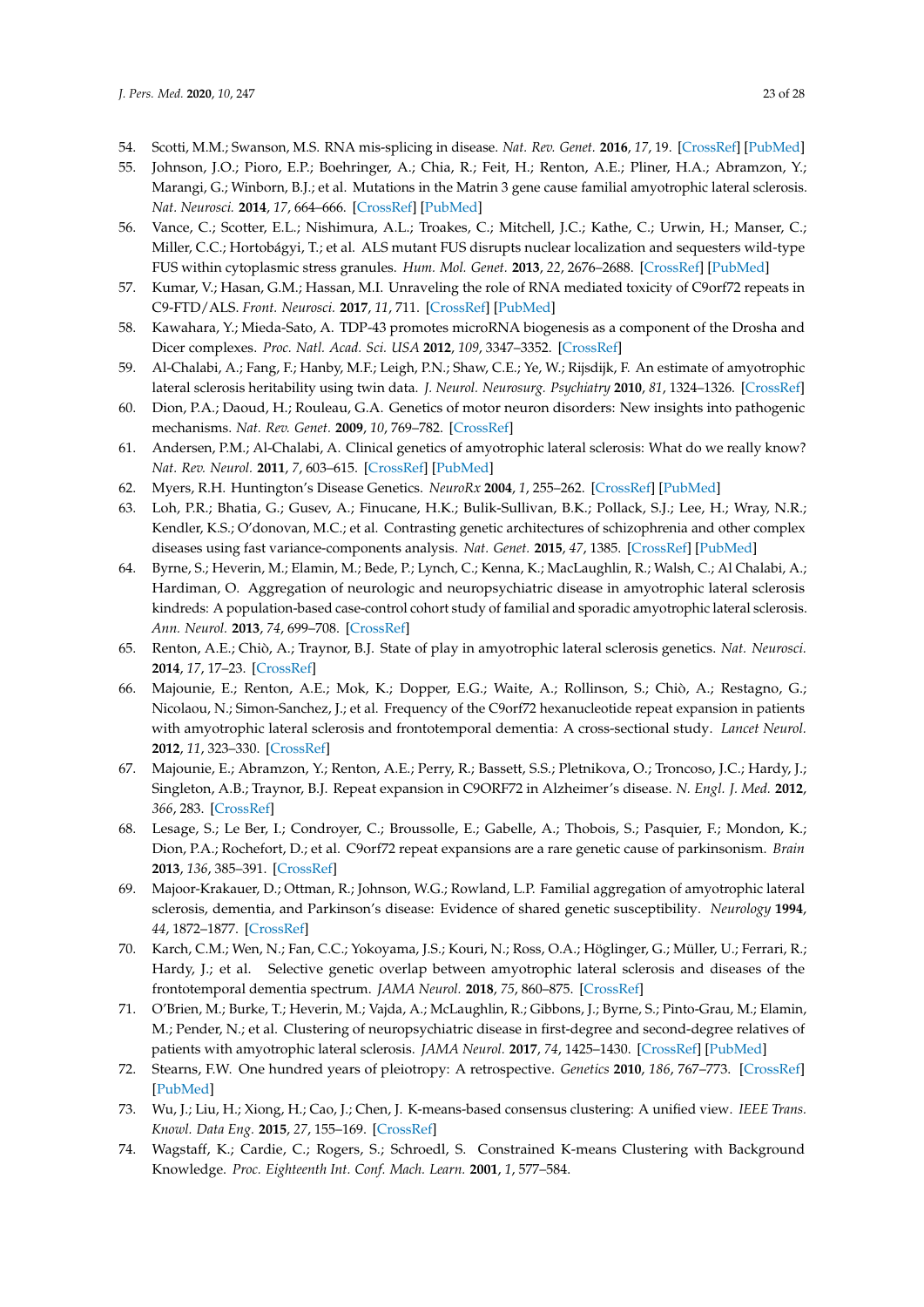- <span id="page-23-0"></span>75. MacQueen, J.B. Some methods for classification and analysis of multivariate observations. In *Proceedings of the Fifth Berkeley Symposium on Mathematical Statistics and Probability;* University of California Press: Berkeley, CA, USA, 1967; pp. 281–297.
- <span id="page-23-1"></span>76. Schymick, J.C.; Scholz, S.W.; Fung, H.C.; Britton, A.; Arepalli, S.; Gibbs, J.R.; Lombardo, F.; Matarin, M.; Kasperaviciute, D.; Hernandez, D.G.; et al. Genome-wide genotyping in amyotrophic lateral sclerosis and neurologically normal controls: First stage analysis and public release of data. *Lancet Neurol.* **2007**, *6*, 322–328. [\[CrossRef\]](http://dx.doi.org/10.1016/S1474-4422(07)70037-6)
- <span id="page-23-2"></span>77. Zuk, O.; Hechter, E.; Sunyaev, S.R.; Lander, E.S. The mystery of missing heritability: Genetic interactions create phantom heritability. *Proc. Natl. Acad. Sci. USA* **2012**, *109*, 1193–1198. [\[CrossRef\]](http://dx.doi.org/10.1073/pnas.1119675109)
- <span id="page-23-3"></span>78. Anderson, C.A.; Pettersson, F.H.; Clarke, G.M.; Cardon, L.R.; Morris, P.; Zondervan, K.T. Data quality control in genetic case-control association studies. *Nat. Protoc.* **2011**, *5*, 1564–1573. [\[CrossRef\]](http://dx.doi.org/10.1038/nprot.2010.116)
- 79. Marees, A.T.; de Kluiver, H.; Stringer, S.; Vorspan, F.; Curis, E.; Marie-Claire, C.; Derks, E.M. A tutorial on conducting genome-wide association studies: Quality control and statistical analysis. *Int. J. Methods Psychiatr. Res.* **2018**, *27*, 1–10. [\[CrossRef\]](http://dx.doi.org/10.1002/mpr.1608)
- 80. Verma, S.S.; de Andrade, M.; Tromp, G.; Kuivaniemi, H.; Pugh, E.; Namjou-Khales, B.; Mukherjee, S.; Jarvik, G.P.; Kottyan, L.C.; Burt, A.; et al. Imputation and quality control steps for combining multiple genome-wide datasets. *Front. Genet.* **2014**, *5*, 1–15. [\[CrossRef\]](http://dx.doi.org/10.3389/fgene.2014.00370)
- <span id="page-23-4"></span>81. Laurie, C.C.; Doheny, K.F.; Mirel, D.B.; Pugh, E.W.; Bierut, L.J.; Bhangale, T.; Boehm, F.; Caporaso, N.E.; Cornelis, M.C.; Edenberg, H.J.; et al. Quality control and quality assurance in genotypic data for genome-wide association studies. *Genet. Epidemiol.* **2011**, *34*, 591–602. [\[CrossRef\]](http://dx.doi.org/10.1002/gepi.20516)
- <span id="page-23-5"></span>82. Dudbridge, F.; Gusnanto, A. Estimation of significance thresholds for genomewide association scans. *Genet. Epidemiol.* **2008**, *32*, 227–234. [\[CrossRef\]](http://dx.doi.org/10.1002/gepi.20297)
- <span id="page-23-6"></span>83. Culverhouse, R.; Suarez, B.K.; Lin, J.; Reich, T. A perspective on epistasis: Limits of models displaying no main effect. *Am. J. Hum. Genet.* **2002**, *70*, 461–471. [\[CrossRef\]](http://dx.doi.org/10.1086/338759)
- <span id="page-23-7"></span>84. Hemani, G.; Knott, S.; Haley, C. An Evolutionary Perspective on Epistasis and the Missing Heritability. *PLoS Genet.* **2013**, *9*, 1003295. [\[CrossRef\]](http://dx.doi.org/10.1371/journal.pgen.1003295)
- <span id="page-23-8"></span>85. Bateson, W.; Saunders, E.; Punnett, R.; Sons, C.H.U.H. Reports to the Evolution Committee of the Royal Society, Report II. London. *R. Soc.* **1905**, *2*, 5–131.
- <span id="page-23-9"></span>86. de Visser, J.A.G.M.; Cooper, T.F.; Elena, S.F. The causes of epistasis. *Proc. R. Soc. B Biol. Sci.* **2011**, *278*, 3617–3624. [\[CrossRef\]](http://dx.doi.org/10.1098/rspb.2011.1537)
- <span id="page-23-10"></span>87. Pan, Q.; Hu, T.; Moore, J.H. *Epistasis, Complexity, and Multifactor Dimensionality Reduction*; Humana Press: Totowa, NJ, USA, 2013; pp. 465–477. [\[CrossRef\]](http://dx.doi.org/10.1007/978-1-62703-447-0{_}22)
- <span id="page-23-11"></span>88. Churchill, G.A. Epistasis. In *Brenner's Encyclopedia of Genetics*, 2nd ed.; Elsevier Inc.: Amsterdam, The Netherlands, 2013; pp. 505–507. [\[CrossRef\]](http://dx.doi.org/10.1016/B978-0-12-374984-0.00482-4)
- <span id="page-23-12"></span>89. Goudey, B.; Rawlinson, D.; Wang, Q.; Shi, F.; Ferra, H.; Campbell, R.M.; Stern, L.; Inouye, M.T.; Ong, C.S.; Kowalczyk, A. GWIS–model-free, fast and exhaustive search for epistatic interactions in case-control GWAS. *BMC Genom.* **2013**, *14* (Suppl. S3), 1–18. [\[CrossRef\]](http://dx.doi.org/10.1186/1471-2164-14-S3-S10)
- <span id="page-23-13"></span>90. Yin, B.; Balvert, M.; Van Der Spek, R.A.; Dutilh, B.E.; Bohté, S.; Veldink, J.; Schönhuth, A. Using the structure of genome data in the design of deep neural networks for predicting amyotrophic lateral sclerosis from genotype. *Bioinformatics* **2019**, *35*, i538–i547. [\[CrossRef\]](http://dx.doi.org/10.1093/bioinformatics/btz369)
- <span id="page-23-14"></span>91. Kim, N.C.; Andrews, P.C.; Asselbergs, F.W.; Frost, H.R.; Williams, S.M.; Harris, B.T.; Read, C.; Askland, K.D.; Moore, J.H. Gene ontology analysis of pairwise genetic associations in two genome-wide studies of sporadic ALS. *BioData Min.* **2012**, *5*, 9. [\[CrossRef\]](http://dx.doi.org/10.1186/1756-0381-5-9)
- <span id="page-23-15"></span>92. Reich, D.E.; Lander, E.S. On the allelic spectrum of human disease. *Trends Genet.* **2001**, *17*, 502–510. [\[CrossRef\]](http://dx.doi.org/10.1016/S0168-9525(01)02410-6)
- <span id="page-23-16"></span>93. McCarthy, S.; Das, S.; Kretzschmar, W.; Delaneau, O.; Wood, A.R.; Teumer, A.; Kang, H.M.; Fuchsberger, C.; Danecek, P.; Sharp, K.; et al. A reference panel of 64,976 haplotypes for genotype imputation. *Nat. Genet.* **2016**, *48*, 1279–1283. [\[CrossRef\]](http://dx.doi.org/10.1038/ng.3643)
- 94. Naj, A.C. Genotype Imputation in Genome-Wide Association Studies. *Curr. Protoc. Hum. Genet.* **2019**, *102*, e84. [\[CrossRef\]](http://dx.doi.org/10.1002/cphg.84)
- <span id="page-23-17"></span>95. Pistis, G.; Porcu, E.; Vrieze, S.I.; Sidore, C.; Steri, M.; Danjou, F.; Busonero, F.; Mulas, A.; Zoledziewska, M.; Maschio, A.; et al. Rare variant genotype imputation with thousands of study-specific whole-genome sequences: Implications for cost-effective study designs. *Eur. J. Hum. Genet.* **2015**, *23*, 975–983. [\[CrossRef\]](http://dx.doi.org/10.1038/ejhg.2014.216)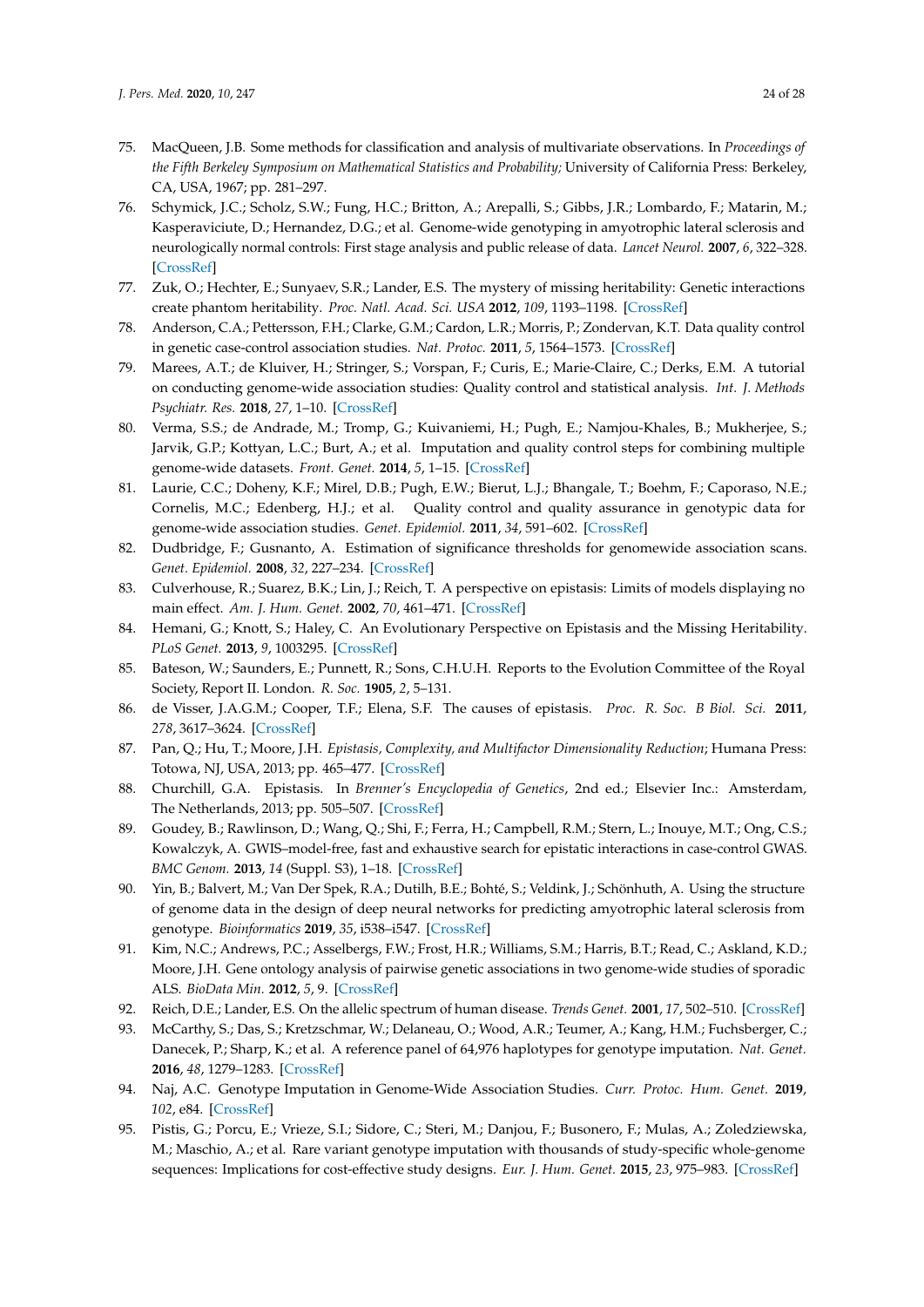- <span id="page-24-0"></span>96. Maurano, M.T.; Humbert, R.; Rynes, E.; Thurman, R.E.; Haugen, E.; Wang, H.; Reynolds, A.P.; Sandstrom, R.; Qu, H.; Brody, J.; et al. Systematic Localization of Common Disease-Associated Variation in Regulatory DNA. *Science* **2012**, *337*, 1190–1195. [\[CrossRef\]](http://dx.doi.org/10.1126/science.1222794)
- <span id="page-24-1"></span>97. Myszczynska, M.A.; Ojamies, P.N.; Lacoste, A.M.; Neil, D.; Saffari, A.; Mead, R.; Hautbergue, G.M.; Holbrook, J.D.; Ferraiuolo, L. Applications of machine learning to diagnosis and treatment of neurodegenerative diseases. *Nat. Rev. Neurol.* **2020**, *16*, 440–456. [\[CrossRef\]](http://dx.doi.org/10.1038/s41582-020-0377-8)
- <span id="page-24-3"></span><span id="page-24-2"></span>98. Deo, R.C. Machine learning in medicine. *Circulation* **2015**, *132*, 1920–1930. [\[CrossRef\]](http://dx.doi.org/10.1161/CIRCULATIONAHA.115.001593)
- 99. Chandrashekar, G.; Sahin, F. A survey on feature selection methods. *Comput. Electr. Eng.* **2014**, *40*, 16–28. [\[CrossRef\]](http://dx.doi.org/10.1016/j.compeleceng.2013.11.024)
- <span id="page-24-4"></span>100. Adadi, A.; Berrada, M. Peeking Inside the Black-Box: A Survey on Explainable Artificial Intelligence (XAI). *IEEE Access* **2018**, *6*, 52138–52160. [\[CrossRef\]](http://dx.doi.org/10.1109/ACCESS.2018.2870052)
- <span id="page-24-5"></span>101. Zhang, Q.S.; Zhu, S.C. Visual interpretability for deep learning: A survey. *Front. Inf. Technol. Electron. Eng.* **2018**, *19*, 27–39. [\[CrossRef\]](http://dx.doi.org/10.1631/FITEE.1700808)
- <span id="page-24-6"></span>102. Mirza, B.; Wang, W.; Wang, J.; Choi, H.; Chung, N.C.; Ping, P. Machine learning and integrative analysis of biomedical big data. *Genes* **2019**, *10*, 87. [\[CrossRef\]](http://dx.doi.org/10.3390/genes10020087)
- <span id="page-24-7"></span>103. Vitsios, D.; Petrovski, S. Mantis-ml: Disease-Agnostic Gene Prioritization from High-Throughput Genomic Screens by Stochastic Semi-supervised Learning. *Am. J. Hum. Genet.* **2020**, *106*, 659–678. [\[CrossRef\]](http://dx.doi.org/10.1016/j.ajhg.2020.03.012)
- <span id="page-24-8"></span>104. Yousefian-Jazi, A.; Sung, M.K.; Lee, T.; Hong, Y.H.; Choi, J.K.; Choi, J. Functional fine-mapping of noncoding risk variants in amyotrophic lateral sclerosis utilizing convolutional neural network. *Sci. Rep.* **2020**, *10*, 12872. [\[CrossRef\]](http://dx.doi.org/10.1038/s41598-020-69790-6) [\[PubMed\]](http://www.ncbi.nlm.nih.gov/pubmed/32732921)
- <span id="page-24-9"></span>105. Bean, D.M.; Al-Chalabi, A.; Dobson, R.J.B.; Iacoangeli, A. A Knowledge-Based Machine Learning Approach to Gene Prioritisation in Amyotrophic Lateral Sclerosis. *Genes* **2020**, *11*, 668. [\[CrossRef\]](http://dx.doi.org/10.3390/genes11060668) [\[PubMed\]](http://www.ncbi.nlm.nih.gov/pubmed/32575372)
- <span id="page-24-10"></span>106. Cronin, S.; Berger, S.; Ding, J.; Schymick, J.C.; Washecka, N.; Hernandez, D.G.; Greenway, M.J.; Bradley, D.G.; Traynor, B.J.; Hardiman, O. A genome-wide association study of sporadic ALS in a homogenous Irish population. *Hum. Mol. Genet.* **2008**, *17*, 768–774. [\[CrossRef\]](http://dx.doi.org/10.1093/hmg/ddm361) [\[PubMed\]](http://www.ncbi.nlm.nih.gov/pubmed/18057069)
- <span id="page-24-11"></span>107. Greene, C.S.; Sinnott-Armstrong, N.A.; Himmelstein, D.S.; Park, P.J.; Moore, J.H.; Harris, B.T. Multifactor dimensionality reduction for graphics processing units enables genome-wide testing of epistasis in sporadic ALS. *Bioinformatics* **2010**, *26*, 694–695. [\[CrossRef\]](http://dx.doi.org/10.1093/bioinformatics/btq009)
- <span id="page-24-12"></span>108. Sha, Q.; Zhang, Z.; Schymick, J.C.; Traynor, B.J.; Zhang, S. Genome-wide association reveals three SNPs associated with sporadic amyotrophic lateral sclerosis through a two-locus analysis. *BMC Med Genet.* **2009**, *10*, 86. [\[CrossRef\]](http://dx.doi.org/10.1186/1471-2350-10-86)
- <span id="page-24-13"></span>109. Köhler, S.; Vasilevsky, N.A.; Engelstad, M.; Foster, E.; McMurry, J.; Aymé, S.; Baynam, G.; Bello, S.M.; Boerkoel, C.F.; Boycott, K.M.; et al. The human phenotype ontology in 2017. *Nucleic Acids Res.* **2017**, *45*, D865–D876. [\[CrossRef\]](http://dx.doi.org/10.1093/nar/gkw1039)
- <span id="page-24-14"></span>110. Van Der Maaten, L.; Hinton, G. Visualizing Data using t-SNE. *J. Mach. Learn. Res.* **2008**, *9*, 2579–2605.
- <span id="page-24-15"></span>111. McInnes, L.; Healy, J.; Saul, N.; Großberger, L. UMAP: Uniform Manifold Approximation and Projection. *J. Open Source Softw.* **2018**, *3*, 861. [\[CrossRef\]](http://dx.doi.org/10.21105/joss.00861)
- <span id="page-24-16"></span>112. Ritchie, M.D.; Hahn, L.W.; Roodi, N.; Bailey, L.R.; Dupont, W.D.; Parl, F.F.; Moore, J.H. Multifactor-dimensionality reduction reveals high-order interactions among estrogen-metabolism genes in sporadic breast cancer. *Am. J. Hum. Genet.* **2001**, *69*, 138–147. [\[CrossRef\]](http://dx.doi.org/10.1086/321276)
- <span id="page-24-17"></span>113. Kanehisa, M.; Furumichi, M.; Tanabe, M.; Sato, Y.; Morishima, K. KEGG: New perspectives on genomes, pathways, diseases and drugs. *Nucleic Acids Res.* **2017**, *45*, D353–D361. [\[CrossRef\]](http://dx.doi.org/10.1093/nar/gkw1092)
- 114. Matys, V.; Fricke, E.; Geffers, R.; Gößling, E.; Haubrock, M.; Hehl, R.; Hornischer, K.; Karas, D.; Kel, A.E.; Kel-Margoulis, O.V.; et al. TRANSFAC $^\circledR$ : Transcriptional regulation, from patterns to profiles. *Nucleic Acids Res.* **2003**, *31*, 374–378. [\[CrossRef\]](http://dx.doi.org/10.1093/nar/gkg108)
- <span id="page-24-18"></span>115. Bryne, J.C.; Valen, E.; Tang, M.H.E.; Marstrand, T.; Winther, O.; Da piedade, I.; Krogh, A.; Lenhard, B.; Sandelin, A. JASPAR, the open access database of transcription factor-binding profiles: New content and tools in the 2008 update. *Nucleic Acids Res.* **2008**, *36*, D102–D106. [\[CrossRef\]](http://dx.doi.org/10.1093/nar/gkm955)
- <span id="page-24-19"></span>116. Bean, D.M.; Wu, H.; Dzahini, O.; Broadbent, M.; Stewart, R.; Dobson, R.J. Knowledge graph prediction of unknown adverse drug reactions and validation in electronic health records. *Sci. Rep.* **2017**, *7*. [\[CrossRef\]](http://dx.doi.org/10.1038/s41598-017-16674-x)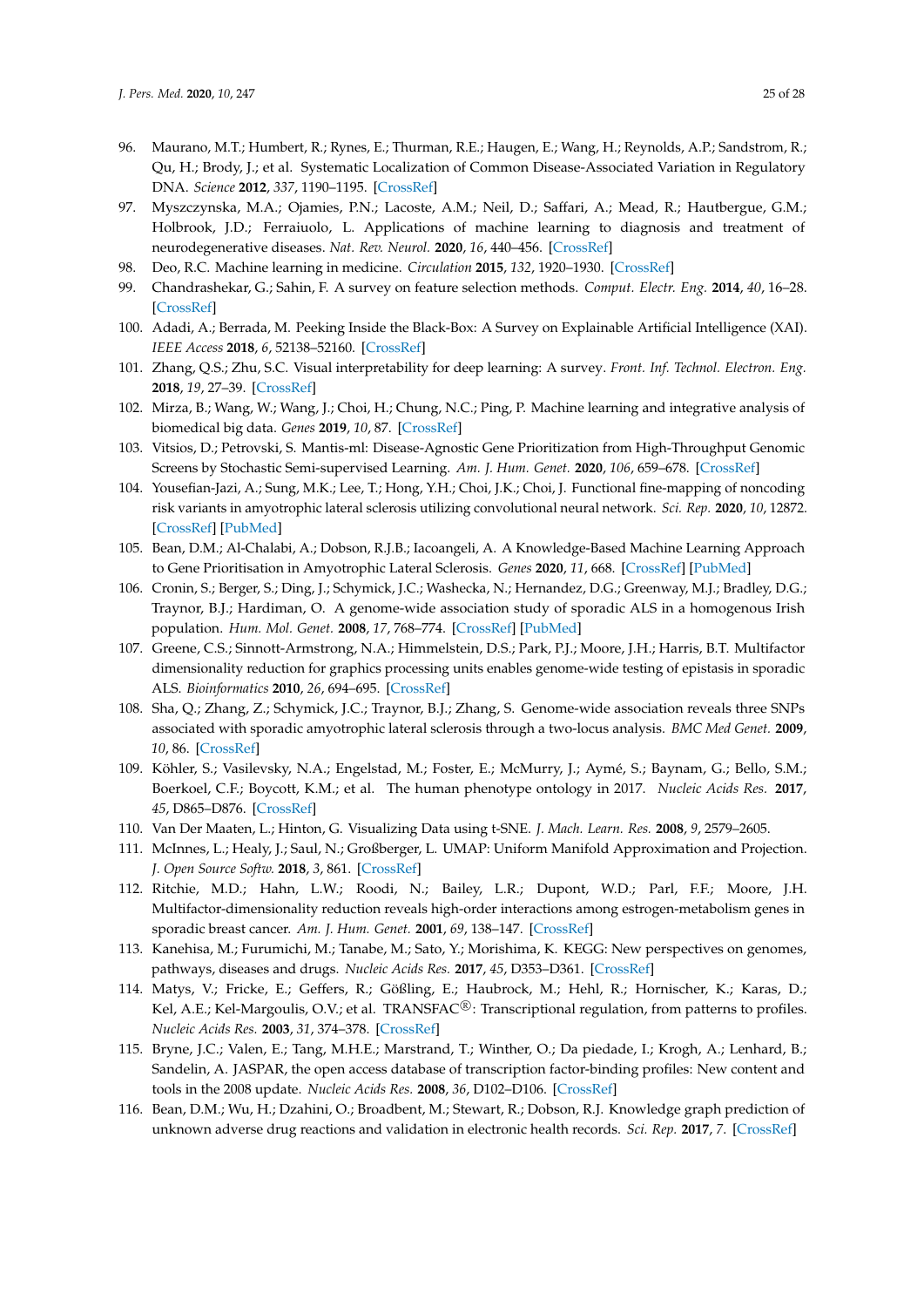- <span id="page-25-0"></span>117. Dudbridge, F. Power and Predictive Accuracy of Polygenic Risk Scores. *PLoS Genet.* **2013**, *9*, 1003348. [\[CrossRef\]](http://dx.doi.org/10.1371/annotation/b91ba224-10be-409d-93f4-7423d502cba0)
- <span id="page-25-1"></span>118. Boser, B.E.; Guyon, I.M.; Vapnik, V.N. Training algorithm for optimal margin classifiers. In *Proceedings of the Fifth Annual ACM Workshop on Computational Learning Theory*; ACM: New York, NY, USA, 1992; pp. 144–152. [\[CrossRef\]](http://dx.doi.org/10.1145/130385.130401)
- <span id="page-25-2"></span>119. Breiman, L. Random forests. *Mach. Learn.* **2001**, *45*, 5–32. [\[CrossRef\]](http://dx.doi.org/10.1023/A:1010933404324)
- <span id="page-25-4"></span><span id="page-25-3"></span>120. Freund, Y.; Schapire, R.E. A Short Introduction to Boosting. *J. Jpn. Soc. Artif. Intell.* **1999**, *14*, 771–780.
- 121. Friedman, J.; Hastie, T.; Tibshirani, R. Additive logistic regression: A statistical view of boosting (With discussion and a rejoinder by the authors). *Ann. Stat.* **2000**, *28*, 337–407. [\[CrossRef\]](http://dx.doi.org/10.1214/aos/1016218223)
- <span id="page-25-5"></span>122. Lee, T.; Sung, M.K.; Lee, S.; Yang, W.; Oh, J.; Kim, J.Y.; Hwang, S.; Ban, H.J.; Choi, J.K. Convolutional neural network model to predict causal risk factors that share complex regulatory features. *Nucleic Acids Res.* **2019**, *47*, 146. [\[CrossRef\]](http://dx.doi.org/10.1093/nar/gkz868)
- <span id="page-25-6"></span>123. Cardona, A.E.; Pioro, E.P.; Sasse, M.E.; Kostenko, V.; Cardona, S.M.; Dijkstra, I.M.; Huang, D.R.; Kidd, G.; Dombrowski, S.; Dutta, R.; et al. Control of microglial neurotoxicity by the fractalkine receptor. *Nat. Neurosci.* **2006**, *9*, 917–924. [\[CrossRef\]](http://dx.doi.org/10.1038/nn1715)
- <span id="page-25-7"></span>124. Ransohoff, R.M.; Cardona, A.E. The myeloid cells of the central nervous system parenchyma. *Nature* **2010**, *468*, 253–262. [\[CrossRef\]](http://dx.doi.org/10.1038/nature09615)
- <span id="page-25-8"></span>125. Liu, N.; Yu, Z.; Xun, Y.; Li, M.; Peng, X.; Xiao, Y.; Hu, X.; Sun, Y.; Yang, M.; Gan, S.; et al. TNFAIP1 contributes to the neurotoxicity induced by A*β*25-35 in Neuro2a cells. *BMC Neurosci.* **2016**, *17*, 51. [\[CrossRef\]](http://dx.doi.org/10.1186/s12868-016-0286-3) [\[PubMed\]](http://www.ncbi.nlm.nih.gov/pubmed/27430312)
- <span id="page-25-9"></span>126. McGill, B.E.; Barve, R.A.; Maloney, S.E.; Strickland, A.; Rensing, N.; Wang, P.L.; Wong, M.; Head, R.; Wozniak, D.F.; Milbrandt, J. Abnormal microglia and enhanced inflammation-related gene transcription in mice with conditional deletion of Ctcf in Camk2a-Cre-expressing neurons. *J. Neurosci.* **2018**, *38*, 200–219. [\[CrossRef\]](http://dx.doi.org/10.1523/JNEUROSCI.0936-17.2017) [\[PubMed\]](http://www.ncbi.nlm.nih.gov/pubmed/29133437)
- <span id="page-25-10"></span>127. Nagamoto-Combs, K.; Combs, C.K. Microglial phenotype is regulated by activity of the transcription factor, NFAT (nuclear factor of activated T cells). *J. Neurosci.* **2010**, *30*, 9641–9646. [\[CrossRef\]](http://dx.doi.org/10.1523/JNEUROSCI.0828-10.2010) [\[PubMed\]](http://www.ncbi.nlm.nih.gov/pubmed/20631193)
- <span id="page-25-11"></span>128. Limviphuvadh, V.; Tanaka, S.; Goto, S.; Ueda, K.; Kanehisa, M. The commonality of protein interaction networks determined in neurodegenerative disorders (NDDs). *Bioinformatics* **2007**, *23*, 2129–2138. [\[CrossRef\]](http://dx.doi.org/10.1093/bioinformatics/btm307) [\[PubMed\]](http://www.ncbi.nlm.nih.gov/pubmed/17553855)
- <span id="page-25-12"></span>129. Mademan, I.; Harmuth, F.; Giordano, I.; Timmann, D.; Magri, S.; Deconinck, T.; Claaßen, J.; Jokisch, D.; Genc, G.; Di Bella, D.; et al. Multisystemic SYNE1 ataxia: Confirming the high frequency and extending the mutational and phenotypic spectrum. *Brain* **2016**, *139*, e46. [\[CrossRef\]](http://dx.doi.org/10.1093/brain/aww115)
- <span id="page-25-13"></span>130. Bergemalm, D.; Forsberg, K.; Jonsson, P.A.; Graffmo, K.S.; Brä Nnströ M §, T.; Andersen, P.M.; Antti, H.; Marklund, S.L. Changes in the Spinal Cord Proteome of an Amyotrophic Lateral Sclerosis Murine Model Determined by Differential In-gel Electrophoresis. *Mol. Cell. Proteom.* **2009**, *8*, 1306–1317. [\[CrossRef\]](http://dx.doi.org/10.1074/mcp.M900046-MCP200) [\[PubMed\]](http://www.ncbi.nlm.nih.gov/pubmed/19357085)
- <span id="page-25-14"></span>131. Saris, C.G.; Horvath, S.; van Vught, P.W.; van Es, M.A.; Blauw, H.M.; Fuller, T.F.; Langfelder, P.; DeYoung, J.; Wokke, J.H.; Veldink, J.H.; et al. Weighted gene co-expression network analysis of the peripheral blood from Amyotrophic Lateral Sclerosis patients. *BMC Genom.* **2009**, *10*, 405. [\[CrossRef\]](http://dx.doi.org/10.1186/1471-2164-10-405) [\[PubMed\]](http://www.ncbi.nlm.nih.gov/pubmed/19712483)
- <span id="page-25-15"></span>132. Andrés-Benito, P.; Moreno, J.; Aso, E.; Povedano, M.; Ferrer, I. Amyotrophic lateral sclerosis, gene deregulation in the anterior horn of the spinal cord and frontal cortex area 8: Implications in frontotemporal lobar degeneration. *Aging* **2017**, *9*, 823–851. [\[CrossRef\]](http://dx.doi.org/10.18632/aging.101195)
- <span id="page-25-16"></span>133. Martin, L.J.; Wong, M. Aberrant Regulation of DNA Methylation in Amyotrophic Lateral Sclerosis: A New Target of Disease Mechanisms. *Neurotherapeutics* **2013**, *10*, 722–733. [\[CrossRef\]](http://dx.doi.org/10.1007/s13311-013-0205-6)
- <span id="page-25-17"></span>134. Wong, M.; Gertz, B.; Chestnut, B.A.; Martin, L.J. Mitochondrial DNMT3A and DNA methylation in skeletal muscle and CNS of transgenic mouse models of ALS. *Front. Cell. Neurosci.* **2013**, *7*, 279. [\[CrossRef\]](http://dx.doi.org/10.3389/fncel.2013.00279)
- <span id="page-25-18"></span>135. Gandhi, T.K.; Zhong, J.; Mathivanan, S.; Karthick, L.; Chandrika, K.N.; Mohan, S.S.; Sharma, S.; Pinkert, S.; Nagaraju, S.; Periaswamy, B.; et al. Analysis of the human protein interactome and comparison with yeast, worm and fly interaction datasets. *Nat. Genet.* **2006**, *38*, 285–293. [\[CrossRef\]](http://dx.doi.org/10.1038/ng1747)
- <span id="page-25-19"></span>136. Licata, L.; Orchard, S. The MIntAct Project and Molecular Interaction Databases. *Methods Mol. Biol.* **2016**, *1415*, 55–69. [\[CrossRef\]](http://dx.doi.org/10.1007/978-1-4939-3572-7{_}3)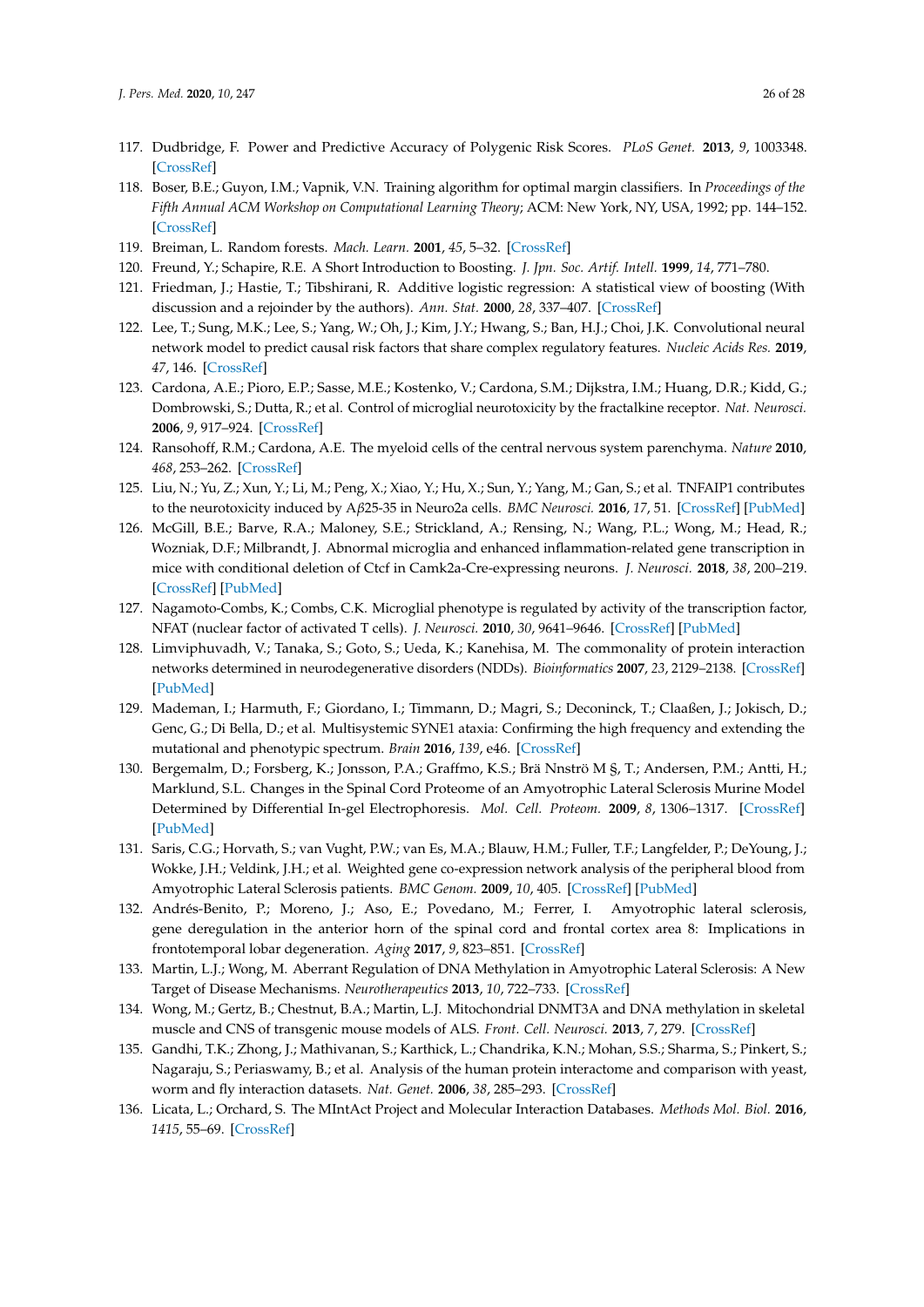- <span id="page-26-0"></span>137. Orchard, S.; Ammari, M.; Aranda, B.; Breuza, L.; Briganti, L.; Broackes-Carter, F.; Campbell, N.H.; Chavali, G.; Chen, C.; Del-Toro, N.; et al. The MIntAct project - IntAct as a common curation platform for 11 molecular interaction databases. *Nucleic Acids Res.* **2014**, *42*, D358–D363. [\[CrossRef\]](http://dx.doi.org/10.1093/nar/gkt1115)
- <span id="page-26-1"></span>138. Piñero, J.; Ramírez-Anguita, J.M.; Saüch-Pitarch, J.; Ronzano, F.; Centeno, E.; Sanz, F.; Furlong, L.I. The DisGeNET knowledge platform for disease genomics: 2019 update. *Nucleic Acids Res.* **2020**, *48*, D845–D855. [\[CrossRef\]](http://dx.doi.org/10.1093/nar/gkz1021)
- <span id="page-26-2"></span>139. Piñero, J.; Bravo, À.; Queralt-Rosinach, N.; Gutiérrez-Sacristán, A.; Deu-Pons, J.; Centeno, E.; García-García, J.; Sanz, F.; Furlong, L.I. DisGeNET: A comprehensive platform integrating information on human disease-associated genes and variants. *Nucleic Acids Res.* **2016**, *45*, D833–D839. [\[CrossRef\]](http://dx.doi.org/10.1093/nar/gkw943)
- <span id="page-26-3"></span>140. Ashburner, M.; Ball, C.A.; Blake, J.A.; Botstein, D.; Butler, H.; Cherry, J.M.; Davis, A.P.; Dolinski, K.; Dwight, S.S.; Eppig, J.T.; et al. Gene ontology: Tool for the unification of biology. *Nat. Genet.* **2000**, *25*, 25–29. [\[CrossRef\]](http://dx.doi.org/10.1038/75556)
- <span id="page-26-4"></span>141. Landrum, M.J.; Lee, J.M.; Riley, G.R.; Jang, W.; Rubinstein, W.S.; Church, D.M.; Maglott, D.R. ClinVar: Public archive of relationships among sequence variation and human phenotype. *Nucleic Acids Res.* **2014**, *42*, D980–D985. [\[CrossRef\]](http://dx.doi.org/10.1093/nar/gkt1113)
- <span id="page-26-5"></span>142. de Leeuw, C.A.; Mooij, J.M.; Heskes, T.; Posthuma, D. MAGMA: Generalized Gene-Set Analysis of GWAS Data. *PLoS Comput. Biol.* **2015**, *11*, 1–19. [\[CrossRef\]](http://dx.doi.org/10.1371/journal.pcbi.1004219)
- <span id="page-26-6"></span>143. Moore, J.H.; Williams, S.M. Epistasis: Methods and Protocols. *Epistasis Methods Protoc.* **2014**, *1253*, 1–346. [\[CrossRef\]](http://dx.doi.org/10.1007/978-1-4939-2155-3)
- <span id="page-26-7"></span>144. Chattopadhyay, A.; Lu, T.P. Gene-gene interaction: The curse of dimensionality. *Ann. Transl. Med.* **2019**, *7*, 813. [\[CrossRef\]](http://dx.doi.org/10.21037/atm.2019.12.87)
- <span id="page-26-8"></span>145. Angermueller, C.; Pärnamaa, T.; Parts, L.; Stegle, O. Deep learning for computational biology. *Mol. Syst. Biol.* **2016**, *12*, 878. [\[CrossRef\]](http://dx.doi.org/10.15252/msb.20156651) [\[PubMed\]](http://www.ncbi.nlm.nih.gov/pubmed/27474269)
- <span id="page-26-9"></span>146. Bellot, P.; de los Campos, G.; Pérez-Enciso, M. Can deep learning improve genomic prediction of complex human traits? *Genetics* **2018**, *210*, 809–819. [\[CrossRef\]](http://dx.doi.org/10.1534/genetics.118.301298) [\[PubMed\]](http://www.ncbi.nlm.nih.gov/pubmed/30171033)
- <span id="page-26-10"></span>147. Sherry, S.T.; Ward, M.H.; Kholodov, M.; Baker, J.; Phan, L.; Smigielski, E.M.; Sirotkin, K. DbSNP: The NCBI database of genetic variation. *Nucleic Acids Res.* **2001**, *29*, 308–311. [\[CrossRef\]](http://dx.doi.org/10.1093/nar/29.1.308) [\[PubMed\]](http://www.ncbi.nlm.nih.gov/pubmed/11125122)
- <span id="page-26-11"></span>148. Gaudet, P.; Livstone, M.S.; Lewis, S.E.; Thomas, P.D. Phylogenetic-based propagation of functional annotations within the Gene Ontology consortium. *Brief. Bioinform.* **2011**, *12*, 449–462. [\[CrossRef\]](http://dx.doi.org/10.1093/bib/bbr042) [\[PubMed\]](http://www.ncbi.nlm.nih.gov/pubmed/21873635)
- <span id="page-26-12"></span>149. De Felice, B.; Guida, M.; Guida, M.; Coppola, C.; De Mieri, G.; Cotrufo, R. A miRNA signature in leukocytes from sporadic amyotrophic lateral sclerosis. *Gene* **2012**, *508*, 35–40. [\[CrossRef\]](http://dx.doi.org/10.1016/j.gene.2012.07.058)
- <span id="page-26-13"></span>150. Maragakis, N.J.; Dykes-Hoberg, M.; Rothstein, J.D. Altered Expression of the Glutamate Transporter EAAT2b in Neurological Disease. *Ann. Neurol.* **2004**, *55*, 469–477. [\[CrossRef\]](http://dx.doi.org/10.1002/ana.20003)
- <span id="page-26-14"></span>151. Tzu, J.; Marinkovich, M.P. Bridging structure with function: Structural, regulatory, and developmental role of laminins. *Int. J. Biochem. Cell Biol.* **2008**, *40*, 199–214. [\[CrossRef\]](http://dx.doi.org/10.1016/j.biocel.2007.07.015)
- <span id="page-26-15"></span>152. Choi, M.R.; An, C.H.; Yoo, N.J.; Lee, S.H. Laminin gene LAMB4 is somatically mutated and expressionally altered in gastric and colorectal cancers. *APMIS* **2015**, *123*, 65–71. [\[CrossRef\]](http://dx.doi.org/10.1111/apm.12309)
- <span id="page-26-16"></span>153. Zhang, H.; Pan, Y.Z.; Cheung, M.; Cao, M.; Yu, C.; Chen, L.; Zhan, L.; He, Z.W.; Sun, C.Y. LAMB3 mediates apoptotic, proliferative, invasive, and metastatic behaviors in pancreatic cancer by regulating the PI3K/Akt signaling pathway. *Cell Death Dis.* **2019**, *10*, 230. [\[CrossRef\]](http://dx.doi.org/10.1038/s41419-019-1320-z)
- <span id="page-26-17"></span>154. Jena, K.K.; Kolapalli, S.P.; Mehto, S.; Nath, P.; Das, B.; Sahoo, P.K.; Ahad, A.; Syed, G.H.; Raghav, S.K.; Senapati, S.; et al. TRIM16 controls assembly and degradation of protein aggregates by modulating the p62-NRF2 axis and autophagy. *EMBO J.* **2018**, *37*, e98358. [\[CrossRef\]](http://dx.doi.org/10.15252/embj.201798358)
- <span id="page-26-18"></span>155. Grassi, D.A.; Jönsson, M.E.; Brattås, P.L.; Jakobsson, J. TRIM28 and the control of transposable elements in the brain. *Brain Res.* **2019**, *1705*, 43–47. [\[CrossRef\]](http://dx.doi.org/10.1016/j.brainres.2018.02.043) [\[PubMed\]](http://www.ncbi.nlm.nih.gov/pubmed/29522722)
- <span id="page-26-19"></span>156. Li, W.; Jin, Y.; Prazak, L.; Hammell, M.; Dubnau, J. Transposable Elements in TDP-43-Mediated Neurodegenerative Disorders. *PLoS ONE* **2012**, *7*, e44099. [\[CrossRef\]](http://dx.doi.org/10.1371/journal.pone.0044099)
- <span id="page-26-20"></span>157. Nicholls, H.L.; John, C.R.; Watson, D.S.; Munroe, P.B.; Barnes, M.R.; Cabrera, C.P. Reaching the End-Game for GWAS: Machine Learning Approaches for the Prioritization of Complex Disease Loci. *Front. Genet.* **2020**, *11*, 350. [\[CrossRef\]](http://dx.doi.org/10.3389/fgene.2020.00350)